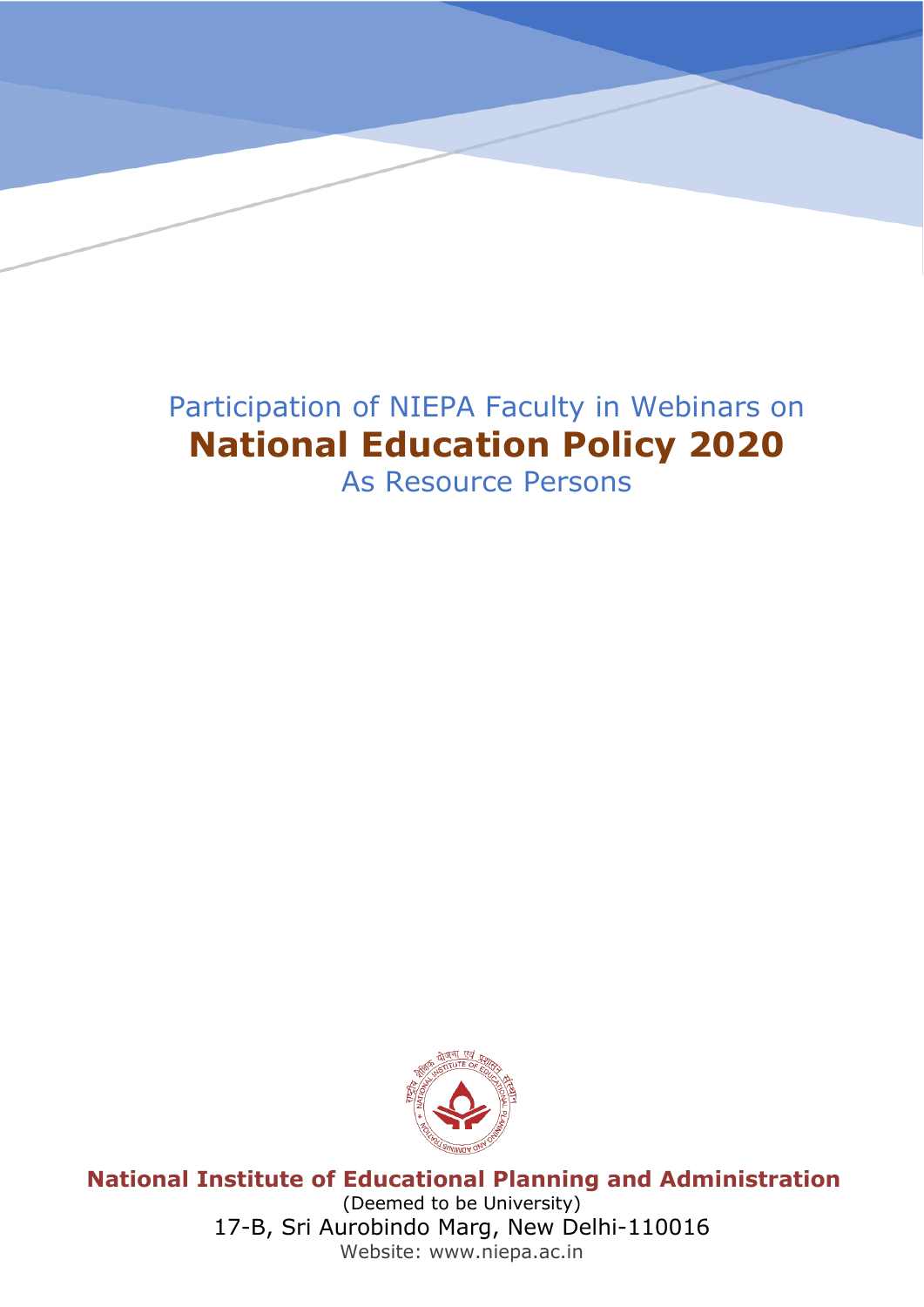## **NIEPA Faculty Members acted as Chairpersons and Speakers in the Webinars on National Education Policy-2020**

| S.             | <b>Dates</b> | Name of the                                                                                                            |                                                                                                                                          |                      | <b>Nature of Participation</b>                                                                 | <b>Name of</b>                                                                       |
|----------------|--------------|------------------------------------------------------------------------------------------------------------------------|------------------------------------------------------------------------------------------------------------------------------------------|----------------------|------------------------------------------------------------------------------------------------|--------------------------------------------------------------------------------------|
| No.            |              | Webinar                                                                                                                | <b>Organized by</b>                                                                                                                      | <b>Chair Speaker</b> | <b>Theme</b>                                                                                   | <b>Faculty</b>                                                                       |
| 1              | 26.06.2020   | NEP and Public<br>Education                                                                                            | Mahatma<br>Gandhi Central<br>University<br>Bihar in<br>Collaboration<br>with NEHU,<br>Shilong and<br>Central<br>University<br>Tamil Nadu | Yes                  | <b>National Public</b><br><b>Policy Discourse</b><br>on Reimagining<br><b>Public Education</b> | Prof Kumar<br>Suresh, Head,<br>Dept. of<br>Educational<br>Administration             |
| $\overline{2}$ | 03.07.2020   | Covid-19: Impact<br>on the Economy<br>andinclusive<br>growth                                                           | Department of<br>Economics,<br>D.G. Vaishnav<br>College                                                                                  | Yes                  | COVID 19 and<br><b>Higher Education</b>                                                        | Prof. Sudhanshu<br>Bhushan, Head,<br>Dept. of Higher<br>& Professional<br>Education  |
| 3              | 24.07.2020   | COVID-19 and<br><b>Higher Education</b>                                                                                | <b>NIEPA</b>                                                                                                                             | Yes                  | COVID 19 and<br><b>Higher Education</b>                                                        | Prof. Sudhanshu<br>Bhushan, Head,<br>Dept. of Higher<br>& Professional<br>Education  |
| $\overline{4}$ | 26.07.2020   | Students'<br>Satisfaction<br>Survey:<br>Implications for<br>Teacher and<br>Teaching<br>Learning                        | Teaching<br>Learning Centre<br>(TLC),<br>Ramanujan<br>College,<br>University of<br>Delhi                                                 | Yes                  | Students'<br>SatisfactionSurvey                                                                | Prof. Sudhanshu<br>Bhushan, Head,<br>Dept. of Higher<br>& Professional<br>Education  |
| 5              | 06.08.2020   | International<br>Seminar on NEP<br>& Quality<br>Assurance,<br>academic<br>standards and<br>Institutional<br>excellence | OP Jindal<br>University                                                                                                                  | Yes                  | New Education<br>policy: Challenges<br>andProspects                                            | Prof. N.V.<br>Varghese, Vice<br>Chancellor,<br><b>NIEPA</b>                          |
| 6              | 07.08.2020   | National Webinar<br>on New Education<br>Policy-2020                                                                    | Department of<br>Sociology,<br>Nizam College,<br>Osmania<br>University,<br>Hyderabad                                                     | Yes                  | <b>Higher Education</b><br>under New<br><b>Education Policy</b>                                | Prof. Sudhanshu<br>Bhushan, Head,<br>Dept. of Higher<br>& Professional<br>Education, |
| $\tau$         | 07.08.2020   | Webinar on<br>New Education<br>Policy-2020                                                                             | Gujarat Institute<br>of Development<br>Research,<br>Ahmedabad                                                                            | Yes                  | NEP2020: Issues<br>and Challenges in<br>School & Higher<br>Education                           | Prof Geetha<br>Rani, Dept. of<br>Educational<br>Planning                             |
| 8              | 07.08.2020   | E-Conclave on<br>NEP, 2020:<br>Universalization,<br>Globalization<br>and Inclusion<br>(webinar)                        | National Apex<br>Chamber (PHD<br>Chamber)                                                                                                | Yes                  | Universalization,<br>Globalization and<br><b>Inclusion Under</b><br><b>NEP</b>                 | Dr. Aarti<br>Srivastava Dept.<br>of Higher&<br>Professional<br>Education,            |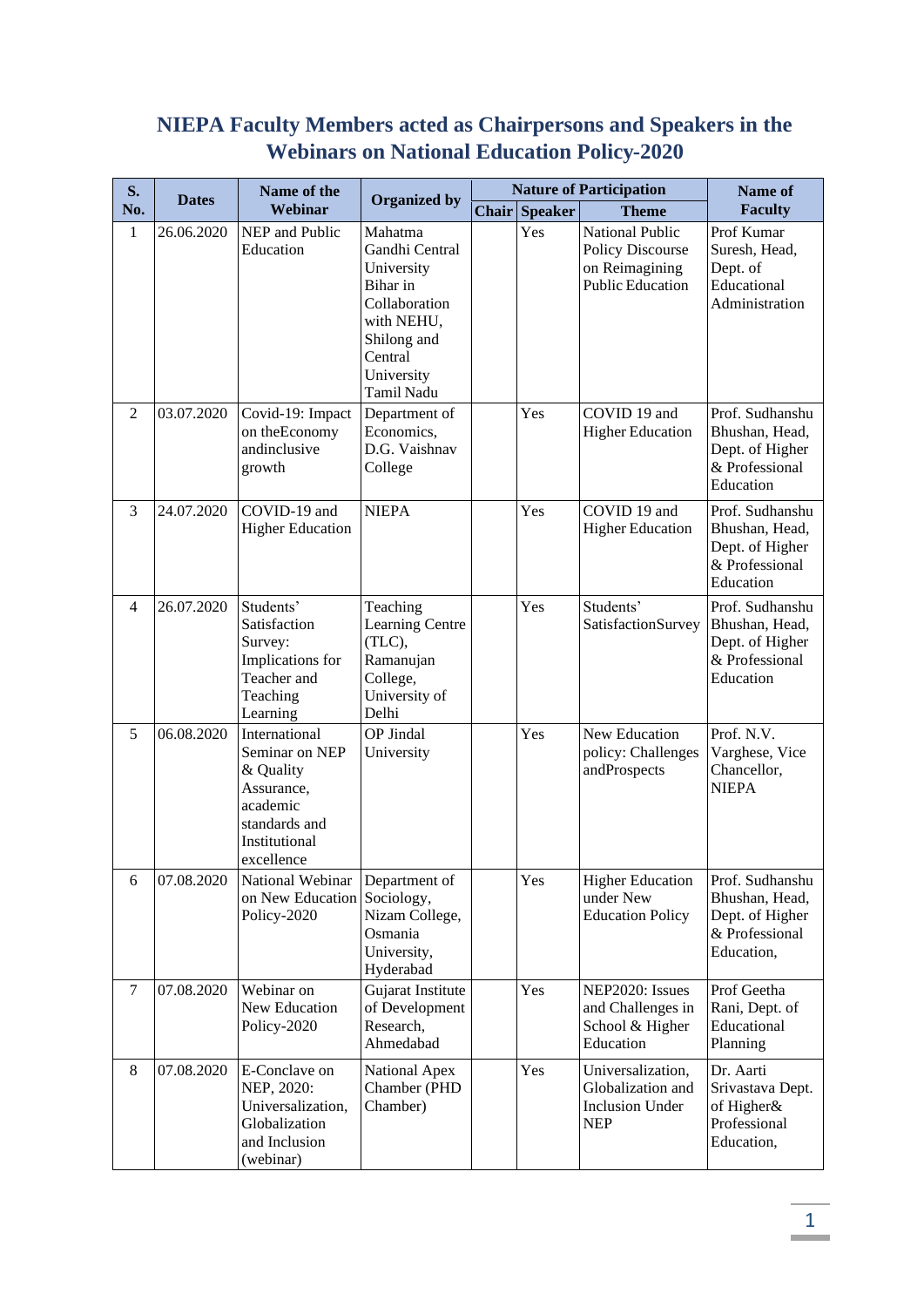| S.  |              | Name of the                                                                                                                |                                                                                                           |     |                      | <b>Nature of Participation</b>                   | Name of                                                                               |
|-----|--------------|----------------------------------------------------------------------------------------------------------------------------|-----------------------------------------------------------------------------------------------------------|-----|----------------------|--------------------------------------------------|---------------------------------------------------------------------------------------|
| No. | <b>Dates</b> | Webinar                                                                                                                    | <b>Organized by</b>                                                                                       |     | <b>Chair Speaker</b> | <b>Theme</b>                                     | <b>Faculty</b>                                                                        |
| 9   | 08.08.2020   | New Education<br><b>Policy 2020:</b><br>The Good, the<br>bad, and the<br>unknown                                           | Goa University                                                                                            |     | Yes                  | Issues and<br>Challenges: NEP-<br>2020           | Dr. Manisha<br>Priyam, Dept. of<br>Educational<br>Policy,                             |
| 10  | 09.08.2020   | National<br><b>Education Policy-</b><br>2020                                                                               | Samashti<br>Institute for<br>Integrative<br>Learning,<br>Vadodara,<br>Gujarat                             |     | Yes                  | NEP, $2020 -$<br><b>Teacher Education</b>        | Dr. Kashyapi<br>Awasthi National<br><b>Centrefor School</b><br>Leadership,            |
| 11  | 13.08.2020   | International<br>Webinar on HE<br>Reform<br>Agenda under<br><b>NEP</b>                                                     | SANNAM, UK<br>and New Delhi                                                                               |     | Yes                  | Key takeaways<br>from the NEP                    | Prof. N.V.<br>Varghese, Vice<br>Chancellor,<br><b>NIEPA</b>                           |
| 12  | 16.08.2020   | National Webinar<br>on Teacher<br>Development<br>under NEP                                                                 | Teachers' Forum                                                                                           |     | Yes                  | New Education<br>Policy:<br>School Education     | Prof. Sudhanshu<br>Bhushan, Head,<br>Dept. of<br>Higher&<br>professional<br>Education |
| 13  | 16.08.2020   | New Education<br>Policy: School<br>Education                                                                               | Forum of<br>Concerned<br>Teachers                                                                         |     | Yes                  | NEP, 2020                                        | Prof. Sudhanshu<br>Bhushan, Head,<br>Dept. of Higher<br>& Professional<br>Education   |
| 14  | 16.08.2020   | National Webinar<br>on National Policy<br>on Education<br>2020: A Step<br>Towards<br>Revamping Indian Bhimrao<br>Education | Department of<br>Education,<br>School of<br>Education,<br>Babasaheb<br>Ambedkar<br>University,<br>Lucknow |     | Yes                  | Revamping Indian<br>Educationunder<br><b>NEP</b> | Prof. Kumar<br>Suresh, Head,<br>Dept. of<br>Educational<br>Administration             |
| 15  | 16.08.2020   | National Policyon<br>Education 2020:<br>A Step Towards<br>Revamping Indian<br>Education                                    | Department of<br>Education,<br>Babasaheb<br>Bhimrao<br>Ambedkar<br>University,<br>Lucknow                 |     | Yes                  | Towards<br>Revamping Indian<br>Education         | Dr. Aarti<br>Srivastava Dept.<br>of Higher&<br>Professional<br>Education              |
| 16  | 18.08.2020   | A session of<br>Excellence,<br>Internationaliza-<br>tion and global<br>ranking, VCs<br>conference                          | AIU, New<br>Delhi                                                                                         | Yes |                      | Internationaliza-<br>tion and NEP                | Prof. N.V.<br>Varghese, VC,<br><b>NIEPA</b>                                           |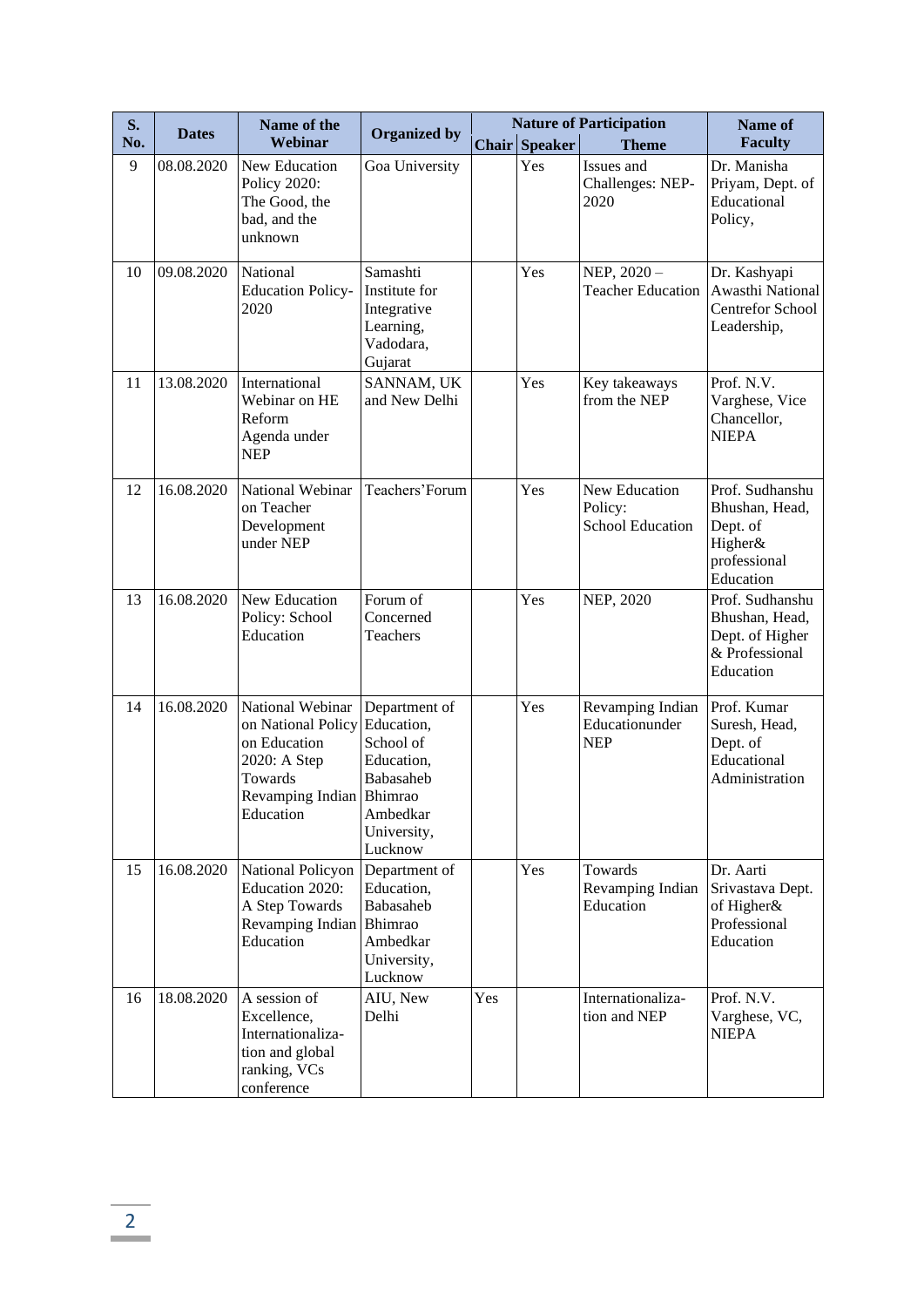| S.  | <b>Dates</b> | Name of the                                                                                                | <b>Organized by</b>                                                                                         |     |                      | <b>Nature of Participation</b>                                   | Name of                                                                                |
|-----|--------------|------------------------------------------------------------------------------------------------------------|-------------------------------------------------------------------------------------------------------------|-----|----------------------|------------------------------------------------------------------|----------------------------------------------------------------------------------------|
| No. |              | Webinar                                                                                                    |                                                                                                             |     | <b>Chair Speaker</b> | <b>Theme</b>                                                     | <b>Faculty</b>                                                                         |
| 17  | 19.08.2020   | Webinar on<br>National<br><b>Education Policy</b><br>$-2020$ : Prospects,<br>Challenges and<br>Pathways    | NIEPA, New<br>Delhi                                                                                         | Yes | Yes                  | NEP-<br>2020 Thrust Areas                                        | Prof. N.V.<br>Varghese, VC,<br><b>NIEPA</b>                                            |
| 18  | 19.08.2020   | Webinar on<br>National<br><b>Education Policy</b><br>$-2020$ : Prospects,<br>Challenges and<br>Pathways    | NIEPA, New<br>Delhi                                                                                         |     | Yes                  | NEP2020:<br>Transformative<br>initiatives in<br>school education | Prof. K.<br>Ramachandran,<br>Senior Advisor,<br>IAIEPA, NIEPA                          |
| 19  | 19.08.2020   | Webinar on<br>National<br>Education Policy-<br>2020: Prospects,<br>Challenges and<br>Pathways              | NIEPA, New<br>Delhi                                                                                         |     | Yes                  | Implementation<br>Challenges                                     | Prof. Avinash<br>Kumar Singh,<br>Head, Dept. of<br>Educational<br>Policy               |
| 20  | 20.08.2020   | Webinar on<br>'National<br><b>Education Policy-</b><br>2020: AWay<br>Forward'                              | Rajiv Gandhi<br>University,<br>Itanagar,<br>Arunachal<br>Pradesh                                            |     | Yes                  | Issues and<br>Challenges ofNEP-<br>2020                          | Prof. K.<br>Ramachandran                                                               |
| 21  | 20.08.2020   | Lecture on NEP<br>2020 at<br>the Central<br>University of<br>Tamil Nadu                                    | Central<br>University of<br>Tamil Nadu                                                                      |     | Yes                  | <b>Higher Education</b><br>in<br><b>NEP2020</b>                  | Prof. N.V.<br>Varghese, VC,<br><b>NIEPA</b>                                            |
| 22  | 20.08.2020   | Lecture on NEP<br>for RajivGandhi<br>University,<br>Arunachal<br>Pradesh                                   | Rajiv Gandhi<br>university<br>Arunachal<br>Pradesh                                                          |     | Yes                  | NEP:<br>Implementation<br>And Challenges                         | Prof. N.V.<br>Varghese VC,<br><b>NIEPA</b>                                             |
| 23  | 21.08.2020   | National<br>Webinar on<br>'National<br><b>Education Policy</b><br>2020:<br>Opportunities<br>and Challenges | St. Teresa's<br>College<br>(Autonomous),<br>Ernakulam                                                       |     | Yes                  | <b>Teaching Training</b><br>Policiesunder NEP                    | Prof. Sudhanshu<br>Bhushan, Head,<br>Dept. of Higher<br>&<br>Professional<br>Education |
| 24  | 21.08.2020   | National<br><b>Education Policy</b><br>2020:<br>Opportunities and<br>Challenges.                           | St. Teresa's<br>College<br>(Autonomous),<br>Ernakulam                                                       |     | Yes                  | Research<br>Possibilities under<br><b>NEP</b>                    | Dr. Manisha<br>Priyam, Dept. of<br>Educational<br>Planning.                            |
| 25  | 22.08.2020   | National Webinar<br>on Teacher<br><b>Education</b> in NEP<br>2020: The Way<br>Forward                      | Forum for<br><b>Indian Teacher</b><br><b>Educators</b> (All<br>Central and<br><b>State</b><br>Universities) |     | Yes                  | NEP and<br>Transformation of<br><b>Teacher Education</b>         | Prof. Pranati<br>Panda Head,<br>School Standards<br>and Evaluation<br>Unit             |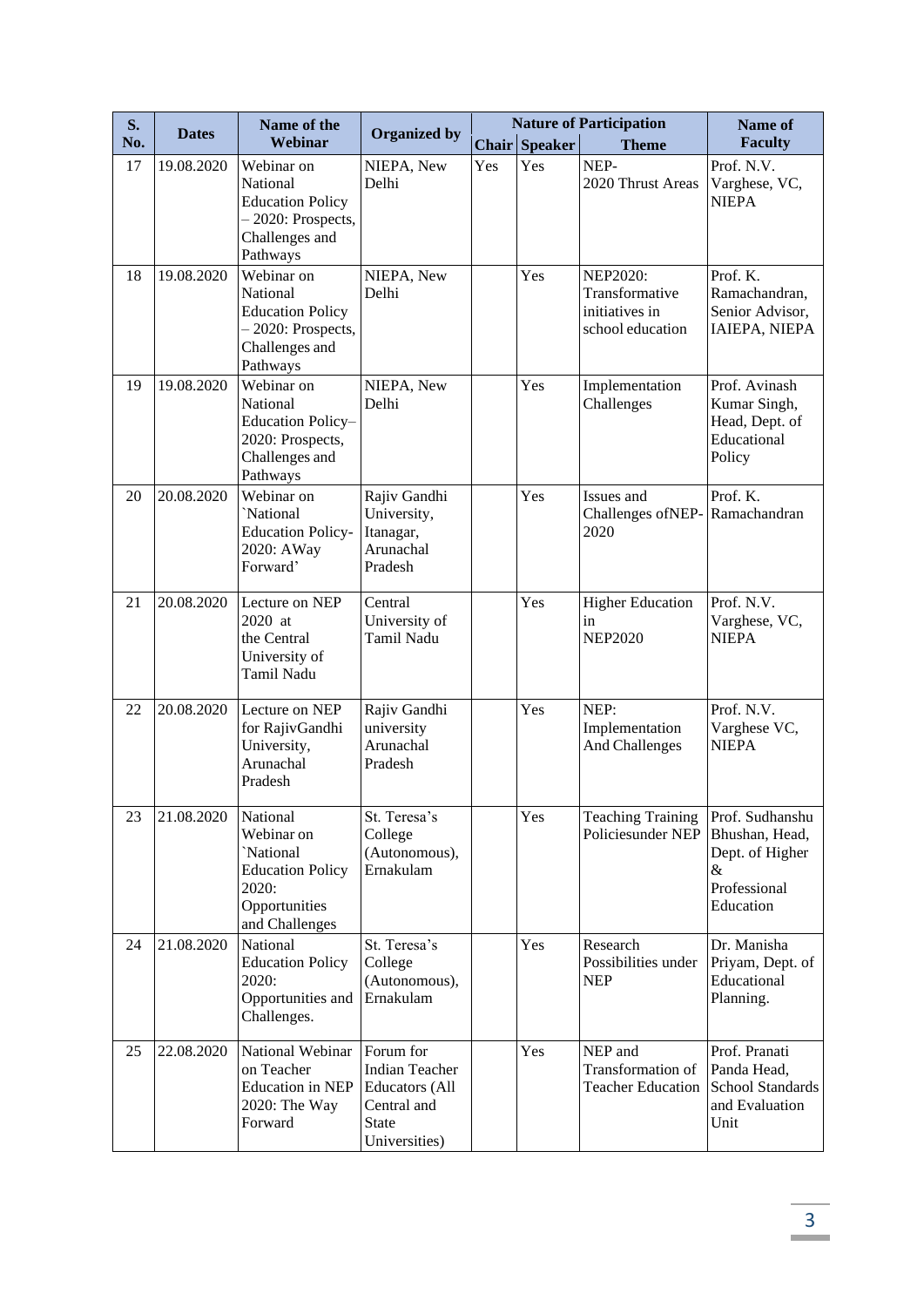| S.  | <b>Dates</b>             | Name of the                                                                                                                                                 |                                                                                            |                      | <b>Nature of Participation</b>                                                 | Name of                                                                   |
|-----|--------------------------|-------------------------------------------------------------------------------------------------------------------------------------------------------------|--------------------------------------------------------------------------------------------|----------------------|--------------------------------------------------------------------------------|---------------------------------------------------------------------------|
| No. |                          | Webinar                                                                                                                                                     | <b>Organized by</b>                                                                        | <b>Chair Speaker</b> | <b>Theme</b>                                                                   | <b>Faculty</b>                                                            |
| 26  | 22.08.2020               | Webinar on<br>National<br><b>Education Policy</b><br>$&$ its<br>implementation<br>in Schools                                                                | Oxford<br>UniversityPress                                                                  | Yes                  | NEP-2020:<br>Challenges and<br>opportunities in<br><b>School Education</b>     | Dr. Manisha<br>Priyam, Dept. of<br>Educational<br>Policy                  |
| 27  | 22.08.2020<br>23.08.2020 | National<br><b>Education Policy</b><br>2020: Future<br>Roadmap for<br><b>Education</b> in<br>India"                                                         | Allahabad<br>University<br>Constituent<br>Colleges<br>Teachers'<br>Association<br>(AUCCTA) | Yes                  | Roadmap for<br>Education in India-<br>under NEP                                | Prof. Kumar<br>Suresh Head,<br>Dept. of<br>Educational<br>Administration  |
| 28  | 23.08.2020               | National Webinar<br>onNational<br><b>Education Policy-</b><br>2020                                                                                          | Shivaji<br>University,<br>Kolhapur                                                         | Yes                  | <b>Structural Reforms</b><br>underNEP                                          | Prof. Avinash<br>Kumar Singh,<br>Head, Dept. of<br>Educational<br>Policy  |
| 29  | 23.08.2020               | Webinar on<br>'National<br><b>Education Policy-</b><br>2020'                                                                                                | Shivaji<br>University,<br>Kolhapur<br>Maharashtra                                          |                      | <b>NEP 2020-</b><br>Implementation,<br>Challenges and<br>Strategies            | Prof. Avinash<br>Kumar Singh,<br>Head, Dept. of<br>Educational<br>Policy  |
| 30  | 24.08.2020               | Webinar on<br>`National<br><b>Education Policy</b><br>$2020 -$<br>A way to<br>Atmanirbhar<br>Bharat'                                                        | NAAC,<br>Bengaluru                                                                         | Yes                  | <b>NEP2020:</b><br>Transformative<br>initiatives in<br><b>Higher Education</b> | Prof. K.<br>Ramachndran<br>Senior Advisor,<br>IAIEPA, NIEPA               |
| 31  | 24.08.2020               | Webinar on India<br>initiativein<br>education towards<br>reforming<br>education through<br><b>NEP2020</b>                                                   | Asia-Africa<br>Network<br>Dialogue on<br>education                                         | Yes                  | Reforming<br>education through<br><b>NEP2020</b>                               | Prof. Kumar<br>Suresh, Head,<br>Dept. of<br>Educational<br>Administration |
| 32  | 24.08.2020               | National Webinar<br>on `Teacher<br>Education:<br>Learning<br>Outcomes and<br>Educational<br>Reform-<br>Pedagogy,<br>Assessment and<br>Quality<br>Assurance' | UGC-HRDC,<br>DAVV,<br>Indore                                                               | Yes                  | <b>Teacher Education</b><br>under NEP2020                                      | Dr. Aarti<br>Srivastava, Dept.<br>of Higher&<br>Professional<br>Education |
| 33  | 25.08.2020               | Webinar on<br>'National<br><b>Education Policy</b><br>2020: A<br>Way Forward'                                                                               | Punjab<br>University<br>Chandigarh                                                         | Yes                  | <b>NEP2020:</b><br>Governanceof<br>school<br>complexes/<br>clusters            | Prof. K.<br>Ramachndran<br>Senior Advisor,<br>IAIEPA,<br><b>NIEPA</b>     |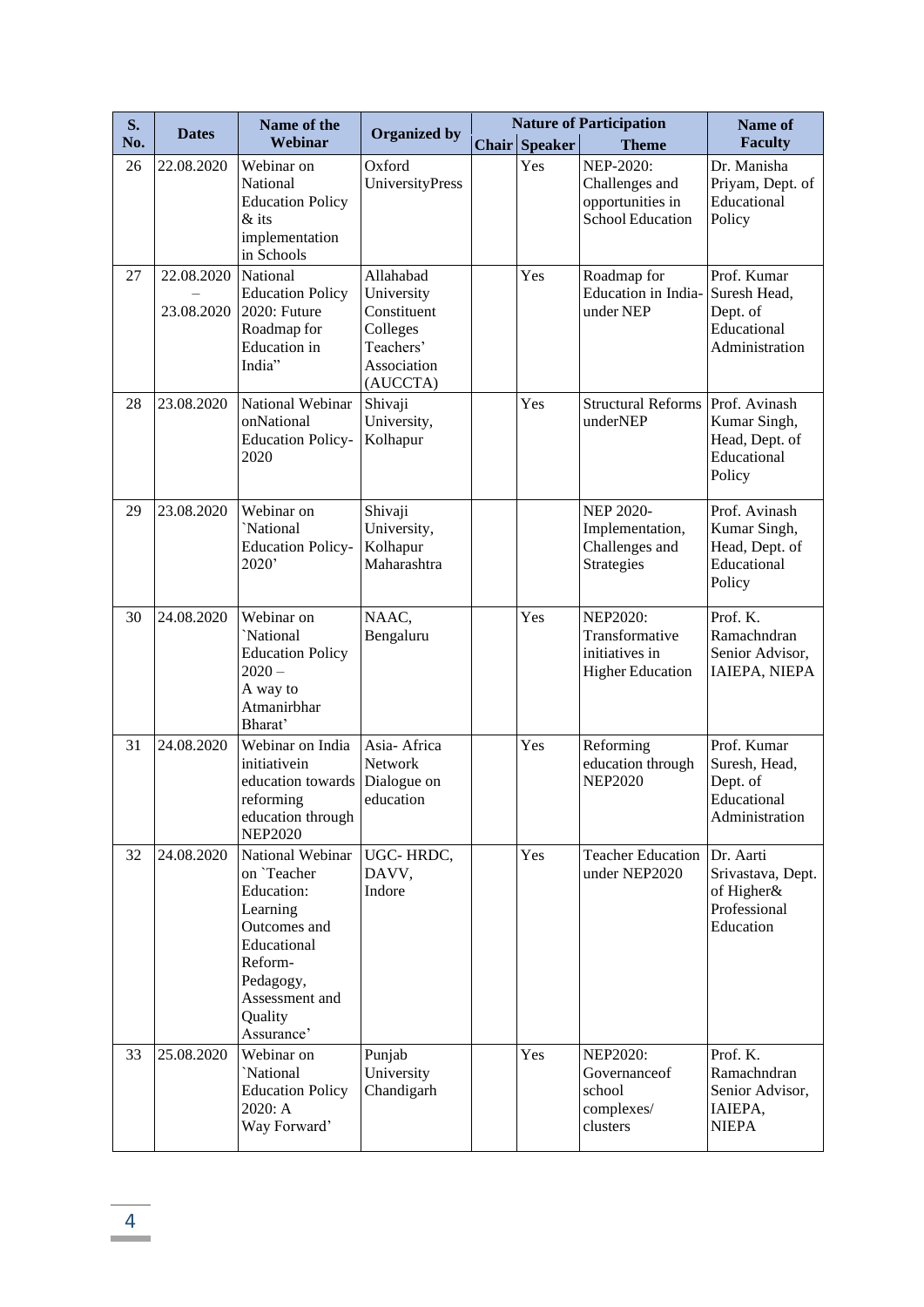| S.  | <b>Dates</b> | Name of the                                                                                                                                 | <b>Organized by</b>                                                             |                      | <b>Nature of Participation</b>                                                               | Name of                                                                             |
|-----|--------------|---------------------------------------------------------------------------------------------------------------------------------------------|---------------------------------------------------------------------------------|----------------------|----------------------------------------------------------------------------------------------|-------------------------------------------------------------------------------------|
| No. |              | Webinar                                                                                                                                     |                                                                                 | <b>Chair Speaker</b> | <b>Theme</b>                                                                                 | <b>Faculty</b>                                                                      |
| 34  | 26.08.2020   | Lecture on<br>Implications of<br>NEP 2020 at<br>the national<br>seminar by the<br>Kerala State<br>Council of Higher<br>Education<br>(KSCHE) | Kerala State<br>council of<br>higher<br>education<br>(KSCHE)                    | Yes                  | Implications of<br><b>NEP</b>                                                                | Prof. N.V.<br>Varghese, VC,<br><b>NIEPA</b>                                         |
| 35  | 26.08.2020   | Webinar on<br>`National<br><b>Education Policy</b><br>2020'                                                                                 | Mizoram<br>University                                                           | Yes                  | <b>NEP2020:</b><br>Transformative<br>initiatives in<br>school education                      | Prof. K.<br>Ramachndran<br>Senior Advisor,<br>IAIEPA,<br><b>NIEPA</b>               |
| 36  | 27.08.2020   | Webinar on<br>'National<br><b>Education Policy-</b><br>2020: Prospects<br>and<br>challenges                                                 | Dr. Ram<br>Manohar Lohia<br>Awadh<br>University,<br>Ayodhya                     | Yes                  | <b>NEP2020:</b><br>Transformative<br>initiatives in higher Senior Advisor,<br>education      | Prof. K.<br>Ramachndran<br>IAIEPA, NIEPA                                            |
| 37  | 27.08.2020   | National webinar<br>on National<br><b>Education Policy</b><br>2020                                                                          | <b>ASSOCHAM</b>                                                                 | Yes                  | NEP:<br>Transforming<br>Higher Education-<br>Structure &<br>Processes                        | Prof. Sudhanshu<br>Bhushan, Head,<br>Dept. of Higher<br>& Professional<br>Education |
| 38  | 27.08.2020   | Webinar Lecture<br>on New Education<br>Policy and<br>Gandhian<br>Educational<br>Ideas                                                       | MG Kashi<br>Vidyapeeth,<br>Varanasi                                             | Yes                  | Gandhian<br><b>Educational Ideas</b><br>on NEP-2020                                          | Prof. Avinash<br>Kumar Singh,<br>Head, Dept. of<br>Educational<br>Policy            |
| 39  | 28.08.2020   | Webinar on<br>NEP 2020: A<br>transformative<br>education policy<br>for aspirational<br>India'                                               | KLE Society's<br>Lingaraj<br>College,<br>Belagawi                               | Yes                  | <b>NEP2020:</b><br>Transformative<br>initiatives in higher Senior Advisor,<br>education      | Prof. K.<br>Ramachandran,<br>IAIEPA, NIEPA                                          |
| 40  | 28.08.2020   | <b>Online Eminent</b><br>Educators'<br>Colloquium:<br>Agenda setting for<br>leadership                                                      | Jindal Global<br>University                                                     | Yes                  | The future of<br>education,<br>Implementing<br><b>NEP2020'</b>                               | Dr. Vetukuri P.<br>S. Raj,<br>Department of<br>Educational<br>Finance               |
| 41  | 28.08.2020   | National Webinar<br>on New Education<br>Policy 2020 and<br>Higher<br>Education inIndia'                                                     | Department of<br>Education &<br>IQAC, Govt.<br>Zawlnuam<br>College,<br>Mizoram. | Yes                  | <b>Higher Education</b><br>specific<br>Challenges and<br>Opportunities of<br><b>NEP-2020</b> | Prof. Mona<br>Khare, Head,<br>Department of<br>Educational<br>Finance               |
| 42  | 29.08.2020   | Webinar on<br>`NEP 2020: A<br>transformative<br>education policy<br>for aspirational<br>India'                                              | University of<br>Hyderabad                                                      | Yes                  | <b>NEP2020:</b><br>Transformative<br>initiatives in higher<br>education                      | Prof. K.<br>Ramachndran<br>Senior Advisor,<br>IAIEPA, NIEPA                         |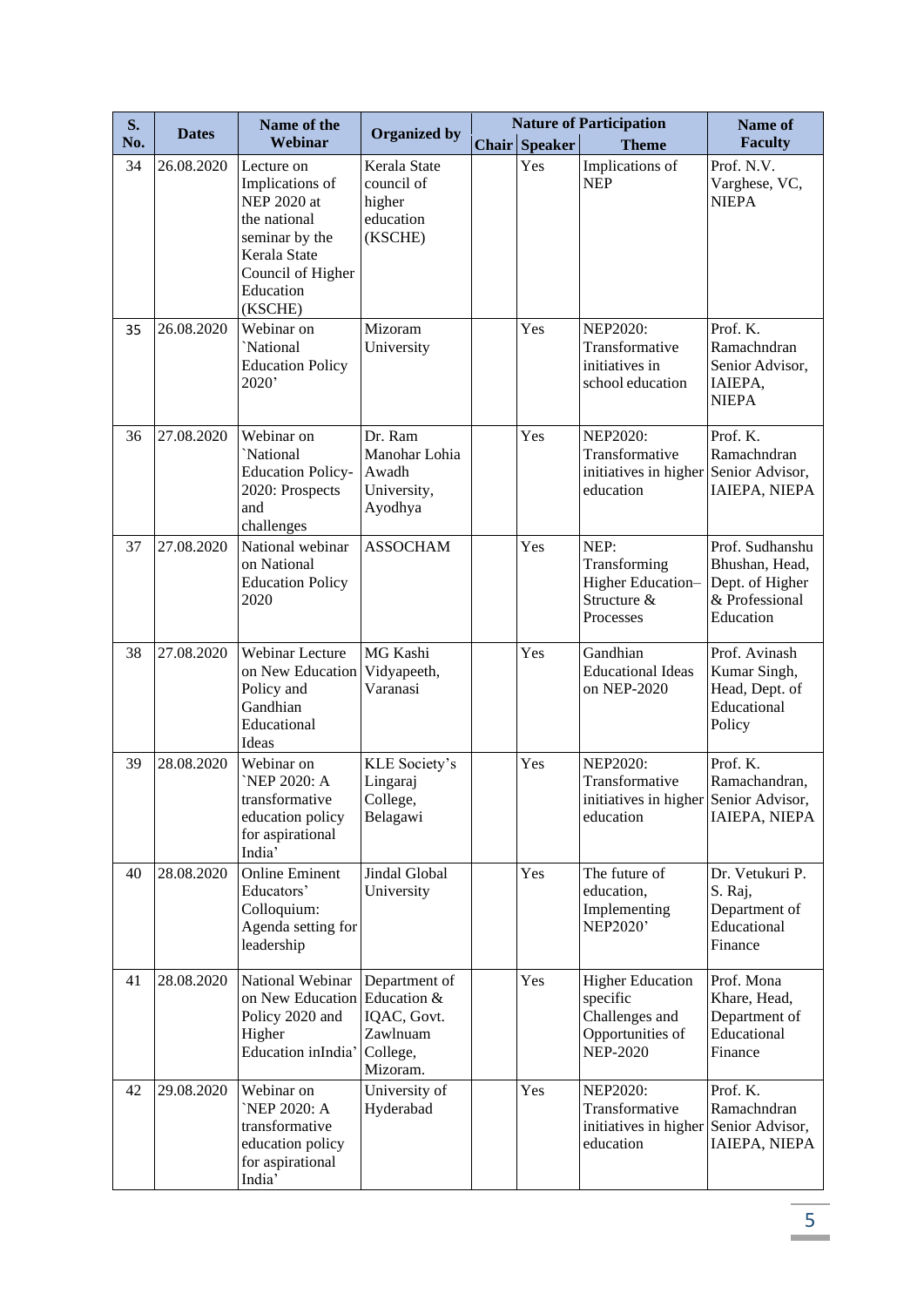| S.  | <b>Dates</b>                  | Name of the                                                                                            |                                                                                                                    |                      | <b>Nature of Participation</b>                                                                          | Name of                                                                             |
|-----|-------------------------------|--------------------------------------------------------------------------------------------------------|--------------------------------------------------------------------------------------------------------------------|----------------------|---------------------------------------------------------------------------------------------------------|-------------------------------------------------------------------------------------|
| No. |                               | Webinar                                                                                                | <b>Organized by</b>                                                                                                | <b>Chair Speaker</b> | <b>Theme</b>                                                                                            | <b>Faculty</b>                                                                      |
| 43  | 29.08.2020                    | Webinar on<br>National<br><b>Education Policy</b><br>$&$ its<br>implementationin<br>Schools            | Oxford<br><b>UniversityPress</b>                                                                                   | yes                  | NEP-2020:<br>Implementation,<br>Challenges &<br>Strategies                                              | Dr. Manisha<br>Priyam, Dept. of<br>Educational<br>Policy                            |
| 44  | 31.08.2020                    | <b>Online Dialogue</b><br>Serieson New<br><b>Education Policy</b><br>2020 and Higher<br>Education      | Mohanlal<br>Sukhadia<br>University,<br>Udaipur                                                                     | Yes                  | Challenges of<br>Higher education<br>for NEP-2020                                                       | Prof. Mona<br>Khare Head,<br>Department of<br>Educational<br>Finance                |
| 45  | 02.09.2020                    | CII meeting with<br>Ambassadorsof<br>New Zealand and<br>India on NEP<br>2020                           | New Zealand<br><b>Bilateral</b><br>Economic and<br>Trade<br>Relationship<br>meeting,<br>Organized by<br><b>CII</b> | Yes                  | Implications of<br><b>NEP-2020</b>                                                                      | Prof. N.V.<br>Varghese, VC,<br><b>NIEPA</b>                                         |
| 46  | 02.09.2020<br>&<br>03.09.2020 | National Webinar<br>on New Education<br>Policy                                                         | PK Roy<br>Memorial<br>college<br><b>Dhanbad</b><br>Jharkhand                                                       | Yes                  | New Educational<br>Policy: challenges<br>and opportunities                                              | Prof. Sudhanshu<br>Bhushan, Head,<br>Dept. of Higher<br>& Professional<br>Education |
| 47  | 03.09.2020                    | Lecture on NEP<br>for SHEC<br>Telengana<br>(webinar)                                                   | State Higher<br>Education<br>Council<br>Telengana                                                                  | Yes                  | <b>Higher Education</b><br>in<br><b>NEP 2020</b>                                                        | Prof. N.V.<br>Varghese, VC,<br><b>NIEPA</b>                                         |
| 48  | 04.09.2020                    | National Webinar<br>on NEP 2020and<br>Bihar: The Way<br>Ahead                                          | <b>Bihar Young</b><br><b>Thinkers Forum</b>                                                                        | Yes                  | The Way Forward<br>for NEP<br>implementation                                                            | Dr. Manisha<br>Priyam Dept. of<br>Educational<br>Policy                             |
| 49  | 04.09.2020                    | National<br>Webinar on<br>National<br>Education<br>Policy-2020                                         | Jawahar<br>Navodaya<br>Vidhyalay                                                                                   | Yes                  | Efficient<br>Resourcing and<br>Effective<br>Governance<br>through School<br>Complexes                   | Dr. Kashyapi<br>Awasthi, NCSL,<br><b>NIEPA</b>                                      |
| 50  | 05.09.2020                    | National<br><b>Education Policy-</b><br>2020: Implications<br>for Teachers<br>and teacher<br>education | Central<br>University,<br>Haryana                                                                                  | Yes                  | National Education Prof. K.<br>Policy 2020:<br>Implications<br>for Teachers<br>and teacher<br>education | Ramachandran,<br>Senior Advisor,<br>UIC, NIEPA                                      |
| 51  | 06.09.2020                    | NEP 2020 and<br>challenges and<br>Prospects of<br>Virtual Learning<br>in Higher<br>Education           | Rural Instituteof<br>Higher Studies,<br>Bhograi, Odisha                                                            | Yes                  | Virtual Learning:<br>Challenges and<br>Prospects in<br><b>Higher Education</b>                          | Prof. Kumar<br>Suresh, Head,<br>Dept. of<br>Educational<br>Administration           |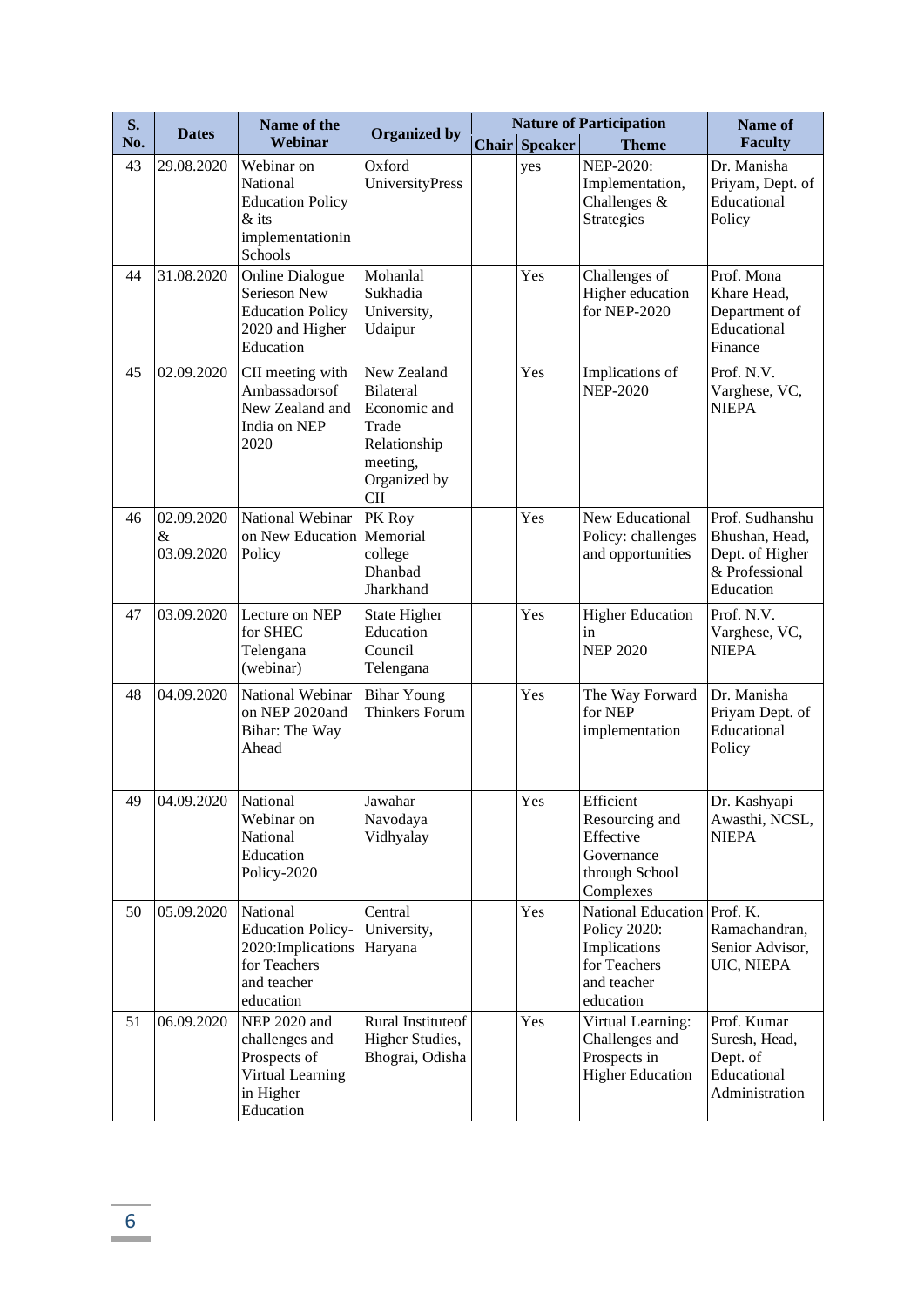| S.  | <b>Dates</b> | Name of the                                                                                                                      | <b>Organized by</b>                              |                      | <b>Nature of Participation</b>                                                                         | Name of                                                                            |
|-----|--------------|----------------------------------------------------------------------------------------------------------------------------------|--------------------------------------------------|----------------------|--------------------------------------------------------------------------------------------------------|------------------------------------------------------------------------------------|
| No. |              | Webinar                                                                                                                          |                                                  | <b>Chair Speaker</b> | <b>Theme</b>                                                                                           | <b>Faculty</b>                                                                     |
| 52  | 08.09.2020   | National<br><b>Education Policy</b><br>2020: Issues and<br>challenges<br>relating to higher<br>education                         | Women's<br>College,<br>Silchar, Assam            | Yes                  | New Educational<br>Policy: The Issues<br>and challenges in<br>Implementation.                          | Prof. Sudhanshu<br>Bhushan Head,<br>Dept. of Higher<br>& Professional<br>Education |
| 53  | 10.09.2020   | Lecture on NEP<br>2020 on<br>Higher<br>Education                                                                                 | Indira Gandhi<br>National Open<br>University     | Yes                  | <b>Higher Education</b><br>under NEP                                                                   | Prof. N.V.<br>Varghese, Vice-<br>Chancellor,<br>N.I.E.P.A                          |
| 54  | 10.09.2020   | National Webinar<br>on New Education<br>Policy 2020:<br>Internationaliza-<br>tion and the way<br>forward' (FICCI<br>and UKINDIA) | FICCI &<br><b>UKINDIA</b>                        | Yes                  | Internationaliza-<br>tion andNEP2020                                                                   | Prof. N.V.<br>Varghese, Vice<br>Chancellor,<br>N.I.E.P.A                           |
| 55  | 10.09.2020   | National Webinar<br>on Implications of<br>National<br>Education<br>Policy (2020)                                                 | <b>IGNOU</b>                                     | Yes                  | NEP and School<br>Education:<br>Possibilities and<br>Opportunities                                     | Prof. Pranati<br>Panda, Head,<br><b>School Standards</b><br>and Evaluation<br>Unit |
| 56  | 11.09.2020   | National Webinar<br>on Implications of<br><b>NEP 2020</b>                                                                        | IGNOU, New<br>Delhi                              | Yes                  | Implications for<br><b>Teacher Education</b>                                                           | Prof. Veera<br>Gupta, Dept. of<br>Educational<br>Policy, NIEPA                     |
| 57  | 11.9.2020    | National<br>Webinar on<br>National<br><b>Education Policy</b><br>2020: Transfor-<br>mative initiatives<br>in school<br>education | Academy of<br>creative<br>teaching,<br>Bengaluru | Yes                  | National Education Professor K<br>Policy 2020:<br>Transformative<br>initiatives in<br>school Education | Ramachandran,<br>Senior Advisor,<br>UIC, NIEPA                                     |
| 58  | 11.09.2020   | National Webinar Tata Trusts<br>onNational<br><b>Education Policy-</b><br>2020                                                   |                                                  | Yes                  | Efficient<br>Resourcing and<br>Effective<br>Governance<br>through<br><b>School Complexes</b>           | Dr. Kashyapi<br>Awasthi NCSL,<br><b>NIEPA</b>                                      |
| 59  | 12.9.2020    | National Webinar<br>on Pedagogical<br>reforms in the<br>context of NEP<br>2020                                                   | Aligarh Muslim<br>University                     | Yes                  | Pedagogical<br>reforms in the<br>context of<br><b>NEP2020</b><br>-Future road map                      | Professor K.<br>Ramachandran,<br>Senior Advisor,<br>UIC, NIEPA                     |
| 60  | 12.09.2020   | National Webinar<br>onNEP and<br>Pedagogical<br>Reforms: Future<br>Roadmap                                                       | Aligarh Muslim<br>University                     | Yes                  | Pedagogical<br>reforms and NEP                                                                         | Prof. Pranati<br>Panda, Head,<br><b>School Standards</b><br>and Evaluation<br>Unit |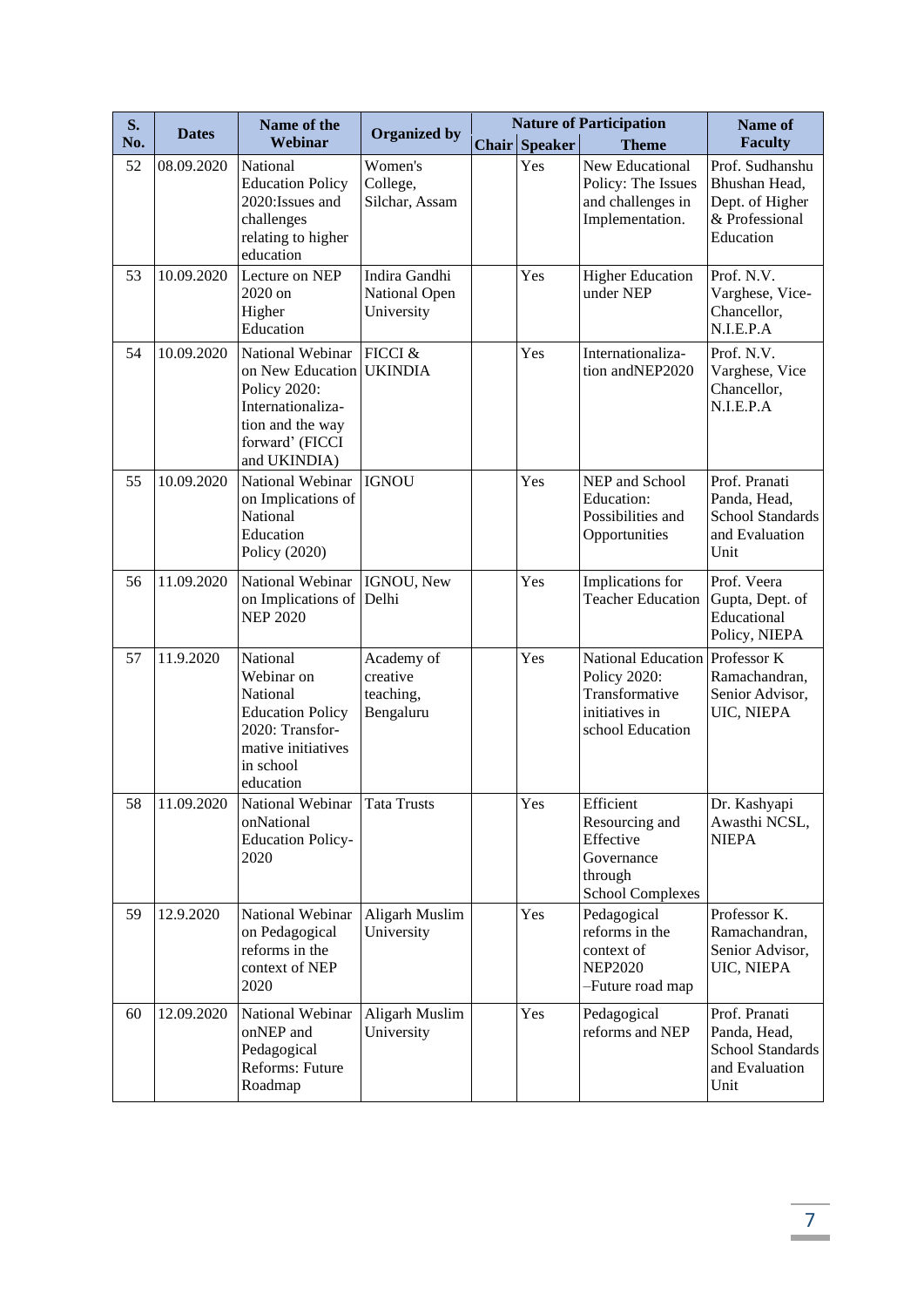| S.  | <b>Dates</b>             | Name of the                                                                                                                                      |                                                                                 |                      | <b>Nature of Participation</b>                                                                      | Name of                                                                            |
|-----|--------------------------|--------------------------------------------------------------------------------------------------------------------------------------------------|---------------------------------------------------------------------------------|----------------------|-----------------------------------------------------------------------------------------------------|------------------------------------------------------------------------------------|
| No. |                          | Webinar                                                                                                                                          | <b>Organized by</b>                                                             | <b>Chair Speaker</b> | <b>Theme</b>                                                                                        | <b>Faculty</b>                                                                     |
| 61  | 13.09.2020               | National<br><b>Education Policy</b><br>2020: Adiscussion<br>on Possibilities<br>and Challenges                                                   | DIET, Hapur<br><b>Uttar Pradesh</b>                                             | Yes                  | Possibilities and<br>Challenges of NEP<br>2020                                                      | Prof. Kumar<br>Suresh, Head,<br>Dept. of<br>Educational<br>Administration          |
| 62  | 14.09.2020<br>15.09.2020 | National Webinar<br>on 'Implementa-<br>tion Pathways of<br>Teacher<br>Education<br>Programs in Light<br>of National<br>Education<br>Policy 2020' | <b>Banaras Hindu</b><br>University                                              | Yes                  | <b>Teacher Educators:</b><br>A keyAgent to<br><b>Transform Teacher</b><br>Education                 | Prof. Pranati<br>Panda, Head,<br><b>School Standards</b><br>and Evaluation<br>Unit |
| 63  | 14.09.2020<br>16.09.2020 | <b>Higher Education</b><br>inNEP 2020                                                                                                            | the School of<br>Education,<br>Central<br>University of<br>Kashmir,<br>Srinagar | Yes                  | Perspective of<br><b>NEP 2020</b>                                                                   | Prof. Kumar<br>Suresh, Head,<br>Dept. of<br>Educational<br>Administration          |
| 64  | 15.09.2020               | National Webinar<br>on `Teacher<br>Empowerment for<br>New Education<br>Policy<br>Implementation                                                  | University<br>Grants<br>Commissionand<br><b>NIEPA</b>                           | Yes                  | Teacher<br>Empowerment                                                                              | N.V. Varghese,<br>Vice Chancellor,<br><b>NIEPA</b>                                 |
| 65  | 16.09.2020               | National Webinar<br>on `NEP 2020:<br>Deciphering the<br>Transformation<br>al Reforms'                                                            | School of<br>Education,<br>Jamia Millia<br>Islamia                              | Yes                  | Decoding<br>transformational<br>reforms at School<br>Level                                          | Prof. Veera<br>Gupta Dept. of<br>Educational<br>Policy, NIEPA                      |
| 66  | 16.9.2020                | National Webinar<br>on `National<br><b>Education Policy</b><br>2020: Higher<br>Education<br>initiatives'                                         | Central<br>University,<br>Andhra<br>Pradesh,<br>Ananthapur                      | Yes                  | National Education Prof. K.<br>Policy 2020:<br>Transformative<br>initiatives in higher<br>education | Ramachandran,<br>Senior Advisor,<br>UIC, NIEPA                                     |
| 67  | 17.09.2020               | National Webinar<br>on `National<br><b>Education Policy</b><br>2020: School<br>education<br>initiatives                                          | Rajiv Gandhi<br>University,<br>Arunachal<br>Pradesh                             | Yes                  | <b>NEP2020:</b><br>Transformative<br>initiatives in<br>school education                             | Prof. K.<br>Ramachandran,<br>Senior Advisor,<br>UIC, NIEPA                         |
| 68  | 18.09.2020               | National Webinar<br>on NEP 2020<br>Knowledge<br>Series-<br>Transforming<br>Higher Education-<br>Financial<br>Aspects                             | <b>ASSOCHAM</b>                                                                 | Yes                  | Financial<br>Implications of<br><b>NEP-2020</b>                                                     | Prof. Mona<br>Khare, Head,<br>Department of<br>Educational<br>Finance              |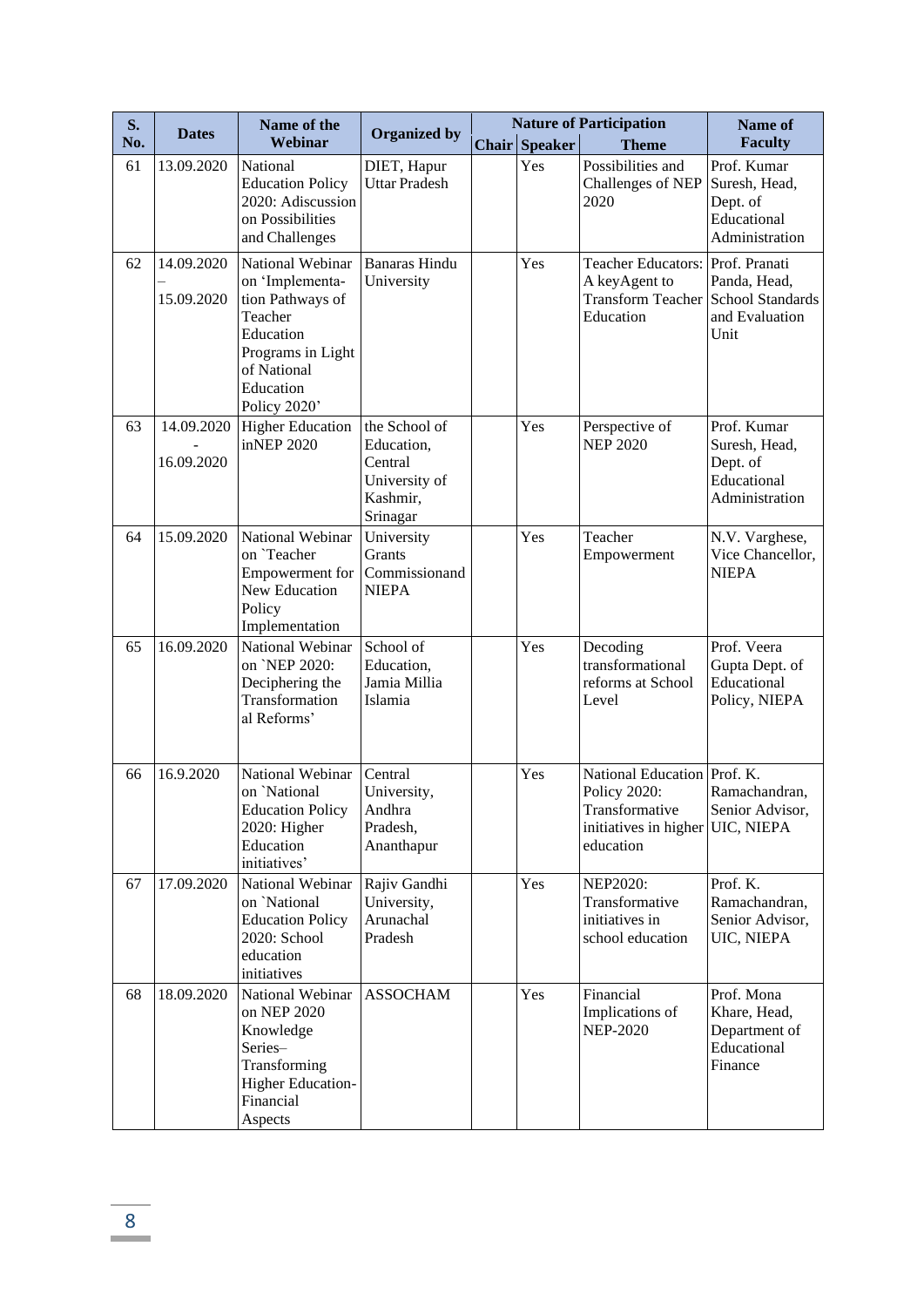| S.  | <b>Dates</b>             | Name of the                                                                                                                                                              |                                                                                                               |                      | <b>Nature of Participation</b>                                                                      | Name of                                                                                           |
|-----|--------------------------|--------------------------------------------------------------------------------------------------------------------------------------------------------------------------|---------------------------------------------------------------------------------------------------------------|----------------------|-----------------------------------------------------------------------------------------------------|---------------------------------------------------------------------------------------------------|
| No. |                          | Webinar                                                                                                                                                                  | <b>Organized by</b>                                                                                           | <b>Chair Speaker</b> | <b>Theme</b>                                                                                        | <b>Faculty</b>                                                                                    |
| 69  | 21.08.2020<br>25.09.2020 | Workshop on<br>'Public Policy<br>Making in<br>Education'                                                                                                                 | NIEPA,<br>New Delhi                                                                                           | Yes                  | Social Cultural<br>Environments on<br>Policy Making                                                 | Prof. Avinash<br>Kumar Singh,<br>Head, Dept. of<br>Educational<br>Policy                          |
| 70  | 24.09.2020               | National Webinar<br>on NEP 2020:<br>Transforming<br>the Indian<br>Education                                                                                              | St. Joseph's<br>College of<br><b>Education</b> for<br>Women, Guntur                                           |                      | Transformative<br>agenda of NEP-<br>2020                                                            | Dr. Aarti<br>Srivastava, Dept.<br>of Higher $&$<br>Professional<br>Education                      |
| 71  | 24.9.2020                | National Webinar<br>on National<br><b>Education Policy-</b><br>2020:<br>School education<br>and teacher<br>education                                                     | Regional<br>Institute of<br>Education,<br>Bhubaneswar                                                         | Yes                  | <b>NEP2020:</b><br>Transformative<br>initiatives in<br>school education<br>and teacher<br>education | Prof. K.<br>Ramachandran,<br>Senior Advisor,<br>UIC, NIEPA                                        |
| 72  | 24.09.2020               | Lecture on NEP<br>2020 at<br>the seminar<br>organized by<br><b>Global Education</b><br>andcareer group<br>and<br>Commissionerof<br><b>Higher Education</b><br>Telengana. | Global<br><b>Education</b> and<br>career group<br>and<br>Commissioner<br>of Higher<br>Education,<br>Telengana | Yes                  | <b>Higher Education</b><br>inNEP2020                                                                | Prof. N.V.<br>Varghese,<br>Vice-<br>Chancellor,<br>N.I.E.P.A                                      |
| 73  | 24.09.2020               | Webinar on<br><b>Effective Standard</b><br>setting and<br>accreditation in<br><b>NEP 2020</b><br>(NCERT)                                                                 | <b>NCERT</b>                                                                                                  | Yes                  | Implementation,<br>Challenges &<br><b>Strategies NEP-</b><br>2020                                   | Prof. N.V.<br>Varghese,<br>Vice-Chancellor,<br><b>NIEPA</b>                                       |
| 73  | 24.09.2020               | Webinar on<br><b>Effective Standard</b><br>setting and<br>accreditation in<br><b>NEP 2020</b><br>(NCERT)                                                                 | <b>NCERT</b>                                                                                                  | Yes                  | Implementation,<br>Challenges &<br><b>Strategies NEP-</b><br>2020                                   | Prof. N.V.<br>Varghese,<br>Vice-Chancellor,<br><b>NIEPA</b>                                       |
| 74  | 28.09.2020               | National Webinar<br>on<br>'National<br><b>Education Policy-</b><br>2020'                                                                                                 | Departments of<br>Social Work<br>and Education,<br><b>Assam Central</b><br>University,<br>Silchar             | Yes                  | Issues and<br>Challenges in the<br>Implementation of<br>the NEP-2020                                | Prof. Avinash<br>Kumar Singh,<br>Head,<br>Department of<br>Educational<br>Policy,<br><b>NIEPA</b> |
| 75  | 28.09.2020<br>29.09.2020 | Webinar on<br>National<br><b>Education Policy-</b><br>2020                                                                                                               | Assam<br>University,<br>Silchar                                                                               |                      | Implementation,<br>Challenges &<br><b>Strategies NEP-</b><br>2020                                   | Prof. Avinash<br>Kumar Singh,<br>Head, Dept. of<br>Educational<br>Policy                          |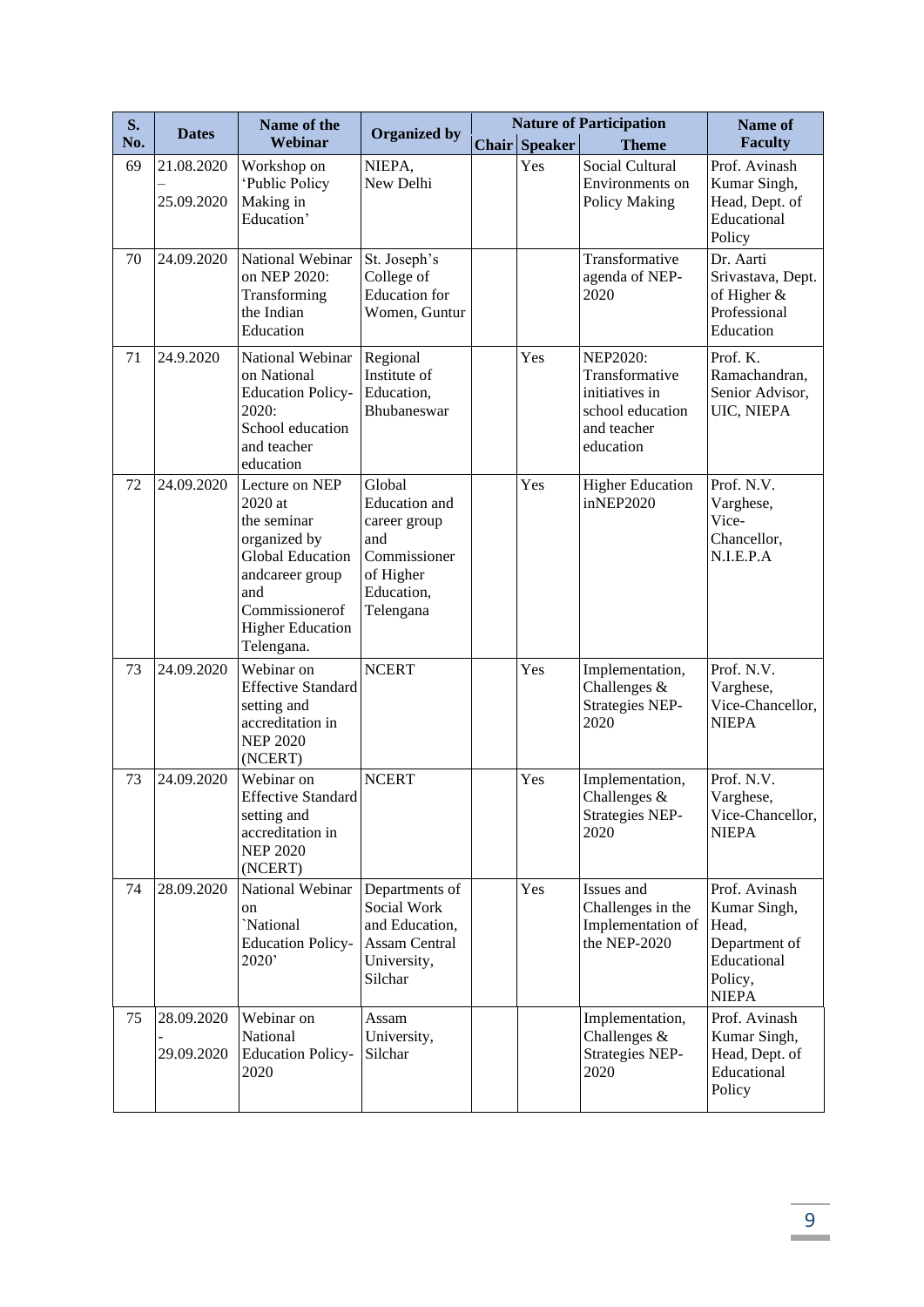| S.  | <b>Dates</b> | Name of the                                                                                                                            | <b>Organized by</b>                                                                        |                      | <b>Nature of Participation</b>                                                                       | Name of                                                                             |
|-----|--------------|----------------------------------------------------------------------------------------------------------------------------------------|--------------------------------------------------------------------------------------------|----------------------|------------------------------------------------------------------------------------------------------|-------------------------------------------------------------------------------------|
| No. |              | Webinar                                                                                                                                |                                                                                            | <b>Chair Speaker</b> | <b>Theme</b>                                                                                         | <b>Faculty</b>                                                                      |
| 76  | 30.9.2020    | Webinar on<br>School<br>leadership, ICT<br>tools, Academics<br>and<br>NEP 2020'                                                        | Telangana<br>Samagra<br>Shiksha,<br>Siddipet<br>district,<br>Telangana                     | yes                  | School leadership<br>for transforming<br>teaching learning<br>process and NEP                        | Dr. Subitha<br>GVNCSL,<br><b>NIEPA</b>                                              |
| 77  | 03.10.2020   | National Web<br>Conference on<br>Education as a<br>pathway towards<br>Atmanirbhar<br><b>Bharat</b>                                     | Forum of<br><b>Indian Teachers</b><br>(FITE)                                               |                      | Education as a<br>pathway towards<br>Atmanirbhar<br><b>Bharat</b>                                    | Dr. Aarti<br>Srivastava, Dept.<br>of Higher&<br>Professional<br>Education           |
| 78  | 5.10.2020    | National Webinar<br>on NEP2020: In<br>sync with 21st<br>century<br>educational needs'                                                  | Shiksha shri<br>Educational<br>Consultants,<br>Hyderabad, &<br>Science India<br>Forum, UAE | Yes                  | <b>NEP 2020:</b><br>Towards holistic<br>learning                                                     | Prof. K.<br>Ramachandran,<br>Senior Advisor,<br>UIC, NIEPA                          |
| 79  | 6.10.2020    | National<br>Webinar on<br>An insight into<br>The New<br>Education<br>Policy2020'                                                       | <b>Inner Wheel</b><br>Club of<br>BhopalLegacy                                              | Yes                  | <b>NEP-2020</b><br>Challenges and<br>Opportunity                                                     | Prof. Mona<br>Khare, Head,<br>Department of<br>Educational<br>Finance               |
| 80  | 15.10.2020   | Why and What<br>leader must know<br>about<br>education of<br>CwD"                                                                      | NIAS,<br>Bangalore                                                                         | Yes                  | Why and What<br>leader must know<br>about education of<br>CwD                                        | Prof. VeeraGupta<br>Dept. of<br>Educational<br>Policy, NIEPA                        |
| 81  | 17.10.2020   | CBCS and<br><b>Outcome Based</b><br>Learning.                                                                                          | B.P.S. Women<br>University,<br>Khanpur Kalan<br>(Sonepat),<br>Haryana                      | Yes                  | CBCS-<br>Implementation,<br>Challenges &<br>Strategies                                               | Prof. Sudhanshu<br>Bhushan, Head,<br>Dept. of Higher<br>& Professional<br>Education |
| 82  | 17.10.2020   | National<br>Orientation<br>Programme on<br><b>New Education</b><br>Policy-2020:<br><b>Higher Education</b><br>and Teacher<br>Education | The Gandhi<br>gram Rural<br>Institute, Tamil<br>Nadu (Deemed<br>to be<br>University)       | Yes                  | Transformation of<br><b>Teacher Education</b><br>from the<br>Perspectives of                         | Prof. Pranati<br>Panda, Head,<br><b>School Standards</b><br>and Evaluation<br>Unit  |
| 83  | 19.10.2020   | Teacher, Teaching   Mata Sundri<br>andTeacher<br>Education:<br>Processes,<br>Concerns and<br>Prospects                                 | College for<br>Women and<br>Teaching<br>Learning<br>Centre, Delhi<br>University            | Yes                  | Transforming<br><b>Teacher Education</b><br>in the light of<br>NEP-2020:<br>Challengesand<br>Choices | Prof. Pranati<br>Panda, Head,<br><b>School Standards</b><br>and Evaluation<br>Unit  |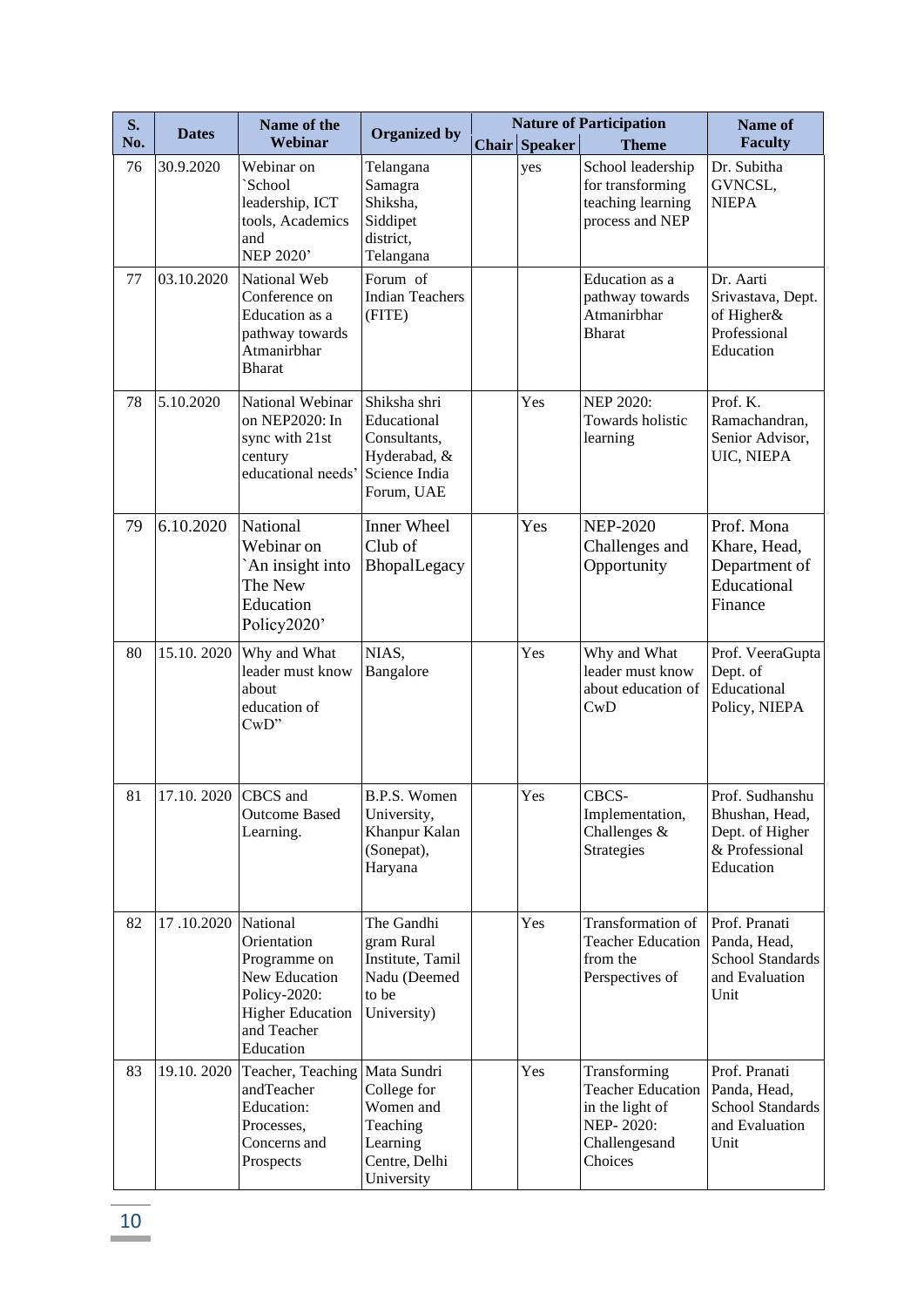| S.  | <b>Dates</b> | Name of the                                                                                                           |                                                    |                          | <b>Nature of Participation</b>                                                                                    | Name of                                                                             |
|-----|--------------|-----------------------------------------------------------------------------------------------------------------------|----------------------------------------------------|--------------------------|-------------------------------------------------------------------------------------------------------------------|-------------------------------------------------------------------------------------|
| No. |              | Webinar                                                                                                               | <b>Organized by</b>                                | Chair Speaker            | <b>Theme</b>                                                                                                      | <b>Faculty</b>                                                                      |
| 84  | 28.10.2020   | National Webinar<br>on National<br><b>Education Policy</b><br>and Higher<br>Education:<br>Prospects and<br>Challenges | Government<br>Arts College<br>Sikar, Rajasthan     | Yes                      | Prospects and<br>Challenges: A<br>Focus on HE<br>Access for the<br><b>SEDGs</b>                                   | Dr Nidhi S.<br>Sabharwal,<br>CPRHE, NIEPA                                           |
| 85  | 30.10.2020   | National<br>Education Policy,<br>2020: Issues and<br>Challenges of<br>teachers                                        | Rani Durgawati<br>Vishwa<br>vidyalaya,<br>Jabalpur | Yes                      | <b>Online Faculty</b><br>Induction<br>Programme (FIP)                                                             | Prof. Sudhanshu<br>Bhushan, Head,<br>Dept. of Higher<br>& Professional<br>Education |
| 86  | 31.10.2020   | School<br>Complexes inthe<br>Context ofNEP<br>2020:<br>what works inthe<br>State of Jammu<br>and Kashmir              | SCERT,<br>Jammu and<br>Kashmir                     | Yes                      | <b>School Complexes</b><br>in the Context of<br>NEP 2020: what<br>worksin the State<br>of<br>Jammu and<br>Kashmir | Prof. Rashmi<br>Diwan                                                               |
| 87  | 02.11.2020   | <b>NEP</b><br>Governance and<br>Leadershipfor<br><b>Higher Education</b><br>MG Univ.<br>(Thulasidharan)               | <b>MG University</b>                               | Yes                      | Governance and<br>Leadership for<br><b>Higher Education</b><br>under NEP                                          | Prof. N.V.<br>Varghese,<br>Vice-<br>Chancellor,<br><b>NIEPA</b>                     |
| 88  | 02.11.2020   | <b>Expert Committee</b><br>meeting on NEP<br>on Teachers<br>Empowerment<br>(UGC)                                      | <b>UGC</b>                                         | Commi-<br>ttee<br>Member | Pathways for<br>Teachers under<br><b>NEP</b>                                                                      | Prof. N.V.<br>Varghese,<br>Vice-<br>Chancellor,<br><b>NIEPA</b>                     |
| 89  | 06.11.2020   | <b>UGC</b> Teachers<br>Empowerment<br>Meeting                                                                         | <b>UGC</b>                                         | Commi-<br>ttee<br>Member | <b>UGC</b> Teachers<br>Empowerment                                                                                | Prof. N.V.<br>Varghese, Vice-<br>Chancellor,<br><b>NIEPA</b>                        |
| 90  | 07.11.2020   | Challenges of<br>Teaching $-$<br>Learning in<br>Schools in rural<br>Area during<br>Covid-19<br>Pandemic               | Shyam Lal<br>College, UBA&<br>IQAC                 | Yes                      | Challenges of<br>Teaching $-$<br>Learning in<br>Schools in rural<br>Area during<br>Covid-19<br>Pandemic           | Prof. Veera<br>Gupta Dept. of<br>Educational<br>Policy, NIEPA                       |
| 91  | 09.11.2020   | NEP on Teachers<br>Empowerment                                                                                        | <b>UGC</b>                                         | Commi-<br>ttee<br>Member | Teachers<br>Empowerment<br>under NEP                                                                              | Prof. N.V.<br>Varghese, Vice-<br>Chancellor,<br><b>NIEPA</b>                        |
| 92  | 10.11.2020   | NEP-<br>Implementation<br>with StateGovts                                                                             | MoE (School<br>Edu.)                               | Commi-<br>ttee<br>Member | NEP-<br>Implementation<br>with State Govts                                                                        | Prof. N.V.<br>Varghese, Vice-<br>Chancellor,<br><b>NIEPA</b>                        |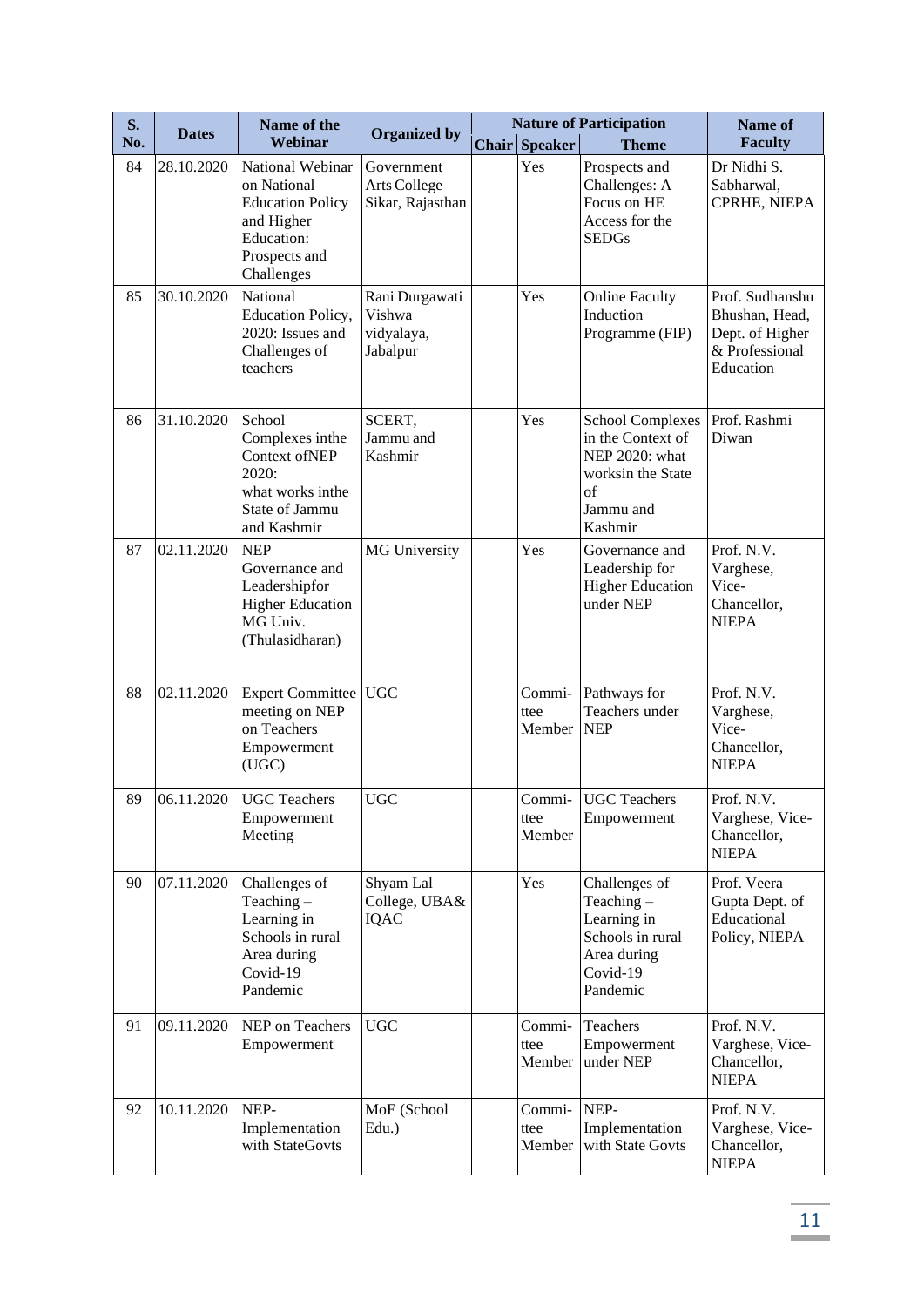| S.  | <b>Dates</b> | Name of the                                                                                                                                                                                                       | <b>Organized by</b>                                                                                |                          | <b>Nature of Participation</b>                                          | Name of                                                                             |
|-----|--------------|-------------------------------------------------------------------------------------------------------------------------------------------------------------------------------------------------------------------|----------------------------------------------------------------------------------------------------|--------------------------|-------------------------------------------------------------------------|-------------------------------------------------------------------------------------|
| No. |              | Webinar                                                                                                                                                                                                           |                                                                                                    | <b>Chair Speaker</b>     | <b>Theme</b>                                                            | <b>Faculty</b>                                                                      |
| 93  | 11.11.2020   | Teachers<br>Empowerment<br>$NEP - 2020$                                                                                                                                                                           | <b>UGC</b>                                                                                         | Commi-<br>ttee<br>Member | Teachers<br>Empowerment<br>under NEP                                    | Prof. N.V.<br>Varghese, Vice<br>Chancellor,<br><b>NIEPA</b>                         |
| 94  | 11.11.2020   | National Webinar<br>on National<br><b>Education Policy-</b><br>2020:<br>Opportunities,<br>Challenges and<br>Possible<br>Roadmaps for<br>Successful<br>Implementation                                              | Department of<br>Biotechnology<br>Mohanlal<br>Sukhadia<br>University,<br>Udaipur                   | Yes                      | Equity in Higher<br>Education:<br>Opportunities,<br>Challenges          | Dr Nidhi S.<br>Sabharwal,<br>CPRHE, NIEPA                                           |
| 95  | 11.11.2020   | <b>NEP' 2020</b><br>"Roadmap for<br><b>Higher Education:</b><br>Prospects and<br>Impediments"                                                                                                                     | Department of<br>Education,<br>Assam<br>University,<br>Silchar                                     | Yes                      | Roadmap for<br><b>Higher Education:</b><br>Prospects and<br>Impediments | Prof. Kumar<br>Suresh, Head,<br>Dept. of<br>Educational<br>Administration           |
| 96  | 19.11.2020   | Webinar on<br>National<br><b>Education Policy</b><br>2020                                                                                                                                                         | <b>Unnat Bharat</b><br>Abhiyaan,<br><b>SCMS</b> Schoolof<br>Technologyand<br>Management,<br>Cochin | Yes                      | Implementation,<br>Challenges $&$<br>Strategies                         | Neeru Snehi<br>Department of<br>Higher and<br>Professional<br>Education             |
| 97  | 21.11.2020   | Governance of<br><b>Higher Education</b><br>in India                                                                                                                                                              | Human<br>Resource<br>Development<br>Centre, Jamia<br>Millia Islamia.                               | Yes                      | Governance of<br><b>Higher Education</b><br>in India                    | Prof. Kumar<br>Suresh, Head,<br>Dept. of<br>Educational<br>Administration           |
| 98  | 24.11.2020   | Global trends &<br>Indian<br>perspectives on<br>Plg. & Policy<br>(with an emphasis<br>on<br><b>NEP 2020)</b>                                                                                                      | Peking Univ.                                                                                       | Yes                      | Global trends &<br>Indian perspectives<br>on Plg. & Policy<br>on.NEP    | Prof. N.V.<br>Varghese, Vice-<br>Chancellor,<br><b>NIEPA</b>                        |
| 99  | 28.11.2020   | <b>Education</b> of<br>Dyslexic Child"                                                                                                                                                                            | Varshney<br>Society of<br>Teachers                                                                 | Yes                      | <b>Education</b> of<br>Dyslexic Child"                                  | Prof. Veera<br>Gupta,<br>Dept. of<br>Educational<br>Policy, NIEPA                   |
| 100 | 5.12.2020    | Student evaluation Pt. Ravishankar<br>using Outcome<br><b>Based Learning-</b><br>connection with<br>the choice-based<br>credit system<br>• History and<br>evolution of<br>Choice Based<br>Credit System<br>(CBCS) | Shukla<br>University<br>Raipur<br>(Chhattisgarh)                                                   | Yes                      | <b>Faculty Induction</b><br>Program                                     | Prof. Sudhanshu<br>Bhushan, Head,<br>Dept. of Higher<br>& Professional<br>Education |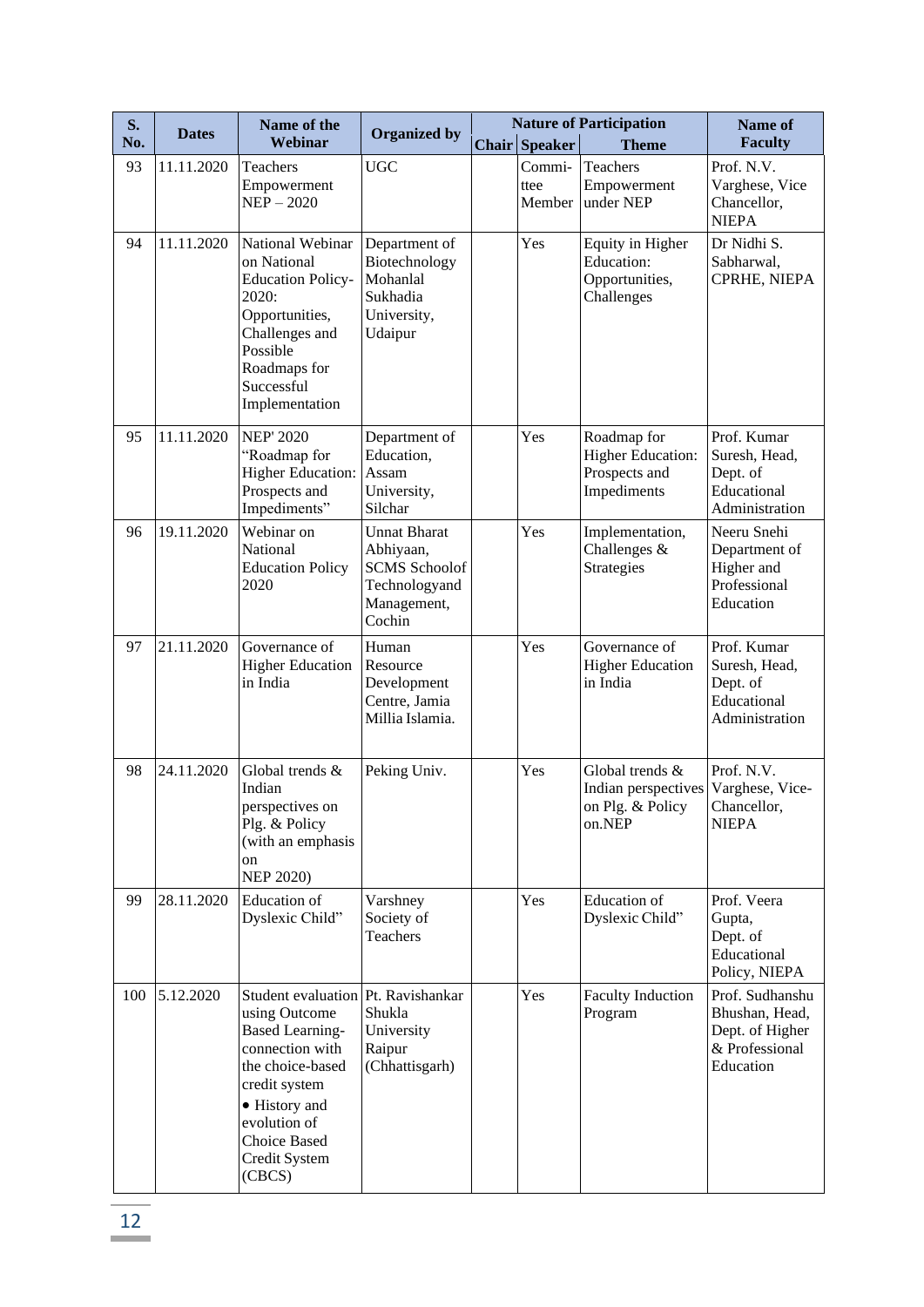| S.  | <b>Dates</b> | Name of the                                                                                                                                              | <b>Organized by</b>                                                                   |       | <b>Nature of Participation</b> |                                                                               | Name of                                                                             |
|-----|--------------|----------------------------------------------------------------------------------------------------------------------------------------------------------|---------------------------------------------------------------------------------------|-------|--------------------------------|-------------------------------------------------------------------------------|-------------------------------------------------------------------------------------|
| No. |              | Webinar                                                                                                                                                  |                                                                                       | Chair | <b>Speaker</b>                 | <b>Theme</b>                                                                  | <b>Faculty</b>                                                                      |
| 101 | 08.12.2020   | Educational<br>Inequalities in<br>India                                                                                                                  | <b>Indian Institute</b><br>of Dalit Studies                                           |       | <b>Yes</b>                     | Nature of Inter-<br>group Inequality<br>in wealth<br>ownership in India       | Prof. Sudhanshu<br>Bhushan, Head,<br>Dept. of Higher<br>& Professional<br>Education |
| 102 | 09.12.2020   | Meeting with<br>Australian<br>Embassy on NEP<br>on<br>Internationaliza-<br>tion                                                                          | Australian<br>Embassy                                                                 |       | Yes                            | Internationaliza-<br>tion in Education<br>under NEP                           | Prof. N.V.<br>Varghese, Vice-<br>Chancellor,<br><b>NIEPA</b>                        |
| 103 | 09.12.2020   | 4 <sup>th</sup> Refresher<br>Course<br>in Teachers<br>Education<br>beginning                                                                             | <b>JNU</b>                                                                            |       | Yes                            | Teachers<br><b>Education</b> under<br><b>NEP</b>                              | Prof. Sudhanshu<br>Bhushan, Head,<br>Dept. of Higher<br>& Professional<br>Education |
| 104 | 18.12.2020   | NEP 2020 and its<br>Implicationsfor<br><b>School Education</b>                                                                                           | Navy Children<br>School<br>Chanakyapuri,<br>New Delhi                                 |       | Yes                            | NEP 2020 and its<br>Implications for<br><b>School Education</b>               | Prof. Kumar<br>Suresh, Head,<br>Dept. of<br>Educational<br>Administration           |
| 105 | 18.12.2020   | Education,<br>Resilience and the<br>Transforming role<br>of Academic: To<br>wards the Idea of<br><b>Lifelong Learning</b><br>in the Era of New<br>Normal | <b>BPS</b> Women<br>University,<br>Khanpur Kalan,<br>Sonepat                          |       | Yes                            | <b>Students</b><br>Satisfaction<br>Survey and<br>Implications for<br>Teachers | Prof. Sudhanshu<br>Bhushan, Head,<br>Dept. of Higher<br>& Professional<br>Education |
| 106 | 23.12.2020   | Teacher<br><b>Education:</b><br>Learning<br>Outcomes and<br>Educational<br>Reform-<br>Pedagogy,<br>Assessment and<br>Quality<br>Assurance"               | Jamia Millia<br>Islamia<br>New Delhi-<br>110025                                       |       | Yes                            | Globalization,<br><b>Higher Education</b><br>and Teacher<br>Education         | Prof. Sudhanshu<br>Bhushan, Head,<br>Dept. of Higher<br>& Professional<br>Education |
| 107 | 02.01.2021   | Governance of<br><b>Higher Education</b><br>- Global Trends<br>and Implications<br>for India                                                             | The Human<br>Resource<br>Development<br>Centre, Jamia<br>Millia Islamia,<br>New Delhi |       | Yes                            | Global Trends and<br>Implicationsfor<br>India                                 | Prof. Kumar<br>Suresh, Head,<br>Dept. of<br>Educational<br>Administration           |
| 108 | 05.01.2021   | Online lecturein<br>NCERT on<br>School<br>Governance &<br><b>NEP</b>                                                                                     | <b>NCERT</b>                                                                          |       | Yes                            | School<br>Governance under<br><b>NEP</b>                                      | Prof. N.V.<br>Varghese, Vice-<br>Chancellor,<br><b>NIEPA</b>                        |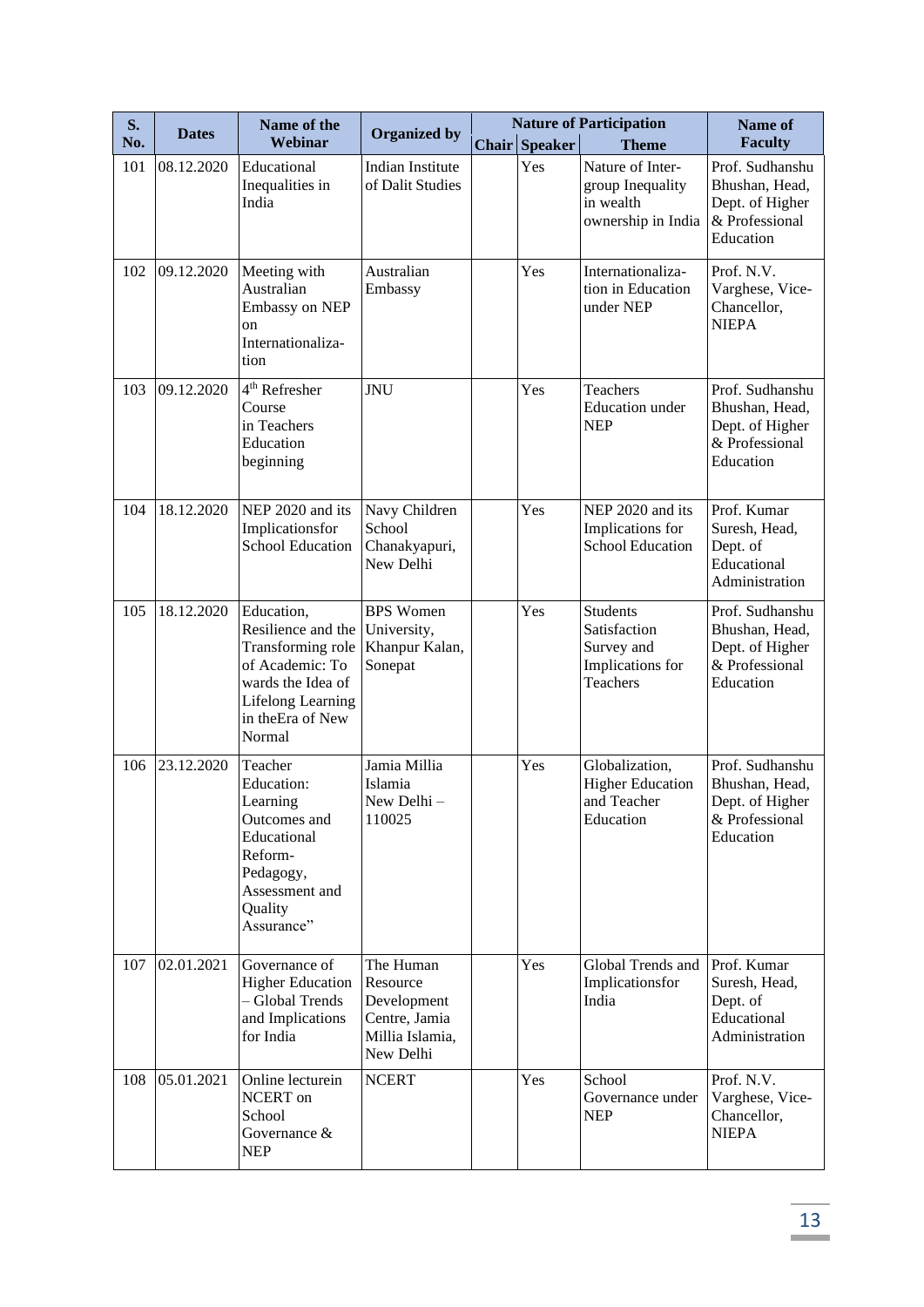| S.  |              | Name of the                                                                             |                                                                                                                                                                                                                                                                          |     |               | <b>Nature of Participation</b>                                          | Name of                                                                                   |
|-----|--------------|-----------------------------------------------------------------------------------------|--------------------------------------------------------------------------------------------------------------------------------------------------------------------------------------------------------------------------------------------------------------------------|-----|---------------|-------------------------------------------------------------------------|-------------------------------------------------------------------------------------------|
| No. | <b>Dates</b> | Webinar                                                                                 | <b>Organized by</b>                                                                                                                                                                                                                                                      |     | Chair Speaker | <b>Theme</b>                                                            | <b>Faculty</b>                                                                            |
| 109 | 05.01.2021   | National Webinar<br>onInclusive<br><b>Education:</b><br>Policies and<br>Practices"      | Centre for Pre-<br>Service Teacher<br>Education,<br>School of<br>Education,<br>North Eastern<br>Hill University,<br>Shillong; under<br>the Ministry of<br>Education,<br>Scheme of<br>Pandit Madan<br>Mohan Malviya<br>National<br>Mission on<br>Teachers and<br>Teaching |     | Yes           | Inclusive<br>Education:<br>Policies and<br>Practices"                   | Prof. Veera<br>Gupta Dept. of<br>Educational<br>Policy, NIEPA                             |
| 110 | 7.01.2021    | Faculty<br>Enrichment<br>webinar for<br>Education<br>Teachers in Higher<br>Education    | National<br>Resource<br>Centre for<br>Education,<br>National<br>Institute of<br>Education<br>Planning and<br>Administration                                                                                                                                              | Yes |               | <b>NEP 2020-</b><br>Faculty<br>Enrichment in<br><b>Higher Education</b> | Prof. Sudhanshu<br>Bhushan, Head,<br>Dept. of Higher<br>& Professional<br>Education       |
| 111 | 13.01.2021   | <b>Working Groups</b><br>forSetting of<br><b>Standards</b>                              | CBSE and<br><b>MHRD</b>                                                                                                                                                                                                                                                  |     | Yes           | NEP-2020 and<br><b>Standards Setting</b><br>for School<br>Education     | Prof. Pranati<br>Panda, Head,<br><b>School Standards</b><br>and<br><b>Evaluation Unit</b> |
| 112 | 13.01.2021   | Educational<br>Reform for<br>Quality in<br>Education                                    | UGC-HRDC,<br>Rani Durgawati<br>Vishwavidyala<br>ya Jabalpur, M.<br>P. and School of<br>Education,<br>Mahatma<br>Gandhi Central<br>University,<br>Motihari, Bihar                                                                                                         |     | Yes           | Educational<br><b>Reform for Quality</b><br>in Education                | Prof. Kumar<br>Suresh, Head,<br>Dept. of<br>Educational<br>Administration                 |
| 113 | 14.01.2021   | Faculty<br>Enrichment<br>webinar for Life-<br>scienceTeachers<br>in Higher<br>Education | National<br>Resource<br>Centre for<br>Education,<br>National<br>Institute of<br>Education<br>Planning and<br>Administration                                                                                                                                              | Yes |               | <b>NEP 2020-</b><br>Faculty<br>Enrichment in<br><b>Higher Education</b> | Prof. Sudhanshu<br>Bhushan, Head,<br>Dept. of Higher<br>& Professional<br>Education       |
| 114 | 16.01.2021   | Lecture onNEP                                                                           | O.P. Jindal<br>School of Govt.<br>& Public Policy                                                                                                                                                                                                                        |     | Yes           | NEP-<br>Implementation &<br>Challenges                                  | Prof. N.V.<br>Varghese, Vice-<br>Chancellor,<br><b>NIEPA</b>                              |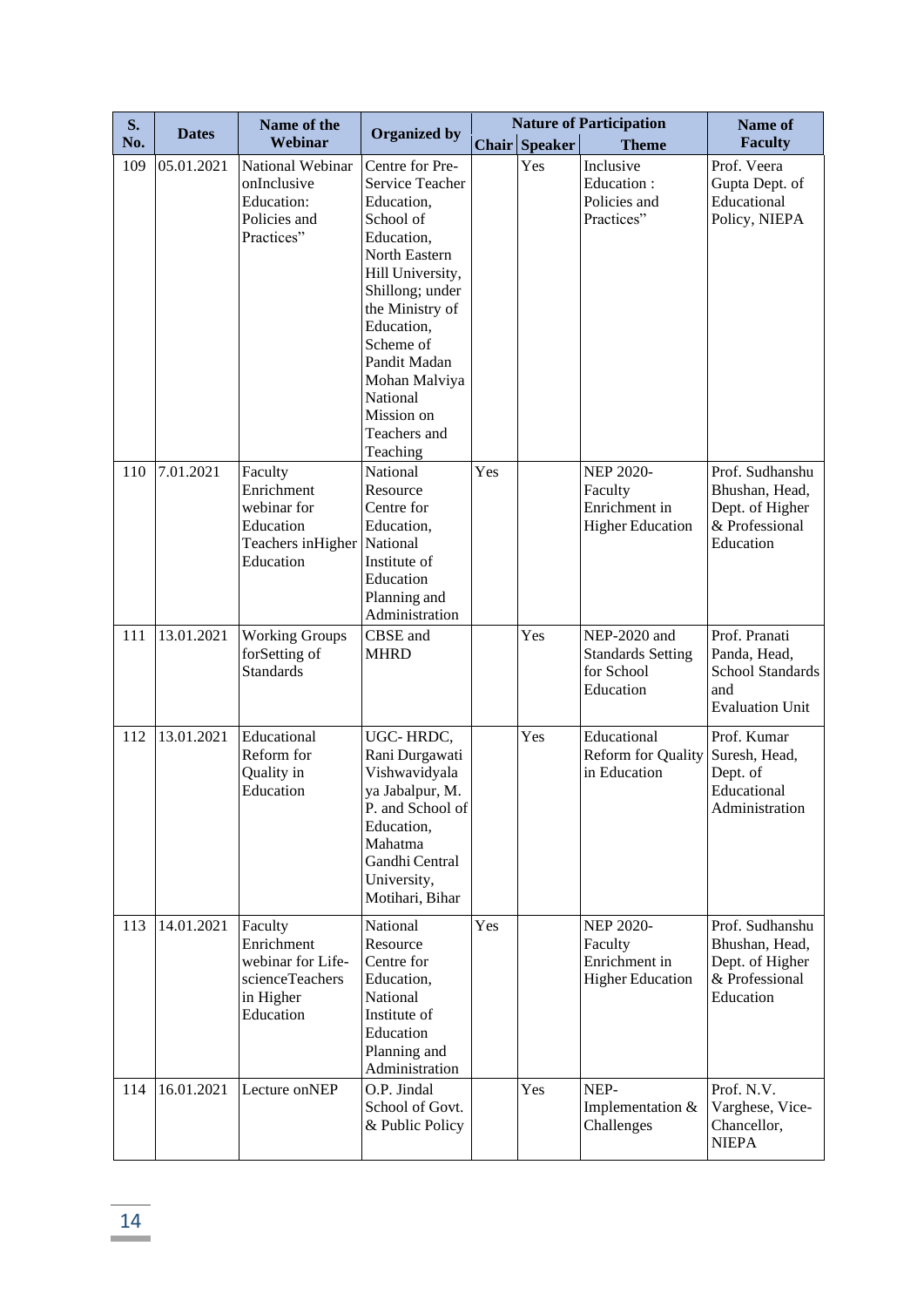| S.  | <b>Dates</b> | Name of the                                                                                                                                          | <b>Organized by</b>                                                                                                         |     |                      | <b>Nature of Participation</b>                                                    | Name of                                                                                |
|-----|--------------|------------------------------------------------------------------------------------------------------------------------------------------------------|-----------------------------------------------------------------------------------------------------------------------------|-----|----------------------|-----------------------------------------------------------------------------------|----------------------------------------------------------------------------------------|
| No. |              | Webinar                                                                                                                                              |                                                                                                                             |     | <b>Chair Speaker</b> | <b>Theme</b>                                                                      | <b>Faculty</b>                                                                         |
| 115 | 19.01.2021   | <b>NEP</b><br>Implementation<br>meeting with<br>World Bank                                                                                           | World Bank                                                                                                                  |     | Yes                  | <b>NEP</b><br>Implementation                                                      | Prof. N.V.<br>Varghese, Vice<br>Chancellor,<br><b>NIEPA</b>                            |
| 116 | 20.01.2021   | Evolution of<br>the Higher<br><b>Education</b> sector<br>of<br>India and Univ<br>ersity/college as<br>an institution<br>- structure and<br>functions | UGC-HRDC<br>Pt.<br>Ravishankar<br>Shukla<br>University,<br>Raipur                                                           |     | Yes                  | Evolution of the<br><b>Higher Education</b><br>sector of India                    | Prof.<br>Sudhanshu<br>Bhushan, Head,<br>Dept. of Higher<br>& Professional<br>Education |
| 117 | 27.01.2021   | Prof Nalla<br>Gounden<br>Endowment<br>Lecture 2020-<br>21                                                                                            | Department of<br>Econometrics,<br>University of<br>Madras                                                                   |     | Yes                  | Technology and<br>Educational<br>Development                                      | Prof. Sudhanshu<br>Bhushan, Head,<br>Dept. of Higher<br>& Professional<br>Education    |
| 118 | 28.01.2021   | Faculty<br>Enrichment<br>webinar for<br>Sociology<br>Teachers inHigher<br>Education                                                                  | National<br>Resource<br>Centre for<br>Education,<br>National<br>Institute of<br>Education<br>Planning and<br>Administration | Yes |                      | NEP 2020 -<br>Faculty<br>Enrichment in<br><b>Higher Education</b>                 | Prof. Sudhanshu<br>Bhushan, Head,<br>Dept. of Higher<br>& Professional<br>Education    |
| 119 | 29.01.2021   | Lecture onNEP<br>2020                                                                                                                                | <b>IGTUW</b>                                                                                                                |     | Yes                  | NEP-<br>Implementation &<br>Challenges                                            | Prof. N.V.<br>Varghese,<br>Vice-Chancellor,<br><b>NIEPA</b>                            |
| 120 | 29.01.2021   | "Reconfiguration<br>of School<br>Education in the<br><b>Light of National</b><br><b>Education Policy</b><br>$(NEP)$ -<br>2020"                       | <b>Quality Council</b><br>ofIndia                                                                                           |     | Yes                  | Quality<br>Framework for<br>assessment &<br>accreditation of<br>schools           | Prof. Pranati<br>Panda, Head,<br>School Standards<br>and Evaluation<br>Unit            |
| 121 | 30.01.2021   | Inclusive<br>Education                                                                                                                               | <b>DPS</b> Bangalore                                                                                                        |     | Yes                  | Curriculum<br>Adaptation                                                          | Prof. Veera<br>Gupta, Dept. of<br>Educational<br>Policy, NIEPA                         |
| 122 | 03.02.2021   | Understanding the FIP,<br>Role and<br>Responsibilities<br>of Faculty in<br>Higher<br>Education<br>Institutions                                       | HRDC, PRSU,<br>Raipur                                                                                                       |     | Yes                  | Role and<br>Responsibilities of<br>Faculty in Higher<br>Education<br>Institutions | Prof. Kumar<br>Suresh, Head,<br>Dept. of<br>Educational<br>Administration              |
| 123 | 03.02.2021   | Institutional<br>Planning and<br>Development                                                                                                         | FIP, HRDC,<br>PRSU,<br>Raipur                                                                                               |     | Yes                  | Institutional<br>Planning and<br>Development                                      | Prof. Kumar<br>Suresh, Head,<br>Dept. of<br>Educational<br>Administration              |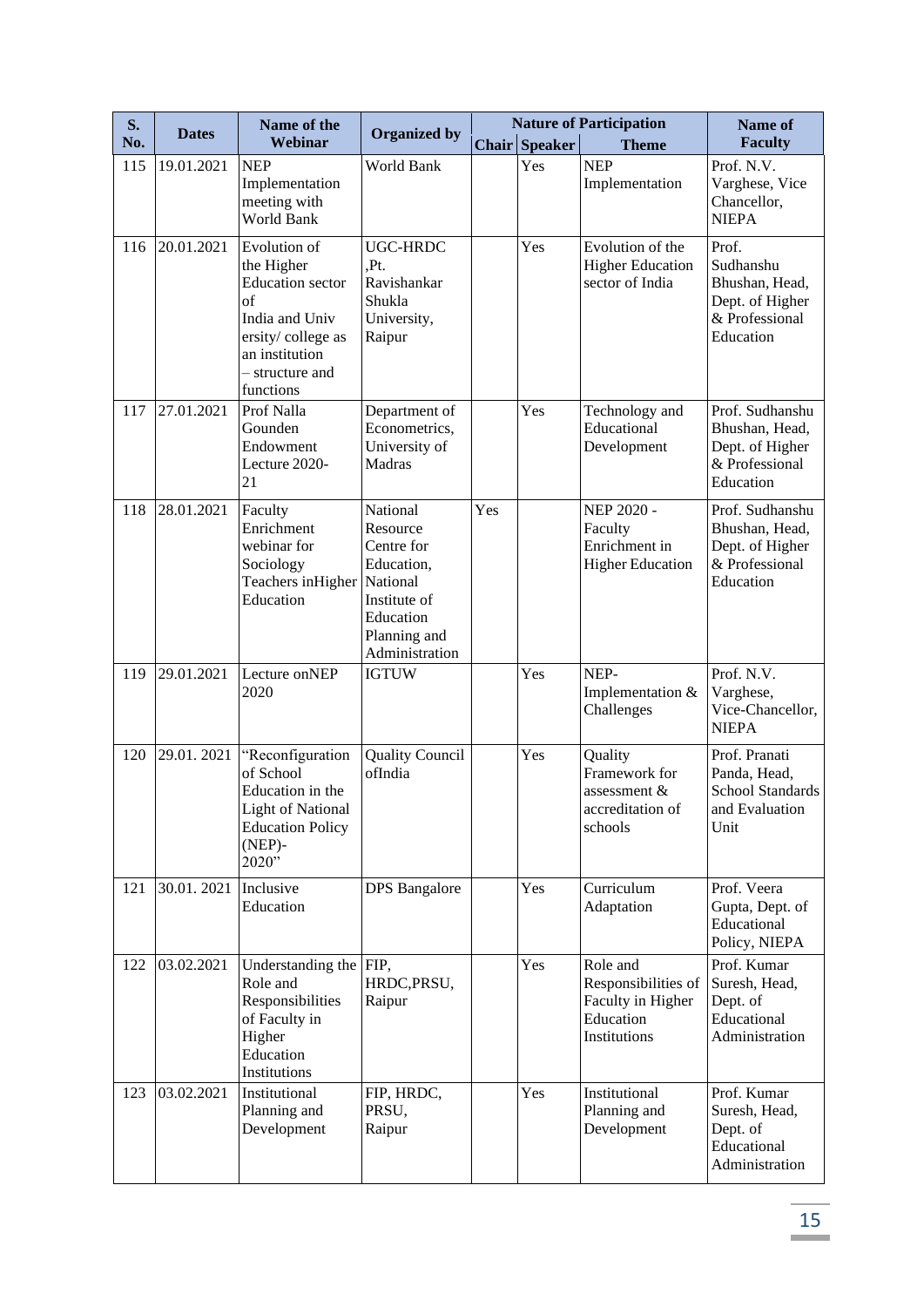| S.  | <b>Dates</b> | Name of the                                                                                                    |                                                                                                                             |     |                      | <b>Nature of Participation</b>                                                                              | Name of                                                                             |
|-----|--------------|----------------------------------------------------------------------------------------------------------------|-----------------------------------------------------------------------------------------------------------------------------|-----|----------------------|-------------------------------------------------------------------------------------------------------------|-------------------------------------------------------------------------------------|
| No. |              | Webinar                                                                                                        | <b>Organized by</b>                                                                                                         |     | <b>Chair Speaker</b> | <b>Theme</b>                                                                                                | <b>Faculty</b>                                                                      |
| 124 | 03.02.2021   | Assessment in<br><b>School Education</b><br>in the Context on<br>National<br><b>Education Policy -</b><br>2020 | <b>COBSE</b>                                                                                                                |     | Yes                  | Assessment in<br><b>School Education</b><br>and NEP-2020                                                    | Prof. Pranati<br>Panda, Head,<br>School<br>Standards and<br><b>Evaluation Unit</b>  |
| 125 | 04.02.2021   | Faculty<br>Enrichment<br>webinar for<br>Economics<br>Teachers in Higher<br>Education                           | National<br>Resource<br>Centre for<br>Education,<br>National<br>Institute of<br>Education<br>Planning and<br>Administration | Yes |                      | NEP 2020 -<br>Implementation &<br>Challenges                                                                | Prof. Sudhanshu<br>Bhushan, Head,<br>Dept. of Higher<br>& Professional<br>Education |
| 126 | 09.02.2021   | NEP 2020 and the<br>implications for<br>Higher<br>Education inIndia                                            | Debating<br>Society St.<br>Stephen's<br>College, Delhi<br>University                                                        |     | Yes                  | Equity and<br>Inclusion in Higher Sabharwal,<br><b>Educationin</b> India<br>Implications of<br>the NEP 2020 | Dr Nidhi S.<br>CPRHE, NIEPA                                                         |
| 127 | 10.02.2021   | Webinar on<br>Understanding the<br>Nuances behind<br>the NEP                                                   | IQAC, Bharati<br>College                                                                                                    |     | Yes                  | Nuances behind<br>the NEP                                                                                   | Prof. Sudhanshu<br>Bhushan, Head,<br>Dept. of Higher<br>& Professional<br>Education |
| 128 | 11.02.2021   | Faculty<br>Enrichment<br>webinar for<br>Chemistry<br>Teachers in<br><b>Higher Education</b>                    | National<br>Resource<br>Centre for<br>Education,<br>National<br>Institute of<br>Education<br>Planning and<br>Administration | Yes |                      | <b>NEP 2020-</b><br>Faculty<br>Enrichment in<br><b>Higher Education</b>                                     | Prof. Sudhanshu<br>Bhushan, Head,<br>Dept. of Higher<br>& Professional<br>Education |
| 129 | 11.02.2021   | Institutional<br>Planning and<br>Development                                                                   | FIP, HRDC,<br>LNIPE,<br>Gwalior                                                                                             |     | Yes                  | Institutional<br>Planning and<br>Development                                                                | Prof. Kumar<br>Suresh, Head,<br>Dept. of<br>Educational<br>Administration           |
| 130 | 13.02.2021   | Governance of<br><b>Higher Education</b><br>- Global Trends<br>and<br>Implicationsfor<br>India                 | The Human<br>Resource<br>Development<br>Centre, Jamia<br>Millia Islamia,<br>New Delhi                                       |     | Yes                  | Global Trends and<br>Implications<br>for India                                                              | Prof. Kumar<br>Suresh, Head,<br>Dept. of<br>Educational<br>Administration           |
| 131 | 16.02.2021   | Global & National<br>Perspective on<br>challenges in HE<br>(ICSSR-MoE)<br>(SNDT-<br>Mumbai)                    | SNDT,<br>Mumbai                                                                                                             |     | Yes                  | Global & National<br>Perspective on<br>challenges in HE                                                     | Prof. N.V.<br>Varghese, Vice-<br>Chancellor,<br><b>NIEPA</b>                        |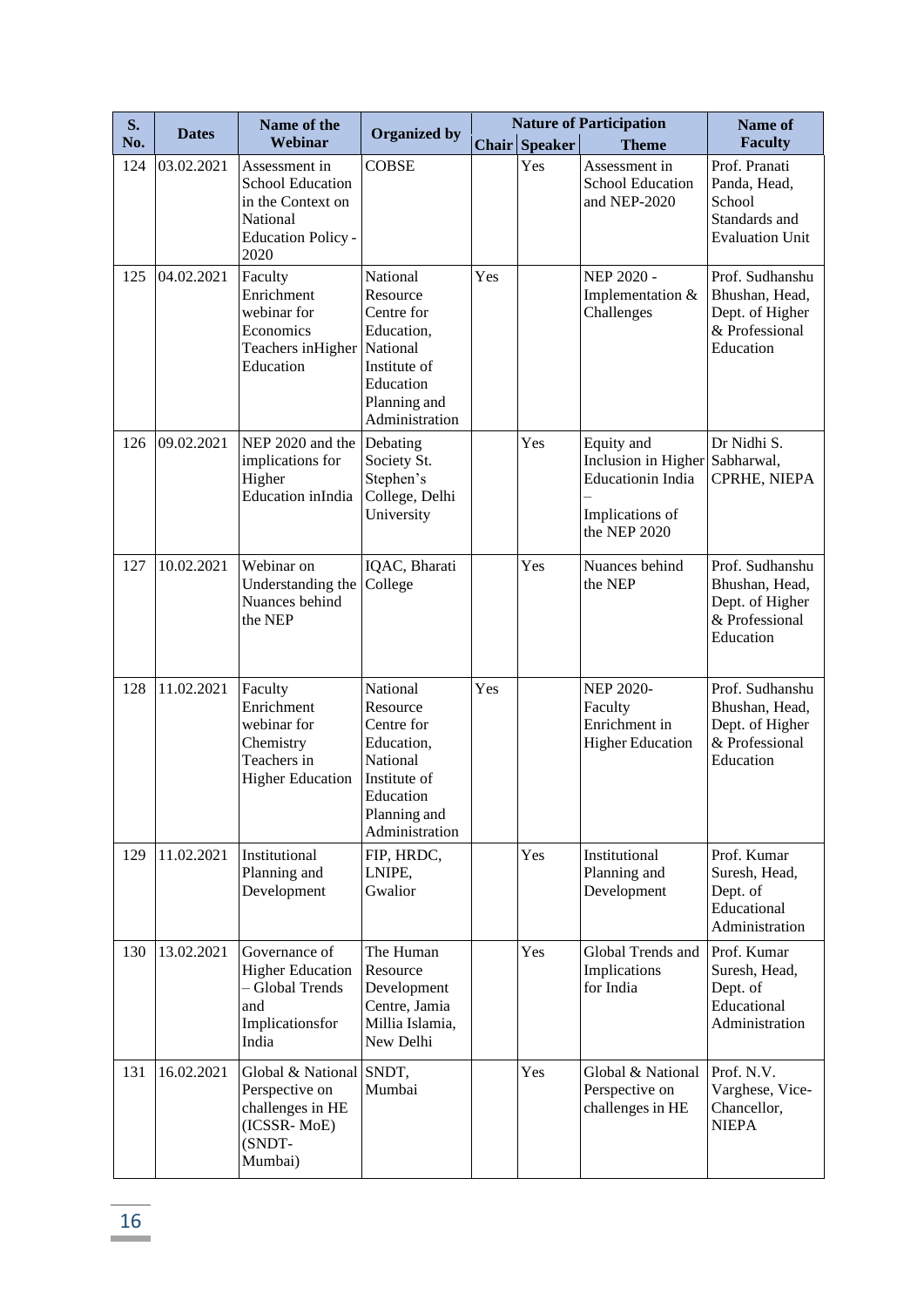| <b>S.</b> | <b>Dates</b> | Name of the                                                                                                                 | <b>Organized by</b>                                                                                                         |     |                      | <b>Nature of Participation</b>                                                                             | Name of                                                                             |
|-----------|--------------|-----------------------------------------------------------------------------------------------------------------------------|-----------------------------------------------------------------------------------------------------------------------------|-----|----------------------|------------------------------------------------------------------------------------------------------------|-------------------------------------------------------------------------------------|
| No.       |              | Webinar                                                                                                                     |                                                                                                                             |     | <b>Chair Speaker</b> | <b>Theme</b>                                                                                               | <b>Faculty</b>                                                                      |
| 132       | 16.02.2021   | Governance<br>Reforms in Higher<br><b>Education: Policy</b><br>Proposals,<br>Challenges and<br>Possibilities                | IQAC in<br>collaboration<br>with UBA of<br>Syam Lal<br>College,<br>University of<br>Delhi                                   |     | Yes                  | "NEP 2020-A<br>New Paradigm to<br>Empower India"                                                           | Prof. Kumar<br>Suresh, Head,<br>Dept. of<br>Educational<br>Administration           |
| 133       | 17.02.2021   | Faculty<br>development<br>programme on<br>education<br>leadership and<br>gender the current<br>phase of higher<br>education | Bharti College,<br>Delhi<br>University                                                                                      |     | Yes                  | Faculty<br>development<br>programme on<br>education<br>leadership                                          | Prof. Sudhanshu<br>Bhushan, Head,<br>Dept. of Higher<br>& Professional<br>Education |
| 134       | 18.02.2021   | Faculty<br>Enrichment<br>webinar for<br><b>Political Science</b><br>Teachers in Higher<br>Education                         | National<br>Resource<br>Centre for<br>Education,<br>National<br>Institute of<br>Education<br>Planning and<br>Administration | Yes |                      | <b>NEP 2020-</b><br>Faculty<br>Enrichment in<br><b>Higher Education</b>                                    | Prof. Sudhanshu<br>Bhushan, Head,<br>Dept. of Higher<br>& Professional<br>Education |
| 135       | 20.02 2021   | National webinar<br>on Curriculum<br>Comparison<br>Conference 2021,<br>February 20                                          | Green Mentors,<br>Gujarat.                                                                                                  |     | Yes                  | Comparing<br>Curriculum<br>Perspectives in the<br>light of NEP-2020                                        | Prof. Pranati<br>Panda, Head,<br><b>School Standards</b><br>and Evaluation<br>Unit  |
| 136       | 24.02.2021   | Webinar on<br>National<br><b>Education Policy</b><br>2020:Higher<br>Education in<br>Santal Pargana                          | Sido Kanhu<br>Murmu<br>University                                                                                           |     | Yes                  | <b>NEP 2020-</b><br>Implementation,<br>Challenges and<br>Strategies                                        | Prof. Sudhanshu<br>Bhushan, Head,<br>Dept. of Higher<br>& Professional<br>Education |
| 137       | 26.02.2021   | National<br>Workshop on<br>Research<br>methodology                                                                          | Jammu<br>University                                                                                                         |     | Yes                  | Research<br>methodology in<br><b>NEP</b>                                                                   | Prof. Sudhanshu<br>Bhushan, Head,<br>Dept. of Higher<br>& Professional<br>Education |
| 138       | 02.03.2021   | Gender and<br>Development:<br>Policy Analysis                                                                               | Department of<br>Sociology.<br>University of<br>Warwick                                                                     |     | Yes                  | Gender and Higher<br>Educationin India -<br>Implications of the<br><b>National Education</b><br>Policy2020 | Dr Nidhi S.<br>Sabharwal,<br>CPRHE, NIEPA                                           |
| 139       | 02.03.2021   | 109 <sup>th</sup> Faculty<br>Induction<br>Program                                                                           | Goa University,<br><b>HRDC</b>                                                                                              |     | Yes                  | Privatisation in<br><b>Higher Education</b><br>in the Context of<br><b>NEP 2020</b>                        | Dr. Sangeeta<br>Angom                                                               |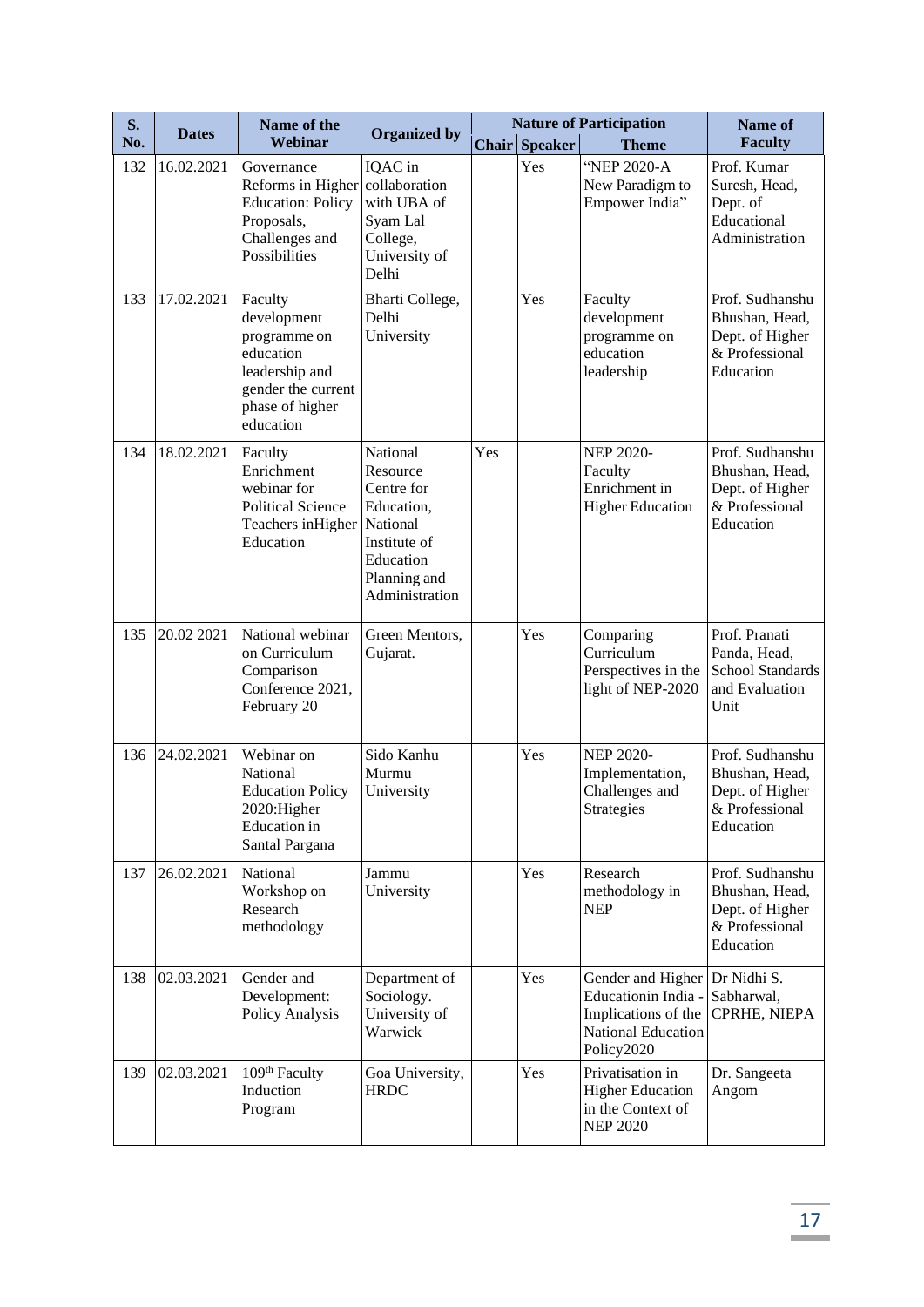| S.  | <b>Dates</b> | Name of the                                                                                  | <b>Organized by</b>                                                                                                         |              |                | <b>Nature of Participation</b>                                          | Name of                                                                             |
|-----|--------------|----------------------------------------------------------------------------------------------|-----------------------------------------------------------------------------------------------------------------------------|--------------|----------------|-------------------------------------------------------------------------|-------------------------------------------------------------------------------------|
| No. |              | Webinar                                                                                      |                                                                                                                             | <b>Chair</b> | <b>Speaker</b> | <b>Theme</b>                                                            | <b>Faculty</b>                                                                      |
| 140 | 03.03.2021   | 109 <sup>th</sup> Faculty<br>Induction<br>Program                                            | Goa University,<br><b>HRDC</b>                                                                                              |              | Yes            | IDP in the context<br>of NEP 2020                                       | Dr. Sangeeta<br>Angom                                                               |
| 141 | 03.03.2021   | Faculty<br>Enrichment<br>webinar for<br>Management<br>Teachers in<br><b>Higher Education</b> | National<br>Resource<br>Centre for<br>Education,<br>National<br>Institute of<br>Education<br>Planning and<br>Administration | Yes          |                | NEP 2020 -<br>Faculty<br>Enrichment in<br><b>Higher Education</b>       | Prof. Sudhanshu<br>Bhushan, Head,<br>Dept. of Higher<br>& Professional<br>Education |
| 142 | 05.03.2021   | Webinar on<br>National<br><b>Education Policy</b><br>2020                                    | Goa University                                                                                                              |              | Yes            | <b>NEP 2020-</b><br>Implementation,<br>Challenges and<br>Strategies     | Prof. Sudhanshu<br>Bhushan, Head,<br>Dept. of Higher<br>& Professional<br>Education |
| 143 | 11.03.2021   | <b>Webinar Serieson</b><br>Major Themes in<br>Teacher<br>Education                           | Institute of<br>Advanced<br>Studies in<br>Education<br>$(IASE)$ -<br>Ministry of<br>Education, GOI,<br>Delhi<br>University  |              | Yes            | Diversity,<br>Disparity and<br>Quality in Teacher<br>Education          | Prof. Pranati<br>Panda, Head,<br><b>School Standards</b><br>and Evaluation<br>Unit  |
| 144 | 12.03.2021   | Faculty<br>Enrichment<br>webinar for<br>Physics Teachers<br>inHigher<br>Education            | National<br>Resource<br>Centre for<br>Education,<br>National<br>Institute of<br>Education<br>Planning and<br>Administration | Yes          |                | <b>NEP 2020-</b><br>Faculty<br>Enrichment in<br><b>Higher Education</b> | Prof. Sudhanshu<br>Bhushan, Head,<br>Dept. of Higher<br>& Professional<br>Education |
| 145 | 12.03.2021   | Gender Equity in<br>School Education:<br>Challenges and<br>Opportunities                     | <b>NIEPA</b>                                                                                                                | Yes          | Yes            | Teachers and<br>Teaching from<br>Gender<br>Perspective                  | Prof. Pranati<br>Panda, Head,<br>School<br>Standards and<br><b>Evaluation Unit</b>  |
| 146 | 15.03.2021   | Governance and<br>Leadershipin the<br>Institutional<br>Context of Higher<br>Education        | UGC-HRDC,<br>Mizoram<br>University                                                                                          |              | Yes            | Leadership<br>Development<br>Program                                    | Prof. Kumar<br>Suresh, Head,<br>Dept. of<br>Educational<br>Administration           |
| 147 | 16.03.2021   | Inclusion in<br><b>Higher Education</b><br>for the teachers of<br>Delhi University           | ILLL,<br>University of<br>Delhi                                                                                             |              | Yes            | Understanding<br>Diversity and<br><b>Inclusion: Access</b><br>& Equity  | Prof. Kumar<br>Suresh, Head,<br>Dept. of<br>Educational<br>Administration           |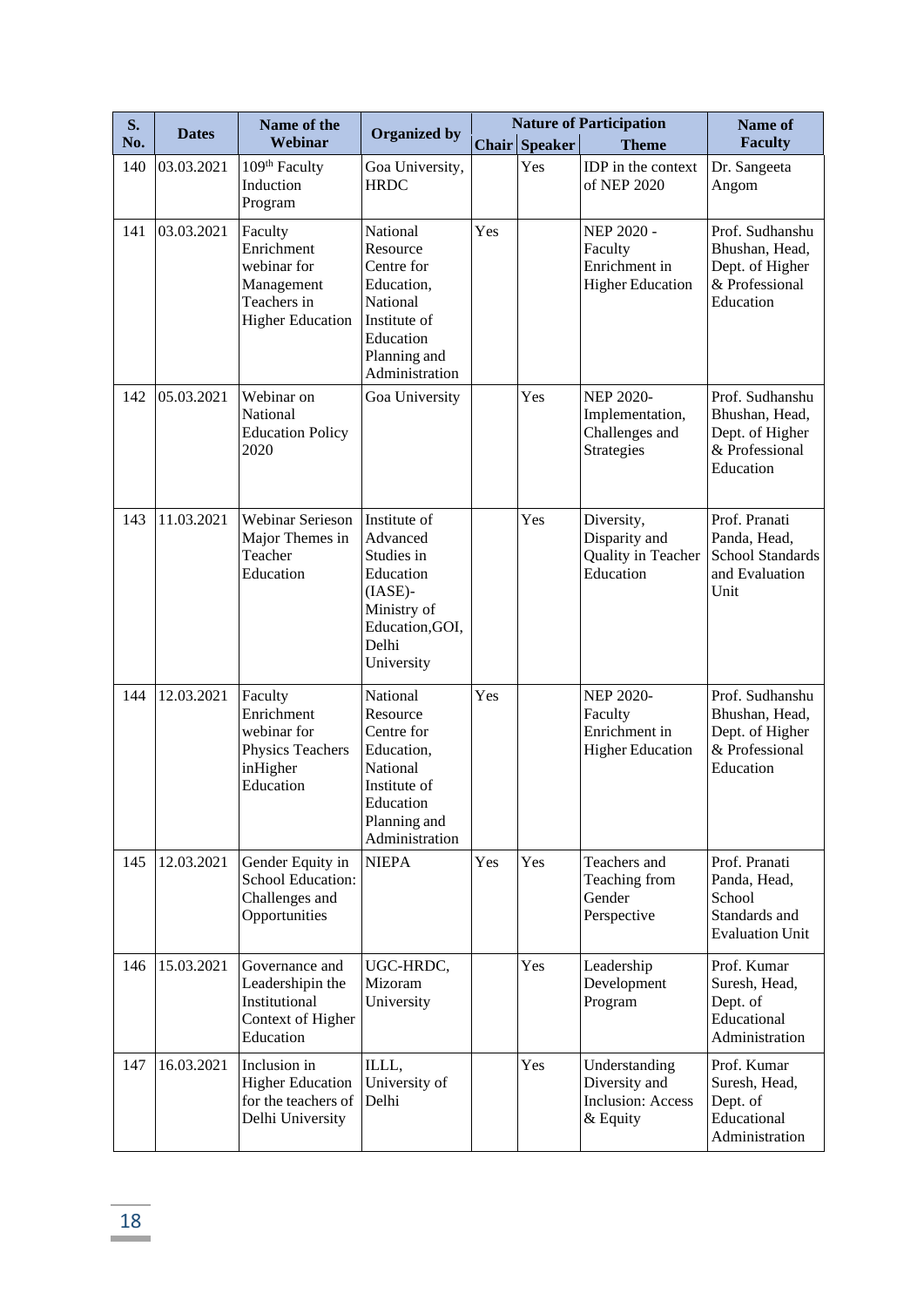| <b>S.</b> | <b>Dates</b>              | Name of the                                                                                                                          |                                                                                                                                                           |              |                | <b>Nature of Participation</b>                                                                                                    | Name of                                                                             |
|-----------|---------------------------|--------------------------------------------------------------------------------------------------------------------------------------|-----------------------------------------------------------------------------------------------------------------------------------------------------------|--------------|----------------|-----------------------------------------------------------------------------------------------------------------------------------|-------------------------------------------------------------------------------------|
| No.       |                           | Webinar                                                                                                                              | <b>Organized by</b>                                                                                                                                       | <b>Chair</b> | <b>Speaker</b> | <b>Theme</b>                                                                                                                      | <b>Faculty</b>                                                                      |
| 148       | 17.03.2021                | Research<br>Methodology<br>Course                                                                                                    | The Department<br>ofPolitical<br>Science,<br>University of<br>Delhi                                                                                       |              | Yes            | Research<br>Methodology                                                                                                           | Prof. Kumar<br>Suresh, Head,<br>Dept. of<br>Educational<br>Administration           |
| 149       | 18.03.2021<br>19.03.2021  | <b>State Higher</b><br>Education<br>Councils (SHECs)<br>and<br>Implementationof<br>National<br><b>Education Policy</b><br>(NEP) 2020 | Centre for<br>Policy Research<br>inHigher<br>Education<br>(CPRHE)<br>National<br>Institute of<br>Educational<br>Planning and<br>Administration<br>(NIEPA) |              | Yes            | Implementation of<br>National Education<br>Policy(NEP) 2020                                                                       | Prof. Kumar<br>Suresh, Head,<br>Dept. of<br>Educational<br>Administration           |
| 150       | 18.03.2021                | Inaugural Address SCHE<br>on NEP-BRICS<br><b>NU NCC</b>                                                                              |                                                                                                                                                           |              | Yes            | <b>NEP 2020-</b><br>Implementation,<br>Challenges and<br>Strategies                                                               | Prof. N.V.<br>Varghese,<br>Vice-Chancellor,<br><b>NIEPA</b>                         |
| 151       | 18.03.2021                | Faculty<br>Enrichment<br>webinar for<br><b>History Teachers</b><br>inHigher<br>Education                                             | National<br>Resource<br>Centre for<br>Education,<br>National<br>Institute of<br>Education<br>Planning and<br>Administration                               | Yes          |                | <b>NEP 2020-</b><br>Faculty<br>Enrichment in<br><b>Higher Education</b>                                                           | Prof. Sudhanshu<br>Bhushan, Head,<br>Dept. of Higher<br>& Professional<br>Education |
| 152       | 22.03.2021<br>26.03.2021  | Academic<br>Leadership and<br>Administrative<br>Skill: Why, What<br>and How                                                          | Maulana Azad<br>National<br>Institute of<br>Technology,<br>Bhopal                                                                                         |              | Yes            | Fundamentals of<br>Administrative<br><b>Skills for Teachers</b><br>and Students in<br><b>Higher Education</b><br>Institutions     | Prof. Kumar<br>Suresh, Head,<br>Dept. of<br>Educational<br>Administration           |
| 153       | 24.03.2021                | Faculty<br>Enrichment<br>webinar for<br>Mathematics<br>Teachers in<br><b>Higher Education</b>                                        | National<br>Resource<br>Centre for<br>Education,<br>National<br>Institute of<br>Education<br>Planning and<br>Administration                               | Yes          |                | <b>NEP 2020-</b><br>Faculty<br>Enrichment in<br><b>Higher Education</b>                                                           | Prof. Sudhanshu<br>Bhushan, Head,<br>Dept. of Higher<br>& Professional<br>Education |
| 154       | 25.03.2021-<br>26.03.2021 | Governance<br>Reforms and<br>Institutional<br>Preparedness for<br>Internationalisa-<br>tion of Higher<br>Education                   | International<br>Office, Utkal<br>University<br>Bhubaneshwar                                                                                              |              | Yes            | New Education<br>Policy 2020 and<br>Internationaliza-<br>tion of Higher<br>Education In India:<br>Opportunities and<br>Challenges | Prof. Kumar<br>Suresh, Head,<br>Dept. of<br>Educational<br>Administration           |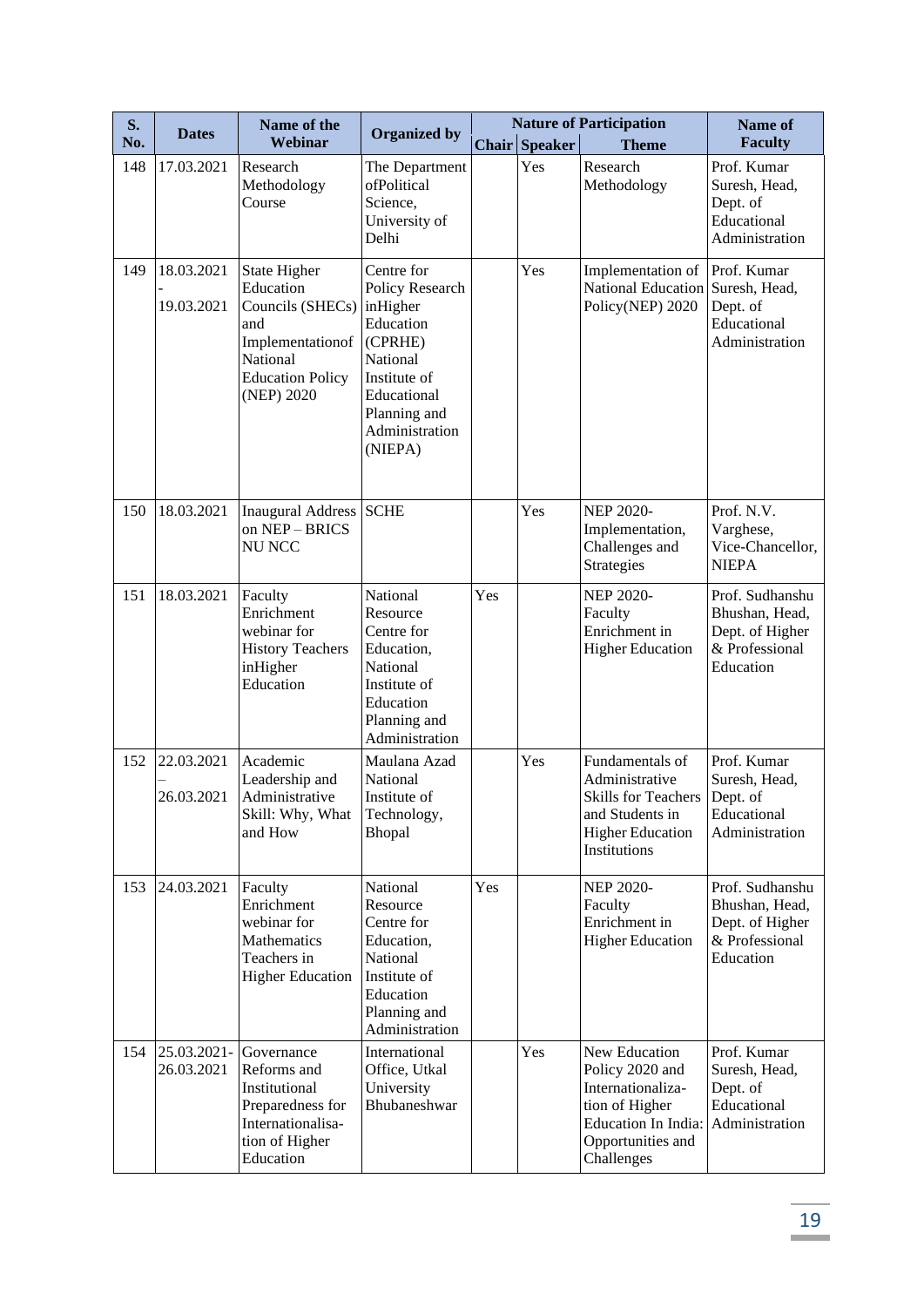| S.  | <b>Dates</b> | Name of the                                                                                                                                                                                                                                                                                                                                                          | <b>Organized by</b>                                            |       |                | <b>Nature of Participation</b>                                                                         | <b>Name of</b>                                                                                                                                  |
|-----|--------------|----------------------------------------------------------------------------------------------------------------------------------------------------------------------------------------------------------------------------------------------------------------------------------------------------------------------------------------------------------------------|----------------------------------------------------------------|-------|----------------|--------------------------------------------------------------------------------------------------------|-------------------------------------------------------------------------------------------------------------------------------------------------|
| No. |              | Webinar                                                                                                                                                                                                                                                                                                                                                              |                                                                | Chair | <b>Speaker</b> | <b>Theme</b>                                                                                           | <b>Faculty</b>                                                                                                                                  |
| 155 | 01.04.2021   | <b>School Education</b><br>andRelated<br>Services                                                                                                                                                                                                                                                                                                                    | Bureau of<br>Indian<br><b>Standards</b><br>(BIS)               |       | Yes            | <b>Standards Setting</b><br>for School<br><b>Education Sector</b>                                      | Prof. Pranati<br>Panda, Head,<br><b>School Standards</b><br>and<br><b>Evaluation Unit</b>                                                       |
| 156 | 03.04.2021   | Webinar onNEP<br>2020                                                                                                                                                                                                                                                                                                                                                | Indian<br>Economic<br>Association                              | Yes   |                | <b>Panel Discussion</b><br>on NEP 2020                                                                 | Prof. Sudhanshu<br>Bhushan, Head,<br>Dept. of Higher<br>& Professional<br>Education                                                             |
| 157 | 8.04.2021    | "NEP 2020:<br>Emerging<br>Perspective in<br>Distance<br>Education."                                                                                                                                                                                                                                                                                                  | Jamia Millia<br>Islamia, New<br>Delhi                          |       |                | <b>NEP 2020</b>                                                                                        | Prof. Sudhanshu<br>Bhushan, Head,<br>Dept. of Higher<br>& Professional<br>Education                                                             |
| 158 | 16.04.2021   | Webinar on<br>Initiation of 100<br>percent coverage<br>of the<br>Shaala Siddhi<br>Programme<br>linking to NEP<br>$-2020$                                                                                                                                                                                                                                             | <b>NIEPA</b>                                                   | Yes   | Yes            | Scalability and<br>Sustainability of<br>the Shaala Siddhi<br>Programme and<br>linking to NEP -<br>2020 | Prof. Pranati<br>Panda, Head,<br><b>School Standards</b><br>and Evaluation<br>Unit                                                              |
| 159 | 27.4.2021    | Nordic-India<br>Summit on Nordic in India, New<br>Universities and<br>India's NEP 2020: for International<br>New Trajectories<br>for<br>Internationalisa-<br>tion<br>Report Published-<br>Nordic<br>Universitiesand<br>India's NEP 2020:<br>New Trajectories<br>for<br>Internationalisa-<br>tion, Tshering C.<br><b>Bhutia</b> and Binay<br>Prasad,<br>December 2021 | Nordic Centre<br>Delhi and Unit<br>Cooperation<br>(UIC), NIEPA |       | Yes            | National Education Prof. N.V.<br>Policy<br>(NEP 2020) and<br>Nordic-India<br>Cooperation               | Varghese, Vice-<br>Chancellor,<br>NIEPA, Dr.<br>Tshering C.<br>Bhutia, Advisor,<br>UIC and Dr.<br>Binay Prasad,<br>DeputyAdvisor,<br><b>UIC</b> |
| 160 | 04.05.2021   | Webinar on NEP<br>Plethora of<br>opportunities                                                                                                                                                                                                                                                                                                                       | Assocham,<br>New Delhi                                         |       | Yes            | National education<br>policy-Plethora of<br>opportunities                                              | Prof. N.V.<br>Varghese,<br>Vice-Chancellor,<br><b>NIEPA</b>                                                                                     |
| 161 | 05.05.2021   | State of education<br>in India: Teachers,<br>teaching and<br>teacher<br>professional<br>development                                                                                                                                                                                                                                                                  | <b>UNESCO</b> and<br><b>TISS</b>                               |       | Yes            | Teacher<br>Management with<br>the perspectives of<br><b>NEP-2020</b>                                   | Prof. Pranati<br>Panda, Head,<br><b>School Standards</b><br>and Evaluation<br>Unit                                                              |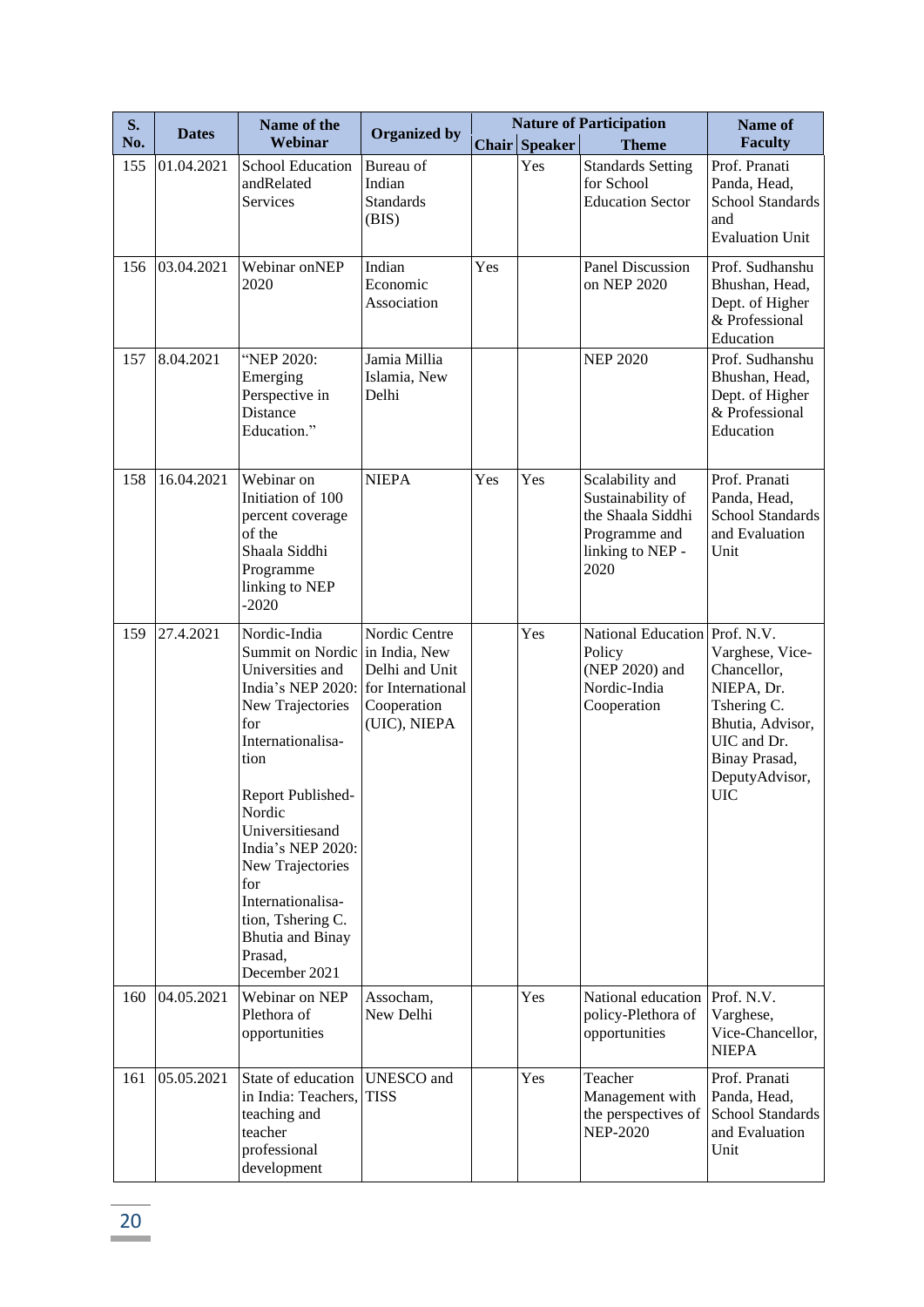| <b>S.</b> | <b>Dates</b>             | Name of the                                                                                                        | <b>Organized by</b>                                                                                                       |     |                      | <b>Nature of Participation</b>                                                                  | Name of                                                                            |
|-----------|--------------------------|--------------------------------------------------------------------------------------------------------------------|---------------------------------------------------------------------------------------------------------------------------|-----|----------------------|-------------------------------------------------------------------------------------------------|------------------------------------------------------------------------------------|
| No.       |                          | Webinar                                                                                                            |                                                                                                                           |     | <b>Chair Speaker</b> | <b>Theme</b>                                                                                    | <b>Faculty</b>                                                                     |
| 162       | 21.05.2021               | <b>UNESCO's</b><br>2021 State of the<br>EducationReport                                                            | <b>UNESCO</b>                                                                                                             |     | Yes                  | <b>Second Editorial</b><br><b>Board Meeting</b>                                                 | Prof. Pranati<br>Panda, Head,<br>School<br>Standards and<br><b>Evaluation Unit</b> |
| 163       | 24.05.2021<br>25.05.2021 | Inclusive,<br>Innovative and<br>Sustainable Future association with<br>of Education-<br><b>NEP 2020'</b>           | The University<br>of Mumbai in<br>Ramnarain<br>Ruia<br>(Autonomous)<br>College,<br>Mumbai                                 | Yes | Yes                  | Inclusive,<br>Innovative and<br>Sustainable Future<br>of Education-NEP<br>2020'                 | Prof. Kumar<br>Suresh, Head,<br>Dept. of<br>Educational<br>Administration          |
| 164       | 25.05.2021               | <b>National Seminar</b><br>on"Inclusive,<br>Innovative and<br>Sustainable Future Ruia<br>of Education-NEP<br>2020" | <b>Internal Quality</b><br><b>Assurance Cells</b><br>of Ramnarain<br>Autonomous<br>College and<br>University of<br>Mumbai |     | Yes                  | Panel discussion<br>on Sustainability<br>of<br>Education/Sustain<br>able future of<br>Education | Prof Kumar<br>Suresh, Head,<br>Dept. of<br>Educational<br>Administration           |
| 165       | 26.05.2020               | In service training<br>programme for<br>regular and<br>special teachersin<br>Inclusive<br>Education                | <b>HIPA</b>                                                                                                               |     | Yes                  | <b>UNCRPD</b> and<br>RPWD Act" and<br>curriculum<br>Adaptation                                  | Prof. Veera<br>Gupta, Dept. of<br>Educational<br>Policy, NIEPA                     |
| 166       | 31.05.2021               | <b>NAAC</b><br>Accreditation,<br>NIRF Ranking&<br>NEP: Road<br>Ahead for HEIs                                      | <b>Internal Quality</b><br>Assurance Cell,<br>Assam<br>University,<br>Silchar                                             |     | Yes                  | National Education Prof Kumar<br>Policy (2020):<br>Challenges for the<br><b>HEIs</b>            | Suresh, Head,<br>Dept. of<br>Educational<br>Administration                         |
| 167       | 02.06.2021               | Meeting on future<br>perspectives on<br>Higher education<br>India                                                  | <b>British</b>                                                                                                            |     | Yes                  |                                                                                                 | Prof. N.V.<br>Varghese,<br>Vice-Chancellor,<br><b>NIEPA</b>                        |
| 168       | 02.06.2021               | In service training HIPA<br>programme for<br>regular and<br>special teachers<br>in Inclusive<br>education          |                                                                                                                           |     | Yes                  | <b>UNCRPD</b> and<br>RPWD Act" and<br>curriculum<br>Adaptation                                  | Prof. Veera<br>Gupta, Dept. of<br>Educational<br>Policy, NIEPA                     |
| 169       | 08.06.2021               | In service training<br>programme for<br>regular and<br>special teachersin<br>Inclusive<br>education                | <b>HIPA</b>                                                                                                               |     | Yes                  | <b>UNCRPD</b> and<br>RPWD Act" and<br>curriculum<br>Adaptation                                  | Prof. Veera<br>Gupta, Dept. of<br>Educational<br>Policy, NIEPA                     |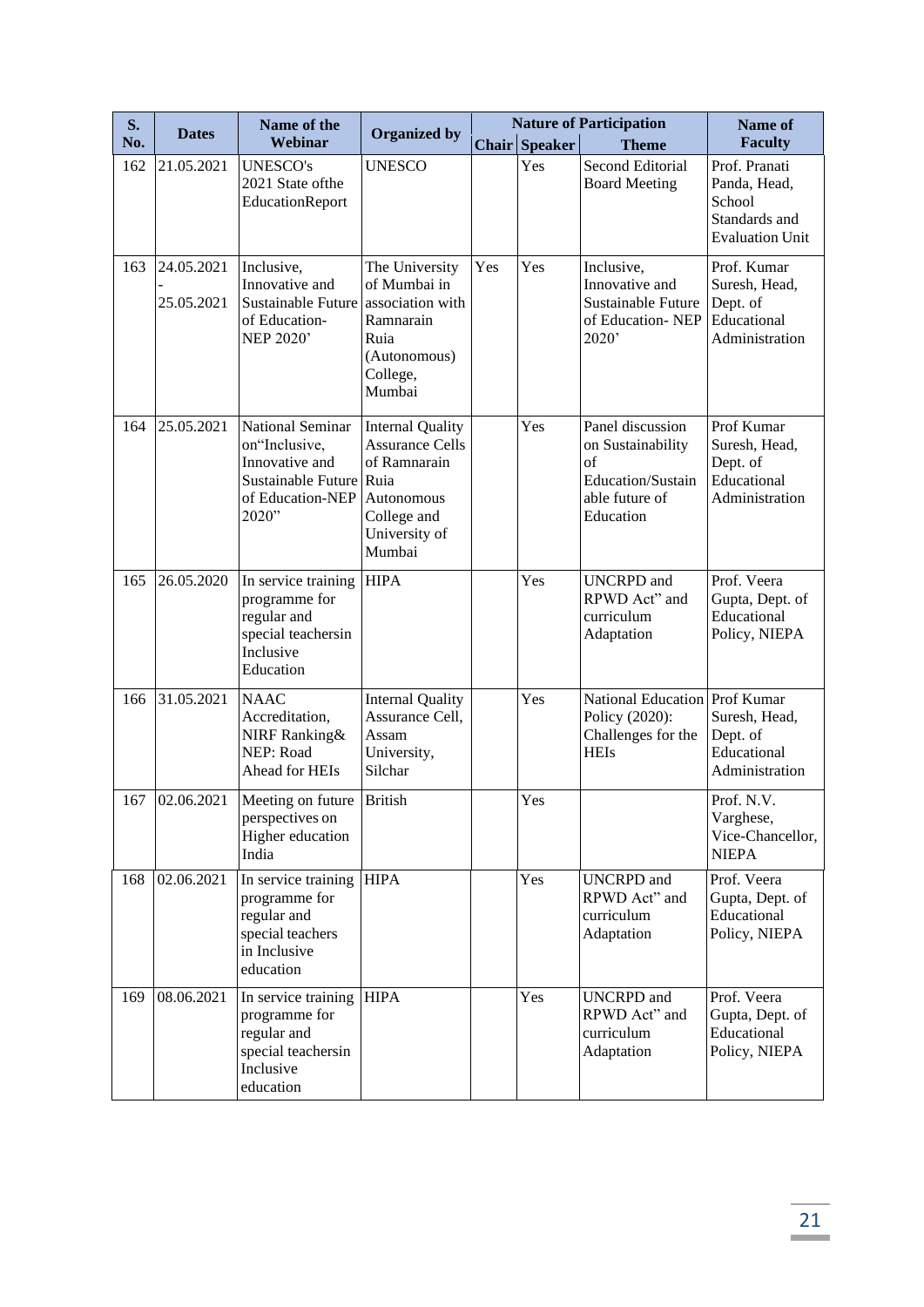| S.  | <b>Dates</b> | Name of the                                                                                                       | <b>Organized by</b>                                                |                      | <b>Nature of Participation</b>                                 | Name of                                                                             |
|-----|--------------|-------------------------------------------------------------------------------------------------------------------|--------------------------------------------------------------------|----------------------|----------------------------------------------------------------|-------------------------------------------------------------------------------------|
| No. |              | Webinar                                                                                                           |                                                                    | <b>Chair Speaker</b> | <b>Theme</b>                                                   | <b>Faculty</b>                                                                      |
| 170 | 16.06.2021   | Webinar Panel on<br>NEP and<br>Internationaliza-<br>$tion, -Going$<br>Global Seminar                              | NEIPA, New<br>Delhi                                                | Yes                  | NEP and<br>Internationalizatio<br>$\mathbf n$                  | Prof. N.V.<br>Varghese,<br>Vice-Chancellor,<br><b>NIEPA</b>                         |
| 171 | 16.06.2021   | In service training<br>programme for<br>regular and<br>special teachersin<br>Inclusive<br>education               | <b>HIPA</b>                                                        | Yes                  | <b>UNCRPD</b> and<br>RPWD Act" and<br>curriculum<br>Adaptation | Prof. Veera<br>Gupta, Dept. of<br>Educational<br>Policy, NIEPA                      |
| 172 | 17.06.2021   | Webinar:<br><b>Emerging Trends</b><br>in the Educational<br>Domain-NEPA<br>new Ray of<br>Hope                     | The Vice<br>Chancellors'<br>Conference of<br>Sushant<br>University | Yes                  |                                                                | Prof. N.V.<br>Varghese, Vice<br>Chancellor,<br><b>NIEPA</b>                         |
| 173 | 23.06.2021   | In service training<br>programme for<br>regular and<br>special teachersin<br>Inclusive<br>education               | <b>HIPA</b>                                                        | Yes                  | <b>UNCRPD</b> and<br>RPWD Act" and<br>curriculum<br>Adaptation | Prof. Veera<br>Gupta, Dept. of<br>Educational<br>Policy, NIEPA                      |
| 174 | 30.06.2021   | In service training<br>programme for<br>regular and<br>special teachers<br>in Inclusive<br>education              | <b>HIPA</b>                                                        | Yes                  | <b>UNCRPD</b> and<br>RPWD Act" and<br>curriculum<br>Adaptation | Prof. Veera<br>Gupta, Dept. of<br>Educational<br>Policy, NIEPA                      |
| 175 | 06.07.2021   | Implementationof<br>National<br><b>Education Policy</b><br>- 2020 in Higher<br>Educational<br><b>Institutions</b> | Manipal<br>University,<br>Jaipur                                   |                      | <b>NEP 2020</b>                                                | Prof. Sudhanshu<br>Bhushan, Head,<br>Dept. of Higher<br>& Professional<br>Education |
| 176 | 07.07.2021   | In service training<br>programme for<br>regular and<br>special teachers<br>in Inclusive<br>education              | <b>HIPA</b>                                                        | Yes                  | <b>UNCRPD</b> and<br>RPWD Act" and<br>curriculum<br>Adaptation | Prof. Veera<br>Gupta, Dept. of<br>Educational<br>Policy, NIEPA                      |
| 177 | 09.07.2021   | Meeting on<br><b>NEP-2020</b>                                                                                     | <b>NIEPA</b>                                                       | Yes                  | Review of<br>implementation of<br><b>NEP 2020</b>              | Prof. Avinash<br>Kumar Singh,<br>Head, Dept. of<br>Educational<br>Policy            |
| 178 | 15.07.2021   | In service training<br>programme for<br>regular and<br>special teachers<br>in Inclusive<br>education              | <b>HIPA</b>                                                        | Yes                  | <b>UNCRPD</b> and<br>RPWD Act" and<br>curriculum<br>Adaptation | Prof. Veera<br>Gupta, Dept. of<br>Educational<br>Policy, NIEPA                      |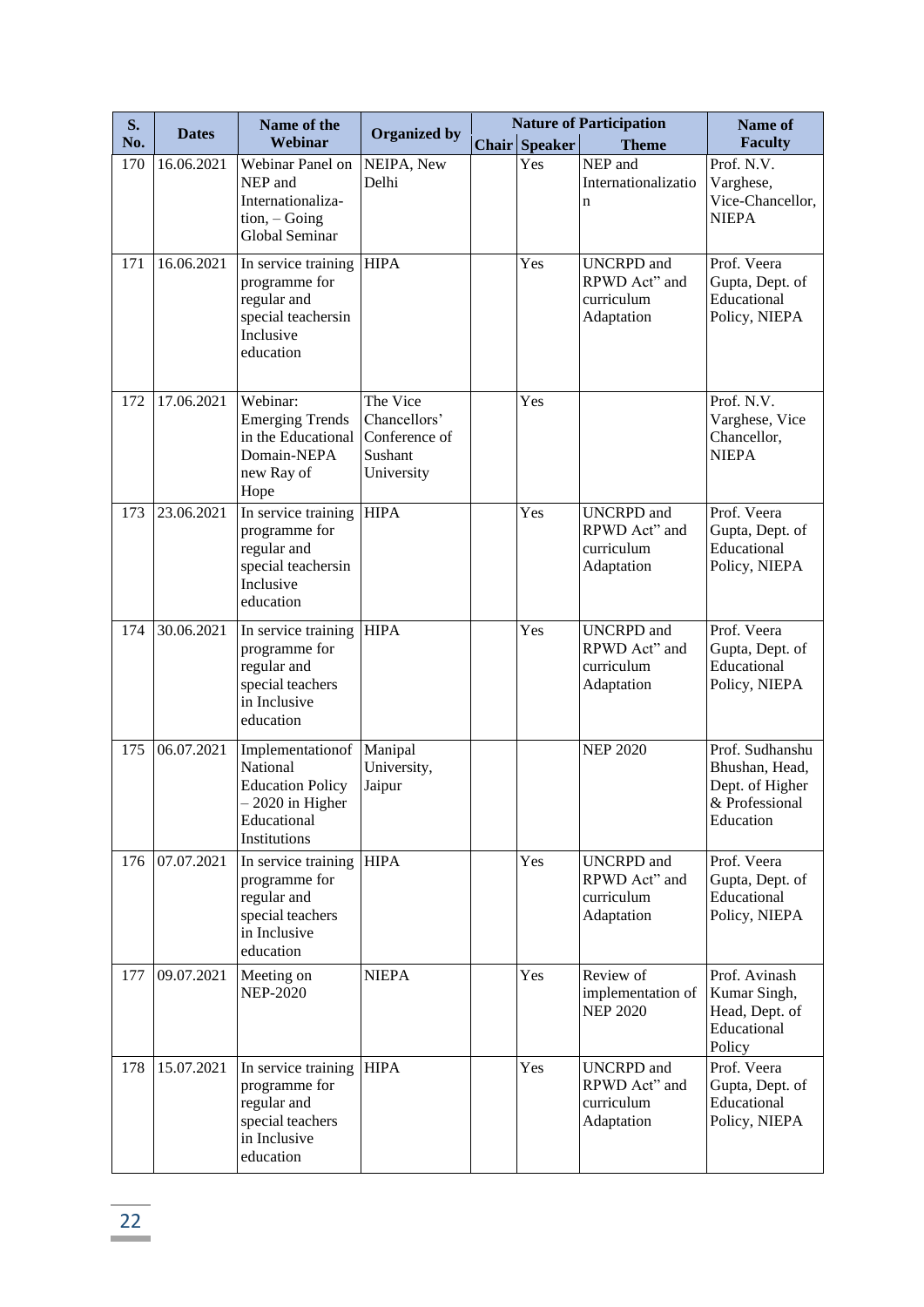| S.  | <b>Dates</b>             | Name of the                                                                                                                                    | <b>Organized by</b>                                                                                                                                                               |                      | <b>Nature of Participation</b>                                                                        | Name of                                                                             |
|-----|--------------------------|------------------------------------------------------------------------------------------------------------------------------------------------|-----------------------------------------------------------------------------------------------------------------------------------------------------------------------------------|----------------------|-------------------------------------------------------------------------------------------------------|-------------------------------------------------------------------------------------|
| No. |                          | Webinar                                                                                                                                        |                                                                                                                                                                                   | <b>Chair Speaker</b> | <b>Theme</b>                                                                                          | <b>Faculty</b>                                                                      |
| 179 | 20.07.2021               | Research and<br>Innovation in<br><b>Higher Education</b>                                                                                       | GD Goenka<br>University                                                                                                                                                           | Yes                  | The Idea of a<br>University                                                                           | Prof. Avinash<br>Kumar Singh,<br>Head, Dept. of<br>Educational<br>Policy            |
| 180 | 21.07.2021               | In service training<br>programme for<br>regular and<br>special teachersin<br>Inclusive<br>education                                            | <b>HIPA</b>                                                                                                                                                                       | Yes                  | <b>UNCRPD</b> and<br>RPWD Act" and<br>curriculum<br>Adaptation                                        | Prof. Veera<br>Gupta, Dept. of<br>Educational<br>Policy, NIEPA                      |
| 181 | 24.07.2021<br>25.07.2021 | Two days<br>International<br>Workshop on<br>"Teacher<br>Education<br>Paradigm shift:<br>challenges in<br>NEP2020 and<br>global<br>Perspective" | University<br>College of<br>Education.<br>Karnataka<br>University,<br>North eastern<br>Hill University,<br>NEHU, School<br>of Education,<br>Saviribai Phule<br>University<br>Pune | Yes                  | <b>Teacher Education</b><br>Paradigm shift:<br>challenges in<br>NEP2020 and<br>global<br>Perspective" | Prof. Veera<br>Gupta, Dept. of<br>Educational<br>Policy, NIEPA                      |
| 182 | 28.07.2021               | In service training<br>programme for<br>regular and<br>special teachersin<br>Inclusive<br>education                                            | <b>HIPA</b>                                                                                                                                                                       | Yes                  | <b>UNCRPD</b> and<br>RPWD Act" and<br>curriculum<br>Adaptation                                        | Prof. Veera<br>Gupta, Dept. of<br>Educational<br>Policy, NIEPA                      |
| 183 | 04.08.2021               | In service training<br>programme for<br>regular and<br>special teachers<br>in Inclusive<br>education                                           | <b>HIPA</b>                                                                                                                                                                       | Yes                  | <b>UNCRPD</b> and<br>RPWD Act" and<br>curriculum<br>Adaptation                                        | Prof. Veera<br>Gupta, Dept. of<br>Educational<br>Policy, NIEPA                      |
| 184 | 08.08.2021               | "Quality<br>Education,<br>Accreditationand<br>Teacher<br>Development<br>for NEP 2020"                                                          | Gorakhpur<br>University                                                                                                                                                           | Yes                  | Quality Education,<br>Accreditation and<br>Teacher<br>Development for<br>NEP 2020.                    | Prof. VeeraGupta<br>Dept. of<br>Educational<br>Policy, NIEPA                        |
| 185 | 10.08.2021               | "Teaching<br><b>Learning Process</b><br>in the light of<br>NEP, 2020"                                                                          | Tezpur<br>University                                                                                                                                                              |                      | <b>Teaching Learning</b><br>Processin the light<br>of NEP, 2020                                       | Prof. Sudhanshu<br>Bhushan, Head,<br>Dept. of Higher<br>& Professional<br>Education |
| 186 | 10.08.2021               | In service training<br>programme for<br>regular and<br>special teachers<br>in Inclusive<br>education                                           | <b>HIPA</b>                                                                                                                                                                       | Yes                  | <b>UNCRPD</b> and<br>RPWD Act" and<br>curriculum<br>Adaptation                                        | Prof. Veera<br>Gupta, Dept. of<br>Educational<br>Policy, NIEPA                      |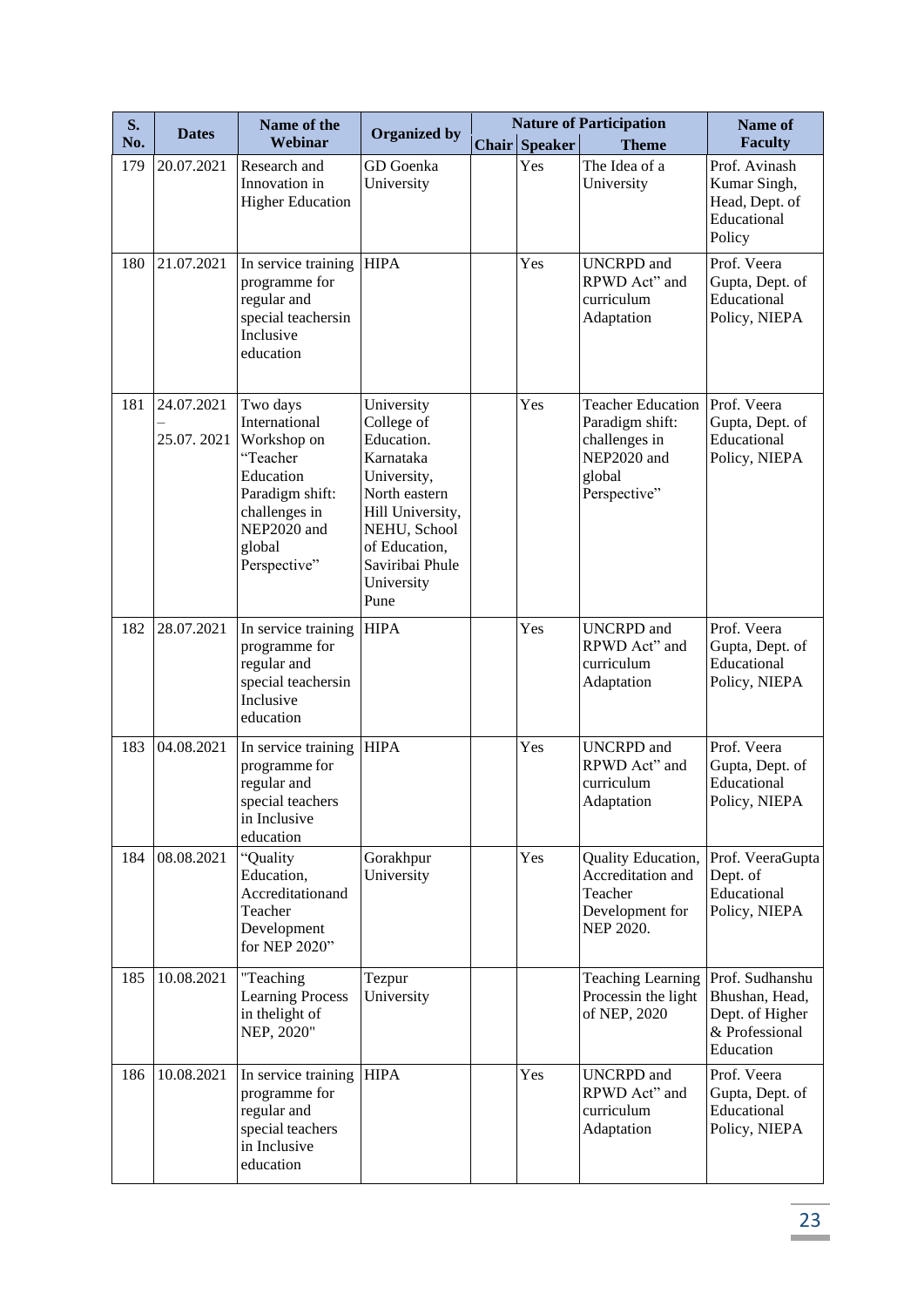| S.  | <b>Dates</b> | Name of the                                                                                                     | <b>Organized by</b>                                                                   |     |                      | <b>Nature of Participation</b>                                                                         | Name of                                                                  |
|-----|--------------|-----------------------------------------------------------------------------------------------------------------|---------------------------------------------------------------------------------------|-----|----------------------|--------------------------------------------------------------------------------------------------------|--------------------------------------------------------------------------|
| No. |              | Webinar                                                                                                         |                                                                                       |     | <b>Chair Speaker</b> | <b>Theme</b>                                                                                           | <b>Faculty</b>                                                           |
| 187 | 10.08.2021   | International<br>Programme on<br>Development of<br><b>Education Policy</b><br>for Educational<br>Administrators | Cambodia                                                                              |     | Yes                  | Concept and<br>Dynamics of<br>policy making in<br>education                                            | Prof. Avinash<br>Kumar Singh,<br>Head, Dept. of<br>Educational<br>Policy |
| 188 | 12.08.2021   | Equity and<br>Inclusion in<br><b>NEP 2020</b>                                                                   | Andhra Pradesh<br>StateCouncil of<br>Higher<br>Education,<br>Guntur                   |     | Yes                  | Equity and<br>Inclusion in NEP<br>2020                                                                 | Prof Kumar<br>Suresh, Head,<br>Dept. of<br>Educational<br>Administration |
| 189 | 14.08.2021   | Value Added<br>Course                                                                                           | Department of<br>Education,<br>University of<br>Calicut                               |     | Yes                  | Educational<br>Management and<br>Administration-<br><b>Emerging Trends</b><br>(NEP 2020)<br>reference) | Prof Kumar<br>Suresh, Head,<br>Dept. of<br>Educational<br>Administration |
| 190 | 14.08.2021   | 5 <sup>th</sup> Online Faculty<br>Induction<br>Programme                                                        | UGC-Human<br>Resource<br>Development<br>Centre, Jamia<br>Millia Islamia,<br>New Delhi |     | Yes                  | Governance in<br><b>Higher Education</b><br>(NEP 2020)<br>reference)                                   | Prof Kumar<br>Suresh, Head,<br>Dept. of<br>Educational<br>Administration |
| 191 | 18.08.2021   | Webinar on<br>Equity and<br>Inclusion in<br>school Education<br>inNEP-2020                                      | Department of<br>School and<br>Non-Formal<br>Education,<br><b>NIEPA</b>               | Yes |                      | Equity and<br>Inclusion in school<br><b>Educationin NEP-</b><br>2020                                   | Prof. Avinash<br>Kumar Singh,<br>Head, Dept. of<br>Educational<br>Policy |
| 192 | 19.08.2020   | Webinar on<br>national<br><b>Education Policy-</b><br>2020- Challenges,<br>prospects and<br>Pathways            | NIEPA, New<br>Delhi                                                                   |     | Yes                  | Webinar on<br>national Education<br>Policy-2020-<br>Challenges,<br>prospects and<br>Pathways           | Prof. Avinash<br>Kumar Singh,<br>Head, Dept. of<br>Educational<br>Policy |
| 193 | 27.8.2021    | 110th Faculty<br>Induction<br>Program                                                                           | Goa University,<br><b>HRDC</b>                                                        |     | Yes                  | Privatisation in<br><b>Higher Education</b><br>in the Context of<br><b>NEP 2020</b>                    | Dr. Sangeeta<br>Angom                                                    |
| 194 | 28.8.2021    | 110th Faculty<br>Induction<br>Program                                                                           | Goa University,<br><b>HRDC</b>                                                        |     | Yes                  | IDP in the context<br>of NEP 2020                                                                      | Dr. Sangeeta<br>Angom                                                    |
| 195 | 16.09.2021   | National<br>education Policy-<br>2020                                                                           | Bede's college<br>– Simla                                                             |     | Yes                  |                                                                                                        | Prof. N.V.<br>Varghese, Vice-<br>Chancellor,<br><b>NIEPA</b>             |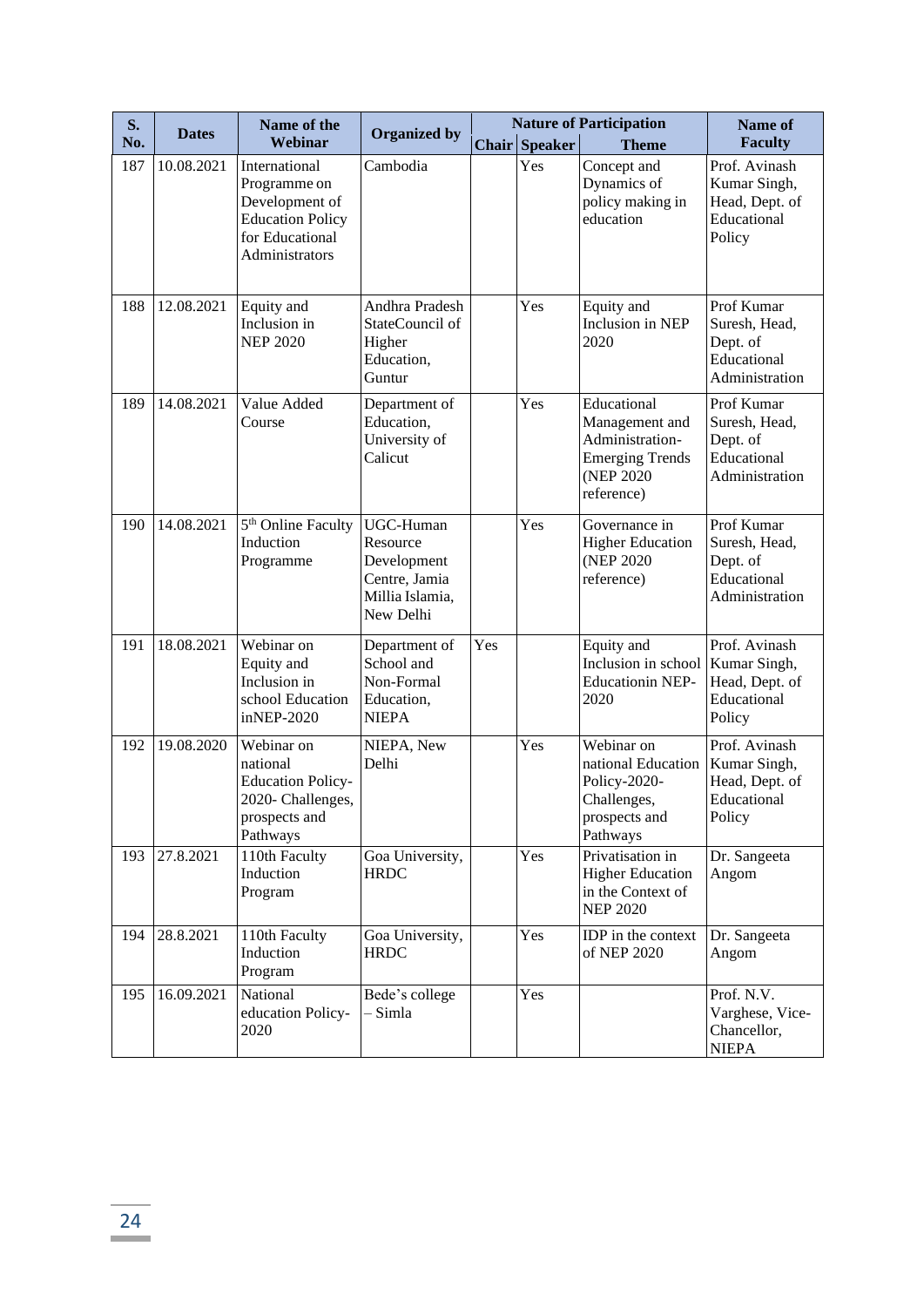| S.  | <b>Dates</b> | Name of the                                                                                                                  | <b>Organized by</b>                                                                                    |     | <b>Nature of Participation</b> | Name of                                                                                                                         |                                                                          |
|-----|--------------|------------------------------------------------------------------------------------------------------------------------------|--------------------------------------------------------------------------------------------------------|-----|--------------------------------|---------------------------------------------------------------------------------------------------------------------------------|--------------------------------------------------------------------------|
| No. |              | Webinar                                                                                                                      |                                                                                                        |     | <b>Chair Speaker</b>           | <b>Theme</b>                                                                                                                    | <b>Faculty</b>                                                           |
| 196 | 14.09.2021   | Faculty<br>Development<br>Programme on<br>National<br>Educational<br><b>Policy 2020:</b><br>Strategies for<br>Implementation | ICT and<br>Department of<br>Higher &<br>Professional<br>Education,<br><b>NIEPA</b>                     |     | Yes                            | Privatisation in<br>Higher Education:<br><b>Current Challenges</b><br>Implementation of<br><b>IDP</b> at Institutional<br>level | Dr. Sangeeta<br>Angom                                                    |
| 197 | 10.09.2021   | Policy and politics<br>of school choice                                                                                      | <b>CESI's</b><br>Research<br><b>Interest Group</b><br>(RIG) on<br>Sociology of<br><b>School Choice</b> | Yes |                                | School Choiceand<br><b>NEP</b>                                                                                                  | Prof. Avinash<br>Kumar Singh,<br>Head, Dept. of<br>Educational<br>Policy |
| 198 | 15.09.2021   | FDP on NEP2020:<br>Strategies for<br>implementation                                                                          | NIEPA, New<br>Delhi                                                                                    |     | Yes                            | Research in Higher<br>Educationunder<br><b>NEP</b>                                                                              | Prof. Avinash<br>Kumar Singh,<br>Head, Dept. of<br>Educational<br>Policy |
| 199 | 16.09.2021   | Lecture onNEP:<br>2020                                                                                                       | St. Bede's<br>College                                                                                  |     |                                | <b>National Education</b><br>Policy-2020                                                                                        | Prof. N.V.<br>Varghese, Vice-<br>Chancellor,<br><b>NIEPA</b>             |
| 200 | 05.10.2021   | Faculty<br>Development<br>Programme on<br>National<br>Educational<br>Policy 2020:<br>Strategies for<br>Implementation        | ICT and<br>Department of<br>Higher &<br>Professional<br>Education,<br><b>NIEPA</b>                     |     | Yes                            | Privatisation in<br>Higher Education:<br><b>Current Challenges</b><br>Implementation of<br><b>IDP</b> at Institutional<br>level | Dr. Sangeeta<br>Angom                                                    |
| 201 | 06.10.2021   | FDP on NEP2020:<br>Strategies for<br>Implementation                                                                          | NIEPA, New<br>Delhi                                                                                    |     | Yes                            | Research in Higher Prof. Avinash<br>Education                                                                                   | Kumar Singh,<br>Head, Dept. of<br>Educational<br>Policy                  |
| 202 | 18.10.2021   | Keynote address<br>on higher<br>Education and<br><b>NEP 2020</b>                                                             | Sr. Venketeswra<br>College,                                                                            |     | Yes                            |                                                                                                                                 | Prof. N.V.<br>Varghese,<br>Vice-Chancellor,<br><b>NIEPA</b>              |
| 203 | 23.10.2021   | 6 <sup>th</sup> Online Faculty<br>Induction<br>Programme                                                                     | UGC-Human<br>Resource<br>Development<br>Centre, Jamia<br>Millia Islamia,<br>New Delhi                  |     | Yes                            | Governance in<br><b>Higher Education</b><br>(NEP2020)<br>reference)                                                             | Prof Kumar<br>Suresh, Head,<br>Dept. of<br>Educational<br>Administration |
| 204 | 23.10.2021   | 111th Faculty<br>Induction<br>Program                                                                                        | Goa University,<br><b>HRDC</b>                                                                         |     | Yes                            | Privatisation in<br><b>Higher Education</b><br>in the Context of<br>NEP 2020.<br>IDP in the context<br>of NEP 2020              | Dr. Sangeeta<br>Angom                                                    |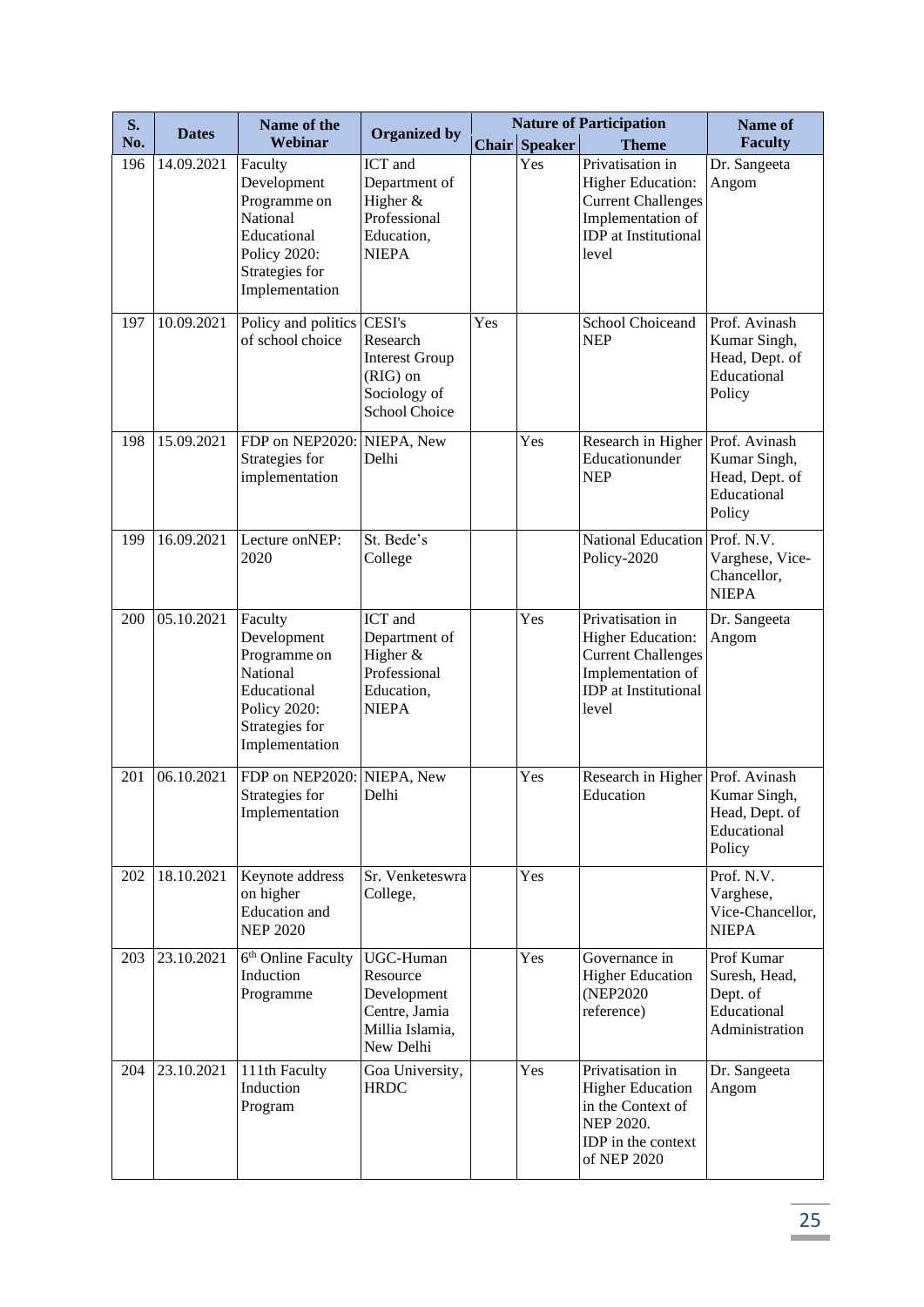| S.  | <b>Dates</b>             | Name of the                                                                                                                                 | <b>Organized by</b>                                                                               |  |                      | <b>Nature of Participation</b>                                                                                                                       | Name of                                                                  |
|-----|--------------------------|---------------------------------------------------------------------------------------------------------------------------------------------|---------------------------------------------------------------------------------------------------|--|----------------------|------------------------------------------------------------------------------------------------------------------------------------------------------|--------------------------------------------------------------------------|
| No. |                          | Webinar                                                                                                                                     |                                                                                                   |  | <b>Chair Speaker</b> | <b>Theme</b>                                                                                                                                         | <b>Faculty</b>                                                           |
| 205 | 27.10.2021               | Online<br>Orientation<br>Programme                                                                                                          | Faculty of<br>Development<br>Centre, Ishwar<br>Saran PG<br>College,<br>University of<br>Allahabad |  | Yes                  | Examining India's<br>Examination<br>System(NEP 2020<br>reference)                                                                                    | Prof Kumar<br>Suresh, Head,<br>Dept. of<br>Educational<br>Administration |
| 206 | 10.11.2021               | 5 <sup>th</sup> GuruDakshta                                                                                                                 | <b>UGC-Human</b><br>Resource<br>Development<br>Centre,<br>University of<br>Allahabad              |  | Yes                  | Emerging trendsin<br><b>Higher Education</b><br>and teacher's<br>Preparedness<br>(NEP 2020)<br>reference)                                            | Prof Kumar<br>Suresh, Head,<br>Dept. of<br>Educational<br>Administration |
| 207 | 16.11.2021               | <b>GURU</b><br><b>DAKSHTA</b>                                                                                                               | UGC-Human<br>Resource<br>Development<br>Centre, LNIPE,<br>Gwalior                                 |  | Yes                  | -Institutional<br>planning and<br>development-<br>University/college<br>as an institution-<br>structure and<br>functions<br>(NEP 2020)<br>reference) | Prof Kumar<br>Suresh, Head,<br>Dept. of<br>Educational<br>Administration |
| 208 | 22.11.2021<br>26.11.2021 | 'National<br><b>Education Policy -</b><br>Teachers Role in<br>NEP Implementa-<br>tion"                                                      | <b>IGNOU</b><br><b>Regional Centre</b><br>Panaji - Goa                                            |  | Yes                  | National Education Prof. Sudhanshu<br>Policy2020                                                                                                     | Bhushan, Head,<br>Dept. of Higher<br>& Professional<br>Education         |
| 209 | 27.11.2021               | 112th Faculty<br>Induction<br>Program                                                                                                       | Goa University,<br><b>HRDC</b>                                                                    |  | Yes                  | Privatisation in<br><b>Higher Education</b><br>in the Context of<br><b>NEP 2020</b>                                                                  | Dr. Sangeeta<br>Angom                                                    |
| 210 | 30.11.2021               | National<br>Conference on<br>landscape of<br><b>Higher Education</b><br>in India: A<br>Perspective to<br><b>Impart Quality</b><br>Education | R.G. P.G<br>College, Meerut                                                                       |  | Yes                  | Higher education   Prof. Pradeep<br>India: A<br>perspective                                                                                          | Kumar Misra                                                              |
| 211 | 30.11.2021               | <b>Faculty Induction</b><br>Programme                                                                                                       | <b>UGC Human</b><br>Resource<br>Development<br>Centre, JNU,<br>New Delhi                          |  | Yes                  | "Governance of<br><b>Higher Education</b><br>& Imperatives of<br>Institutional<br>Excellence" (NEP<br>2020 reference)                                | Prof Kumar<br>Suresh, Head,<br>Dept. of<br>Educational<br>Administration |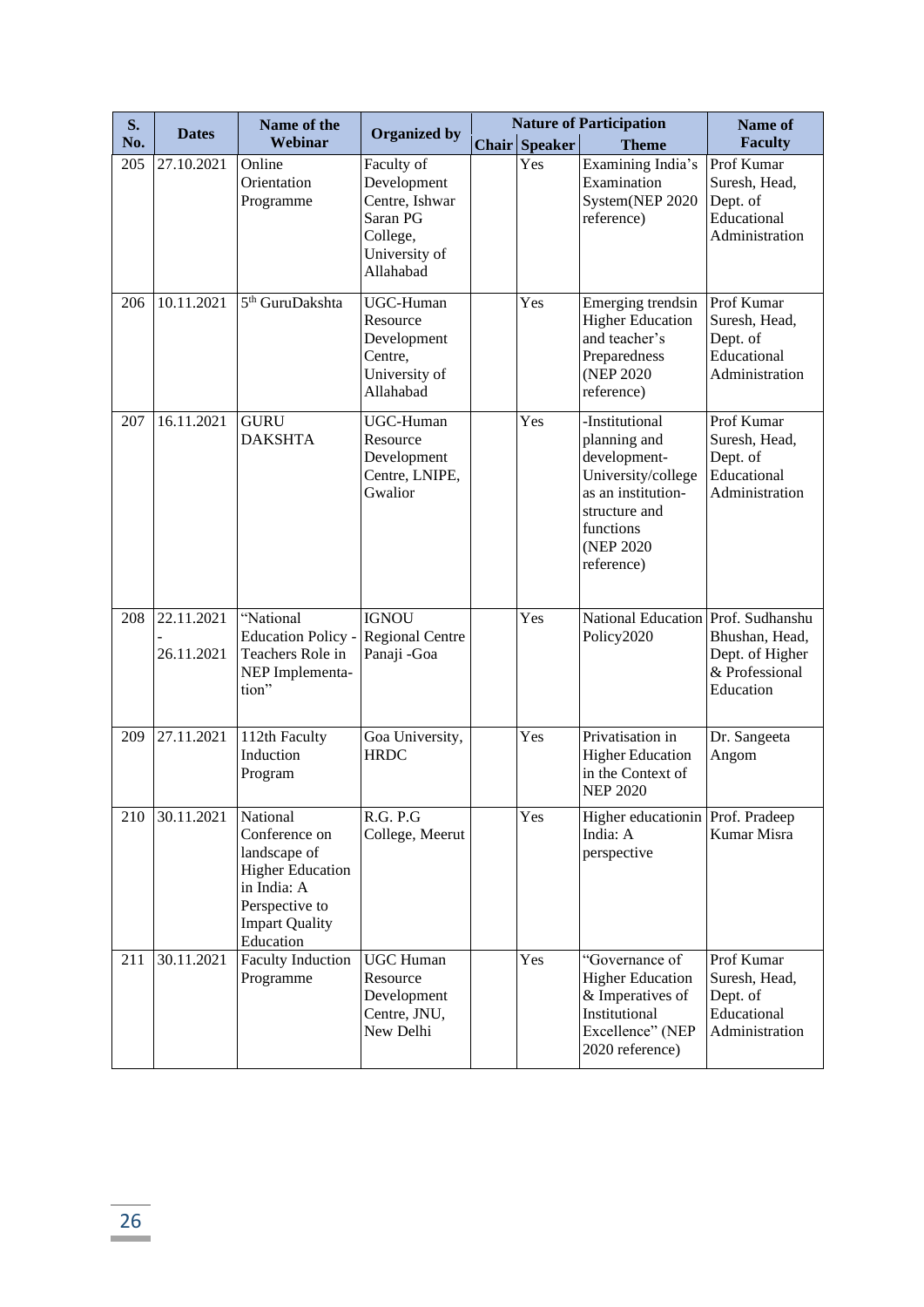| S.  | <b>Dates</b> | Name of the                                                                                                                                                                               | <b>Organized by</b>                                               | <b>Nature of Participation</b> |                                                                                                                                                                                                                                                                          | Name of                                                                             |
|-----|--------------|-------------------------------------------------------------------------------------------------------------------------------------------------------------------------------------------|-------------------------------------------------------------------|--------------------------------|--------------------------------------------------------------------------------------------------------------------------------------------------------------------------------------------------------------------------------------------------------------------------|-------------------------------------------------------------------------------------|
| No. |              | Webinar                                                                                                                                                                                   |                                                                   | <b>Chair Speaker</b>           | <b>Theme</b>                                                                                                                                                                                                                                                             | <b>Faculty</b>                                                                      |
| 212 | 01.12.2021   | 'Current<br>challenges and<br>opportunities in<br>Indian higher<br>education -<br>implications for<br>the everyday<br>classroom'                                                          | <b>TISS Mumbai</b>                                                | Yes                            | <b>NEP 2020</b>                                                                                                                                                                                                                                                          | Prof. Sudhanshu<br>Bhushan, Head,<br>Dept. of Higher<br>& Professional<br>Education |
| 213 |              | 02.12. 2021 Disability Day                                                                                                                                                                | <b>NCERT</b>                                                      | Yes                            | RP wD Act                                                                                                                                                                                                                                                                | Prof. Veera<br>Gupta Dept. of<br>Educational<br>Policy, NIEPA                       |
| 214 | 06.12.2021   | PedagogicalShift<br>in the light of<br><b>NEP2020</b>                                                                                                                                     | TLC, Tezpur<br>University                                         | Yes                            | <b>NEP 2020</b>                                                                                                                                                                                                                                                          | Prof. Sudhanshu<br>Bhushan, Head,<br>Dept. of Higher<br>& Professional<br>Education |
| 215 | 13.12.2021   | Resource Lecture<br>in Refresher<br>Course on<br>Teacher<br>Education                                                                                                                     | HRDC,<br>Allahabad<br>University,<br>Allahabad                    | Yes                            | Improving quality<br>of teacher<br>education: Policy<br>perspective.                                                                                                                                                                                                     | Prof. Pradeep<br>Kumar Misra                                                        |
| 216 | 05.01.2022   | Online 3rd 2 Week<br><b>Refresher Course</b><br>in Teacher<br>Education:<br>Learning<br>Outcomes and<br>Educational<br>Reform-<br>Pedagogy,<br>Assessment and<br><b>Quality Assurance</b> | UGC-Human<br>Resource<br>Development<br>Centre, JMI,<br>New Delhi | Yes                            | Two lectures-<br>1. Diversity,<br>Multicultural<br>Education and<br>imperatives of<br>Reforms for<br>teacher<br>Education:<br>Understanding<br>Through the<br><b>Lensof NEP</b><br>2020" &<br>2. "Neoliberal<br>Trends and<br>PolicyReforms<br>in Education in<br>India" | Prof Kumar<br>Suresh, Head,<br>Dept. of<br>Educational<br>Administration            |
| 217 | 11.01.2022   | 2-Week Refresher<br>Course inTeacher<br>Education                                                                                                                                         | UGC-Human<br>Resource<br>Development<br>Centre, JMI,<br>New Delhi | Yes                            | "Neoliberal Trends Prof Kumar<br>and Policy<br>Reforms in<br><b>Education</b> in<br>India"<br>(NEP 2020)<br>reference)                                                                                                                                                   | Suresh, Head,<br>Dept. of<br>Educational<br>Administration                          |
| 218 | 18.01.2022   | Webinar on<br>Facilitating<br>Horizontal<br>Mobility in<br>Education.<br>Programme                                                                                                        | college teachers<br>inMadhya<br>Pradesh,,<br>Bhopal               | Yes                            |                                                                                                                                                                                                                                                                          | Prof. N.V.<br>Varghese,<br>Vice-Chancellor,<br><b>NIEPA</b>                         |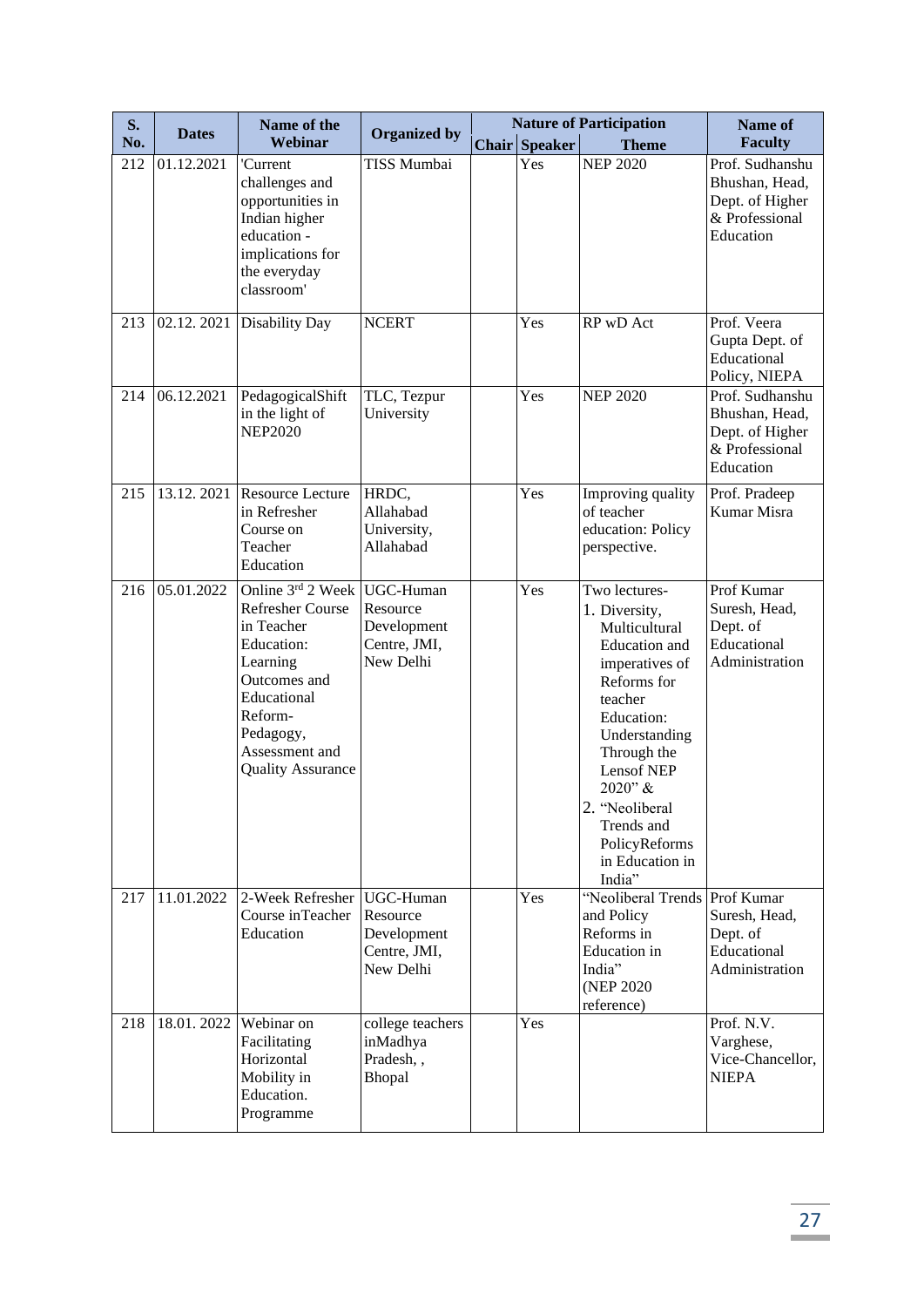| S.  | <b>Dates</b> | Name of the                                                                                                              | <b>Organized by</b>                                                                   |                      | <b>Nature of Participation</b>                                                                                                                                  | Name of                                                                  |
|-----|--------------|--------------------------------------------------------------------------------------------------------------------------|---------------------------------------------------------------------------------------|----------------------|-----------------------------------------------------------------------------------------------------------------------------------------------------------------|--------------------------------------------------------------------------|
| No. |              | Webinar                                                                                                                  |                                                                                       | <b>Chair Speaker</b> | <b>Theme</b>                                                                                                                                                    | <b>Faculty</b>                                                           |
| 219 | 20.01.2022   | Leadership<br>Development<br>Programme                                                                                   | UGC-HRDC,<br>Mizoram<br>University                                                    | Yes                  | Governance and<br>Leadership in the<br>Institutional<br>Context of Higher<br><b>Education</b> (NEP<br>2020 reference)                                           | Prof Kumar<br>Suresh, Head,<br>Dept. of<br>Educational<br>Administration |
| 220 | 27.01.2022   | 2nd Refresher<br>Course in Teacher<br>Education<br>(online) mode                                                         | HRDC,<br>DAVV, Indore                                                                 | Yes                  | Teacher education:<br>Policyperspectives.                                                                                                                       | Prof. Pradeep<br>Kumar Misra                                             |
| 221 | 28.01.2022   | Workshop onE-<br>Content<br>Developmentand<br>Online<br>Pedagogy                                                         | UGC-HRDC,<br><b>NEHU</b>                                                              | Yes                  | ICT in higher<br>education<br>initiatives by<br>Government of<br>India                                                                                          | Prof. Pradeep<br>Kumar Misra                                             |
| 222 | 28.01.2022   | Webinar on Higher NIEPA, New<br>Education<br>(Ghoshal)                                                                   | Delhi                                                                                 | Yes                  | Higher education<br>under NEP                                                                                                                                   | Prof. N.V.<br>Varghese,<br>Vice-Chancellor,<br><b>NIEPA</b>              |
| 223 | 02.02.2022   | 5 <sup>th</sup> Refresher<br>Course in<br>Teachers'<br>Education                                                         | UGC-Human<br>Resource<br>Development<br>Centre, JNU,<br>New Delhi                     | Yes                  | "Diversity, Equity<br>and Multicultural<br>Context of Higher<br><b>Education: Policy</b><br>Perspective and<br>Institutional<br>Context:(NEP<br>2020 reference) | Prof Kumar<br>Suresh, Head,<br>Dept. of<br>Educational<br>Administration |
| 224 | 02.02.2022   | 5 <sup>th</sup> Refresher<br>Course in<br>Teachers<br>Education                                                          | UGC-HRDC,<br><b>JNU</b>                                                               | Yes                  | Education of the<br>Disadvantaged:<br>Issues and<br>Perspectives                                                                                                | Prof. Avinash<br>Kumar Singh,<br>Head, Dept. of<br>Educational<br>Policy |
| 225 | 09.02.2022   | Educational<br>Planning,<br>Educational<br>Administration,<br>Educational<br>Policy, School<br>& Non-formal<br>Education | Navy Children<br>School<br>Chanakyapuri,<br>New Delhi                                 | Yes                  | Educational<br>Administration and Suresh, Head,<br>Educational<br>Policy, 2020                                                                                  | Prof Kumar<br>Dept. of<br>Educational<br>Administration                  |
| 226 | 11.2.2022    | 113 <sup>th</sup> Faculty<br>Induction<br>Programme                                                                      | Goa University,<br><b>HRDC</b>                                                        | Yes                  | Privatisation in<br><b>Higher Education</b><br>in the Context of<br>NEP 2020 IDP in<br>the context ofNEP<br>2020                                                | Dr. Sangeeta<br>Angom                                                    |
| 227 | 19.02.2022   | <b>Faculty Induction</b><br>Programme                                                                                    | UGC-Human<br>Resource<br>Development<br>Centre, Jamia<br>Millia Islamia,<br>New Delhi | Yes                  | Governance in<br><b>Higher Education</b><br>(NEP 2020)<br>reference)                                                                                            | Prof Kumar<br>Suresh, Head,<br>Dept. of<br>Educational<br>Administration |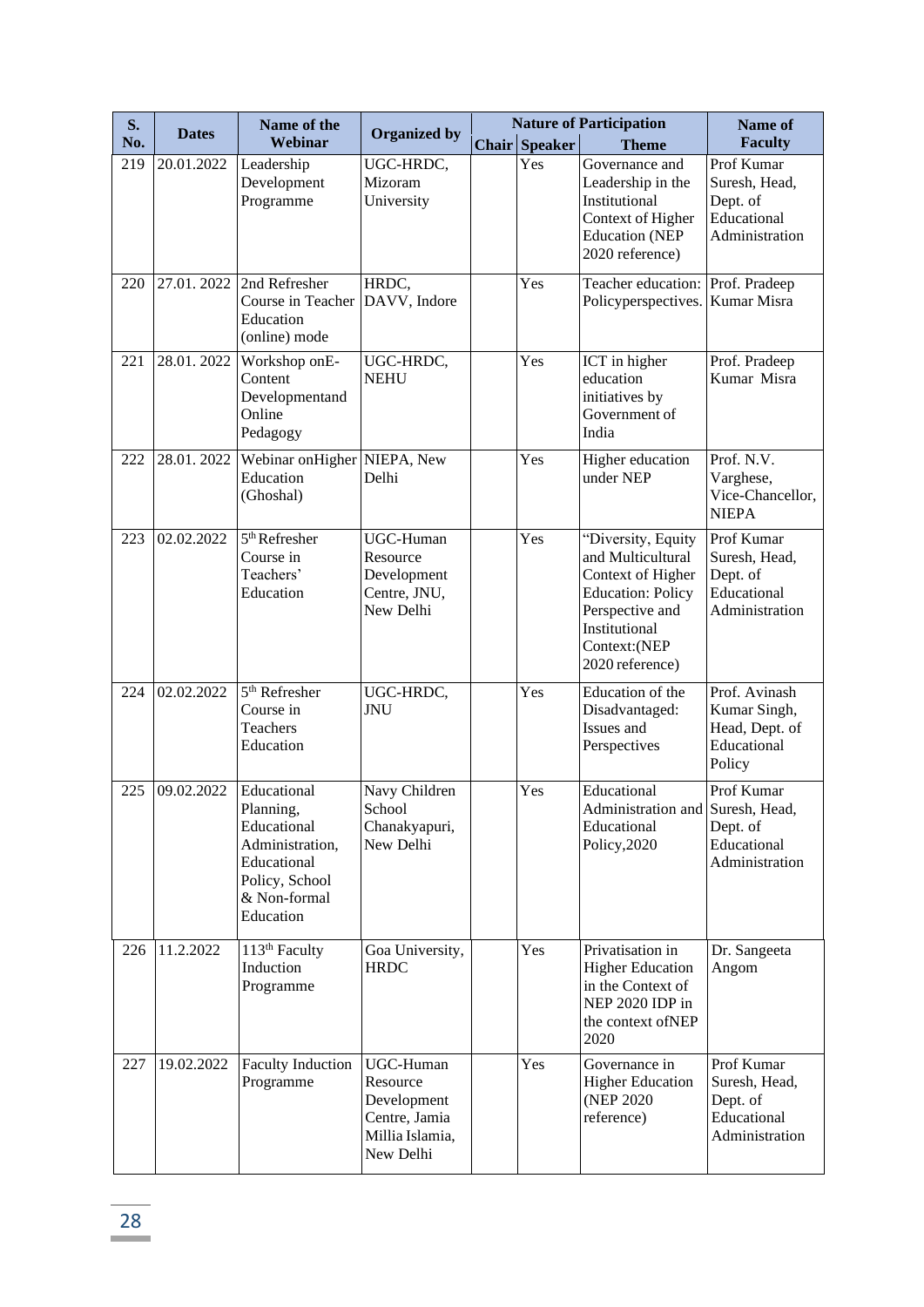| S.  | <b>Dates</b>             | Name of the                                                                         |                                                                                                                                                                                  |       | <b>Nature of Participation</b> |                                                                                                                                                      | Name of                                                                  |
|-----|--------------------------|-------------------------------------------------------------------------------------|----------------------------------------------------------------------------------------------------------------------------------------------------------------------------------|-------|--------------------------------|------------------------------------------------------------------------------------------------------------------------------------------------------|--------------------------------------------------------------------------|
| No. |                          | Webinar                                                                             | <b>Organized by</b>                                                                                                                                                              | Chair | <b>Speaker</b>                 | <b>Theme</b>                                                                                                                                         | <b>Faculty</b>                                                           |
| 228 | 21.02.2022<br>23.02.2022 | Indian<br>Anthropology<br>Congress, 2022                                            | Department of<br>Anthropology,<br>University of<br>Hyderabad                                                                                                                     |       | Yes                            | <b>Round Table</b><br>Discussion on<br><b>Cultural Diversity</b><br>and Tribal<br>Education in the<br>Context of NEP<br>2020                         | Dr. V. Sucharita                                                         |
| 229 | 23.02.2022               | Round Table<br>Discussion on<br><b>Tribal Education</b><br>andCultural<br>Diversity | Department of<br>Anthropology,<br>University of<br>Hyderabad in<br>collaboration<br>with the Indian<br>National<br>Confederation<br>and Academy of<br>Anthropologists<br>(INCAA) |       | Yes                            | <b>Tribal Education</b><br>and Cultural<br>Diversity in the<br>Context of NEP<br>2020                                                                | Prof Kumar<br>Suresh, Head,<br>Dept. of<br>Educational<br>Administration |
| 230 | 24.2.2022                | 4 <sup>th</sup> Online Faculty<br>induction<br>Programme<br>(GURU<br>DAKSHTA)       | UGC-Human<br>Resource<br>Development<br>Centre, LNIPE,<br>Gwalior                                                                                                                |       | Yes                            | Institutional<br>planning and<br>development &<br>University/college<br>as in institution-<br>structure and<br>Functions<br>(NEP 2020)<br>reference) | Prof Kumar<br>Suresh, Head,<br>Dept. of<br>Educational<br>Administration |
| 231 | 24.02.2022               | Online Refresher<br>Course forTeacher<br>Educators                                  | HRDC, Rani<br>Durgawati<br>Vishwa<br>vidayalya,<br>Jabalpur and<br>Mahatma<br>Gandhi Central<br>University,<br>Bihar                                                             |       | Yes                            | Teacher education:<br>Policyperspectives                                                                                                             | Prof. Pradeep<br>Kumar Misra                                             |
| 232 | 25.02. 2022 Faculty      | Development<br>Programme on<br>Pedagogy for<br><b>Higher Education</b>              | Institute of<br>Lifelong<br>Learning<br>(ILLL),<br>University of<br>Delhi and<br>Mahatma<br>Hansraj Faculty<br>Development<br>Centre                                             |       | Yes                            | Motivating selffor<br>continuous<br>professional<br>development.                                                                                     | Prof. Pradeep<br>Kumar Misra                                             |
| 233 | 01.03.2022               | Online Refresher<br>Course forTeacher<br>Educator                                   | Mahatma<br>Gandhi Central<br>University,<br>Motihari, Bihar<br>& HRDC<br>Jabalpur, M.P.                                                                                          |       | Yes                            | "Diversity and<br>Equity in the<br>Framework of<br>Multicultural<br>Education                                                                        | Prof Kumar<br>Suresh, Head,<br>Dept. of<br>Educational<br>Administration |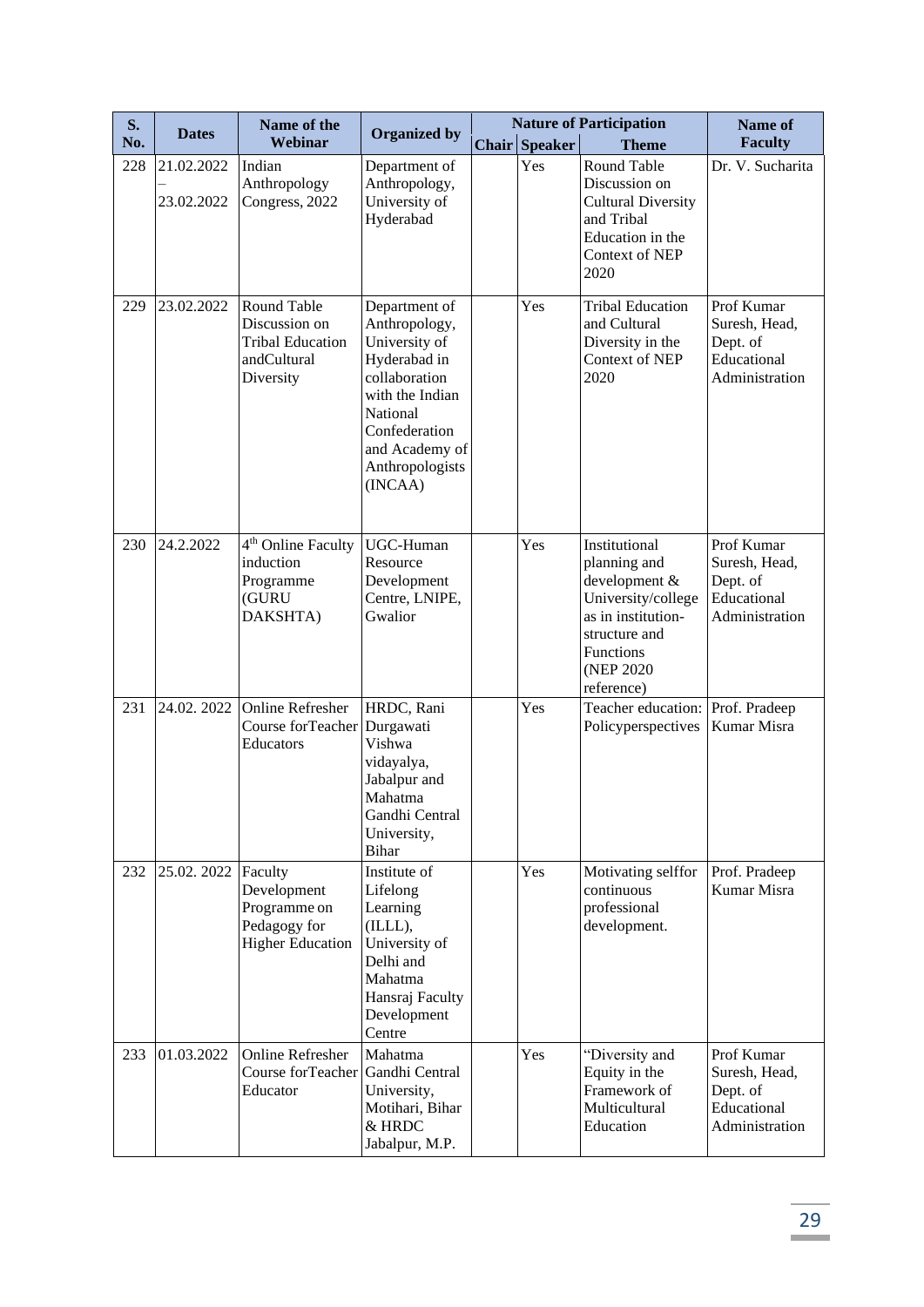| S.  | <b>Dates</b> | Name of the                                                                                                                                                                | <b>Organized by</b>                                                                                                                                                  | <b>Nature of Participation</b> |               |                                                                                                                                                                    | Name of                                                                             |
|-----|--------------|----------------------------------------------------------------------------------------------------------------------------------------------------------------------------|----------------------------------------------------------------------------------------------------------------------------------------------------------------------|--------------------------------|---------------|--------------------------------------------------------------------------------------------------------------------------------------------------------------------|-------------------------------------------------------------------------------------|
| No. |              | Webinar                                                                                                                                                                    |                                                                                                                                                                      |                                | Chair Speaker | <b>Theme</b>                                                                                                                                                       | <b>Faculty</b>                                                                      |
| 234 | 09.03.2022   | Refresher<br>Course                                                                                                                                                        | Faculty<br>Development<br>Centre,<br>University of<br>Allahabad                                                                                                      | Yes                            |               | Use and<br>Development of<br><b>Digital Resources</b><br>in Higher<br>Education:<br>Emerging<br>Accessible<br>Technologies for<br>Teachers (NEP<br>2020 reference) | Prof Kumar<br>Suresh, Head,<br>Dept. of<br>Educational<br>Administration            |
| 235 | 09.03.2022   | <b>Online National</b><br>Awareness<br>Webinar on<br>National<br><b>Education Policy</b><br>2020: Roadmap<br>for<br>Transformative<br>Reforms and<br><b>Society Change</b> | UGC-Human<br>Resource<br>Development<br>Centre, Jamia<br>Millia Islamia,<br>New Delhi                                                                                |                                | Yes           | NEP 2020 &<br><b>Higher Education:</b><br>An Overview                                                                                                              | Prof Kumar<br>Suresh, Head,<br>Dept. of<br>Educational<br>Administration            |
| 236 | 13.03.2022   | National Seminar<br>on Rastra Nirman,<br>National<br><b>Education Policy-</b><br>2020 and the Post-<br><b>Covid Situation:</b><br>Prospects and<br>Challenges              | Jyotibharti<br>Institute of<br><b>Education</b> and<br>Research in<br>collaboration<br>with Maulana<br>Abul Kalam<br>Azad Institute<br>of Asian Studies<br>(MAKAIAS) |                                | Yes           | <b>Keynote Address</b><br>on NEP 2020                                                                                                                              | Prof Kumar<br>Suresh, Head,<br>Dept. of<br>Educational<br>Administration            |
| 237 | 14.03.2022   | <b>NEP 2020:</b><br>Provision of<br>Equitable and<br>Inclusive<br>Education                                                                                                | <b>STRIDE</b><br><b>IGNOU</b>                                                                                                                                        |                                | Yes           | <b>NEP 2020:</b><br>Provision of<br>Equitable and<br>Inclusive<br>Education                                                                                        | Prof. VeeraGupta<br>Dept. of<br>Educational<br>Policy, NIEPA                        |
| 238 | 21.3.2022    | Training<br>Programme on<br><b>NEP 2020:</b><br>Holistic and<br>Multidisciplinary<br>Education-<br>Implications for<br>ODL<br>System                                       | STRIDE,<br><b>IGNOU</b><br>Maidan Garhi,<br>New Delhi                                                                                                                |                                | Yes           | NEP-2020:<br>Holistic and<br>Multidisciplinary<br>Education -<br>Concept and<br>Practices                                                                          | Prof Kumar<br>Suresh, Head,<br>Dept. of<br>Educational<br>Administration            |
| 239 | 21.03.2022   | Freedom and<br>Politics in the<br>Search of World<br><b>Class Universities</b>                                                                                             | NIEPA In<br>Collaboration<br>with University<br>of Kerala                                                                                                            |                                | Yes           | Freedom and<br>Politics in the<br>Search of World<br><b>Class Universities</b>                                                                                     | Prof. Sudhanshu<br>Bhushan, Head,<br>Dept. of Higher<br>& Professional<br>Education |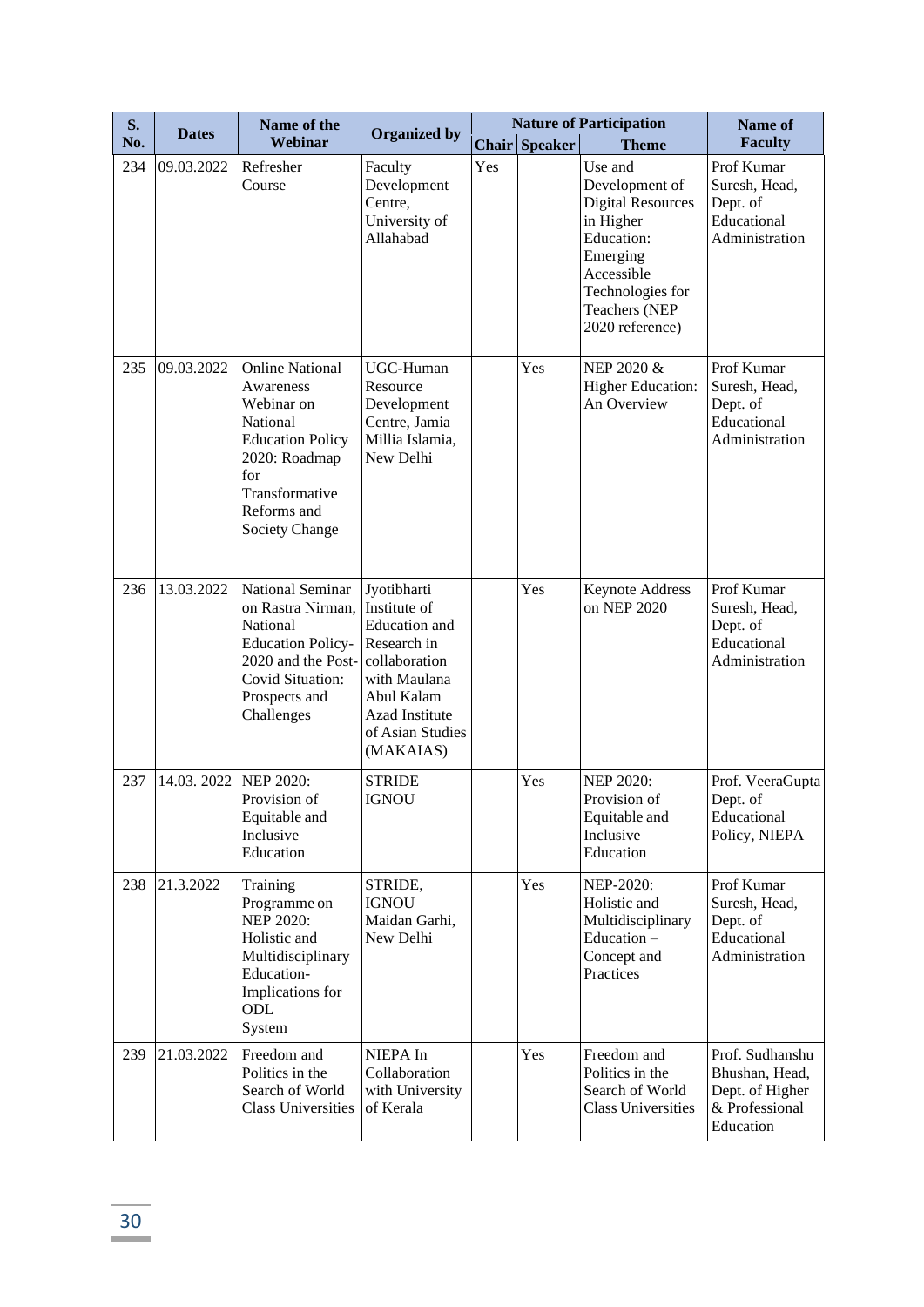| <b>S.</b> | <b>Dates</b> | Name of the                                                                                                     | <b>Organized by</b>                                                                                                                                                                                                                                                                            |              |                | <b>Nature of Participation</b>                                                              | Name of                                                                             |
|-----------|--------------|-----------------------------------------------------------------------------------------------------------------|------------------------------------------------------------------------------------------------------------------------------------------------------------------------------------------------------------------------------------------------------------------------------------------------|--------------|----------------|---------------------------------------------------------------------------------------------|-------------------------------------------------------------------------------------|
| No.       |              | Webinar                                                                                                         |                                                                                                                                                                                                                                                                                                | <b>Chair</b> | <b>Speaker</b> | <b>Theme</b>                                                                                | <b>Faculty</b>                                                                      |
| 240       | 23.03.2022   | Multidisciplinary<br>Education:<br>Strategies for<br>Implementations                                            | STRIDE,<br><b>IGNOU</b>                                                                                                                                                                                                                                                                        |              | Yes            | <b>NEP 2020</b>                                                                             | Prof. Sudhanshu<br>Bhushan, Head,<br>Dept. of Higher<br>& Professional<br>Education |
| 241       | 23.03.2022   | Workshop on<br>'Leadership for<br>Equity, Diversity<br>and<br>Inclusion in<br>Schools                           | <b>National Centre</b><br>for School<br>Leadership<br>(NCSL),<br><b>NIEPA</b>                                                                                                                                                                                                                  |              | Yes            | Embracing<br>diversity and<br>inclusion in school<br>with focuson<br>equity                 | Prof. Avinash<br>Kumar Singh,<br>Head, Dept. of<br>Educational<br>Policy            |
| 242       | 24.3.2022    | Online one week<br>Programme/<br>Course on<br>"Research and<br>Publication<br>Ethics: Issues and<br>Challenges" | Teaching<br>Learning Centre<br>for Social<br>Science, Dr.<br>Harisingh Gour<br>Vishwavid-<br>yalay, Sagar-<br>Madhya<br>Pradesh<br>collaborated<br>with S.S.<br>Khaana Girls'<br>Degree College<br>Prayagraj and<br>Mahatma<br>Gandhi Kashi<br>Vidyapith,<br>Varanasi,<br><b>Uttar Pradesh</b> |              | Yes            | Research and<br><b>Publication Ethics:</b><br>Contemporary<br>Issues in Higher<br>Education | Prof Kumar<br>Suresh, Head,<br>Dept. of<br>Educational<br>Administration            |
| 243       | 25.03.2022   | Impact of Higher<br><b>Education</b> on<br>Rural Youth                                                          | Women's<br>College,<br>Shillong                                                                                                                                                                                                                                                                |              | Yes            | <b>NEP 2020</b>                                                                             | Prof. Sudhanshu<br>Bhushan, Head,<br>Dept. of Higher<br>& Professional<br>Education |
| 244       | 26.03.2022   | <b>Systemic Issues</b><br>concerning<br>implementationof<br>NEP 2020 in<br>Teacher<br>Education<br>Programmes   | College of<br>Teacher<br>Education,<br>Shillong                                                                                                                                                                                                                                                |              | Yes            | <b>NEP 2020</b>                                                                             | Prof. Sudhanshu<br>Bhushan, Head,<br>Dept. of Higher<br>& Professional<br>Education |
| 245       | 28.3.2022    | Webinar on<br>Higher<br>Educational<br>Administration                                                           | UGC-Human<br>Resource<br>Development<br>Center,<br>Mizoram<br>University                                                                                                                                                                                                                       |              | Yes            | 'Higher<br>Educational<br>Administration'<br>(NEP 2020)<br>reference)                       | Prof Kumar<br>Suresh, Head,<br>Dept. of<br>Educational<br>Administration            |